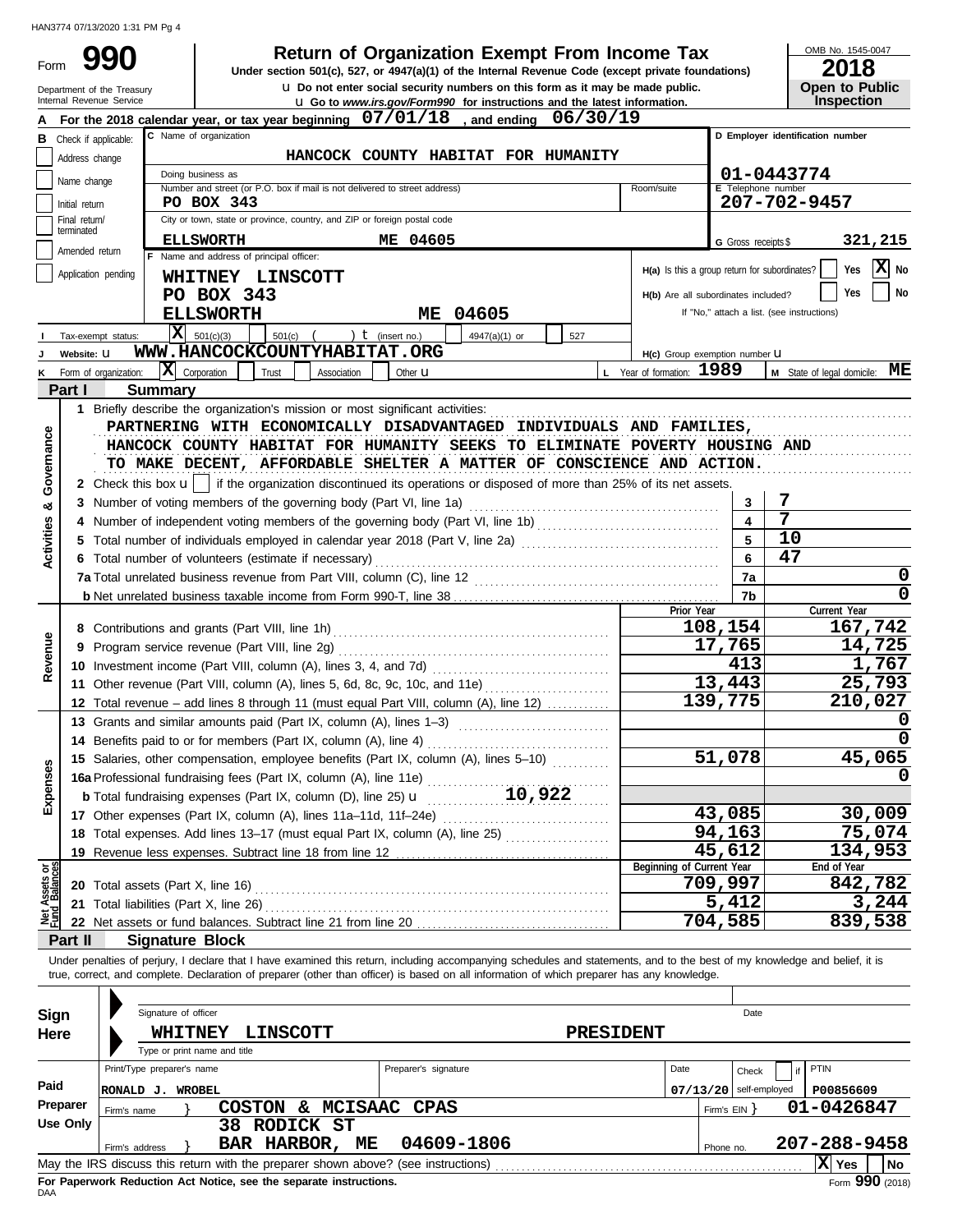HAN3774 07/13/2020 1:31 PM Pg 5

| Form 990 (2018) HANCOCK COUNTY HABITAT FOR HUMANITY $01-0443774$<br><b>Statement of Program Service Accomplishments</b><br>Part III                                                                                                                                                                                                                                                                                                                                                                                                                                                                                    |                                                                                                                                                             | Page 2<br>図       |
|------------------------------------------------------------------------------------------------------------------------------------------------------------------------------------------------------------------------------------------------------------------------------------------------------------------------------------------------------------------------------------------------------------------------------------------------------------------------------------------------------------------------------------------------------------------------------------------------------------------------|-------------------------------------------------------------------------------------------------------------------------------------------------------------|-------------------|
| Briefly describe the organization's mission:<br>$1 \quad$<br>PARTNERING WITH ECONOMICALLY DISADVANTAGED INDIVIDUALS AND FAMILIES,<br>HANCOCK COUNTY HABITIAT SEEKS TO ELIMINATE POVERTY HOUSING AND TO MAKE<br>DECENT, AFFORDABLE SHLETER A MATTER OF CONSCIENCE AND ACTION.                                                                                                                                                                                                                                                                                                                                           |                                                                                                                                                             |                   |
| Did the organization undertake any significant program services during the year which were not listed on the<br>$\mathbf{2}$<br>prior Form 990 or 990-EZ?<br>If "Yes," describe these new services on Schedule O.                                                                                                                                                                                                                                                                                                                                                                                                      |                                                                                                                                                             | Yes $ X $ No      |
| Did the organization cease conducting, or make significant changes in how it conducts, any program<br>3<br>services?<br>If "Yes," describe these changes on Schedule O.                                                                                                                                                                                                                                                                                                                                                                                                                                                |                                                                                                                                                             | Yes $ X $ No      |
| Describe the organization's program service accomplishments for each of its three largest program services, as measured by<br>4<br>expenses. Section $501(c)(3)$ and $501(c)(4)$ organizations are required to report the amount of grants and allocations to others,<br>the total expenses, and revenue, if any, for each program service reported.                                                                                                                                                                                                                                                                   |                                                                                                                                                             |                   |
| 4a (Code: ) (Expenses \$<br>SEE SCHEDULE O                                                                                                                                                                                                                                                                                                                                                                                                                                                                                                                                                                             |                                                                                                                                                             | 14,595            |
|                                                                                                                                                                                                                                                                                                                                                                                                                                                                                                                                                                                                                        |                                                                                                                                                             |                   |
|                                                                                                                                                                                                                                                                                                                                                                                                                                                                                                                                                                                                                        |                                                                                                                                                             |                   |
|                                                                                                                                                                                                                                                                                                                                                                                                                                                                                                                                                                                                                        |                                                                                                                                                             |                   |
|                                                                                                                                                                                                                                                                                                                                                                                                                                                                                                                                                                                                                        |                                                                                                                                                             |                   |
|                                                                                                                                                                                                                                                                                                                                                                                                                                                                                                                                                                                                                        |                                                                                                                                                             |                   |
| including grants of \$<br>4b (Code:<br>) (Expenses \$<br>OPENED IN 2009,<br>THE RESTORE IN A NON-PROFIT HOME IMPROVEMENT STORE AND<br>DONATION CENTER THAT SELLS NEW AND GENTLY USED FURNISHINGS, APPLIANCES, AND<br><b>BUILDING MATERIALS</b><br>MATERIALS SOLD BY<br>CONTRACTORS AND AREA BUSINESSES, THEREBY DIVERTING AN ESTIMATED 65-100+<br>TONS OF USABLE MATERIALS FROM THE WASTE STREAM ANNUALLY. ALONG WITH THE<br>HABITAT HOMEOWNER MORTGAGE PAYMENTS, RESTORE PROCEEDS REPRESENT A<br>SUSTAINABLE FUNDING SOURCE FOR THE AFFILIATE AND ARE USED TO SUPPORT OUR<br>HOME BUILDING PROGRAM IN HANCOCK COUNTY. | ) (Revenue \$<br>TO THE PUBLIC AT A FRACTION OF THE RETAIL COST.<br>THE RESTORE ARE DONATED BY INDIVIDUALS, MANUFACTURERS,                                  | 118, 249          |
|                                                                                                                                                                                                                                                                                                                                                                                                                                                                                                                                                                                                                        |                                                                                                                                                             |                   |
| $8,122$ including grants of \$<br>4c (Code:<br>) (Expenses \$<br>HANCOCK COUNTY HABITAT FOR HUMANITY SUPPORTS HABITAT FOR HUMANITY<br>INTERNATIONAL'S GLOBAL HOUSING EFFORTS BY TITHING<br>(INCLUDING NET RESTORE PROCEEDS)<br><b>CONTRIBUTIONS</b><br>EFFORTS INTERNATIONALLY.<br>TITHE HAS SERVED OVER 30 FAMILES IN ROMANIA, NAPAL, HAITI AND OTHER<br>COUNTRIES. OUR AFFILIATES STRIVE<br>SELF RELIANCE THROUGH HOMEOWNERSHIP.<br>STABILITY AND                                                                                                                                                                    | ) (Revenue \$<br>10% OF ITS UNRESTRICTED<br>TO HELP HOUSING RELIEF<br>IN ADDITION TO OUR WORK IN HANCOCK COUNTY, OUR<br>TO CONTINUE TO HELP BUILD STRENGTH, |                   |
|                                                                                                                                                                                                                                                                                                                                                                                                                                                                                                                                                                                                                        |                                                                                                                                                             |                   |
|                                                                                                                                                                                                                                                                                                                                                                                                                                                                                                                                                                                                                        |                                                                                                                                                             |                   |
| 4d Other program services (Describe in Schedule O.)                                                                                                                                                                                                                                                                                                                                                                                                                                                                                                                                                                    |                                                                                                                                                             |                   |
| 62 including grants of \$<br>(Expenses \$<br>23,138<br>4e Total program service expenses u                                                                                                                                                                                                                                                                                                                                                                                                                                                                                                                             | (Revenue \$                                                                                                                                                 |                   |
| <b>DAA</b>                                                                                                                                                                                                                                                                                                                                                                                                                                                                                                                                                                                                             |                                                                                                                                                             | $Form$ 990 (2018) |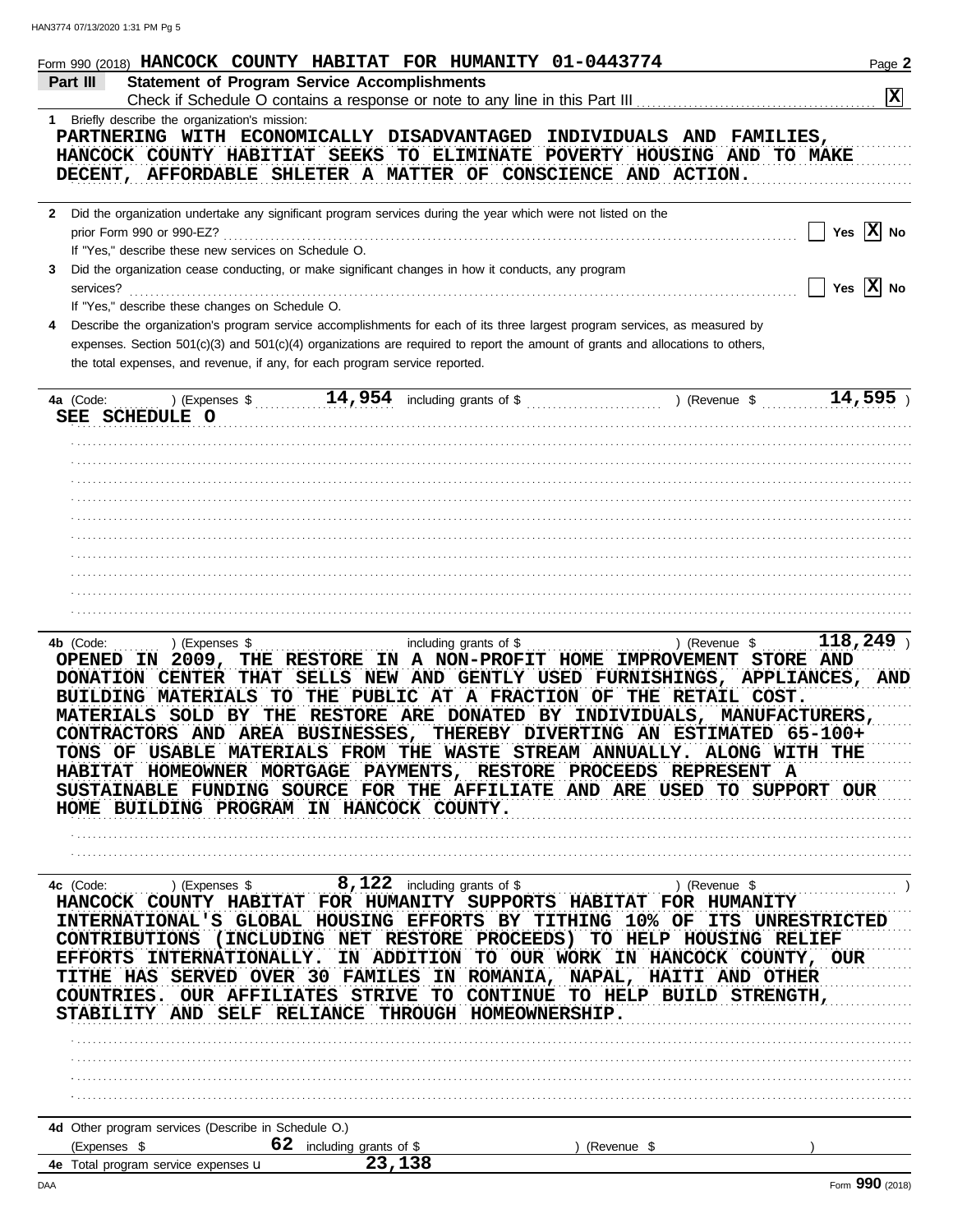**Part IV Checklist of Required Schedules**

### **Form 990 (2018) HANCOCK COUNTY HABITAT FOR HUMANITY 01-0443774** Page 3

|     |                                                                                                                                                                                                        |                 | Yes         | No |
|-----|--------------------------------------------------------------------------------------------------------------------------------------------------------------------------------------------------------|-----------------|-------------|----|
| 1   | Is the organization described in section $501(c)(3)$ or $4947(a)(1)$ (other than a private foundation)? If "Yes,"                                                                                      |                 |             |    |
|     | complete Schedule A                                                                                                                                                                                    | 1               | X           |    |
| 2   | Is the organization required to complete Schedule B, Schedule of Contributors (see instructions)?                                                                                                      | $\mathbf{2}$    | $\mathbf x$ |    |
| 3   | Did the organization engage in direct or indirect political campaign activities on behalf of or in opposition to                                                                                       |                 |             |    |
|     | candidates for public office? If "Yes," complete Schedule C, Part I                                                                                                                                    | 3               |             | x  |
| 4   | Section 501(c)(3) organizations. Did the organization engage in lobbying activities, or have a section 501(h)                                                                                          |                 |             | x  |
| 5   | election in effect during the tax year? If "Yes," complete Schedule C, Part II<br>Is the organization a section $501(c)(4)$ , $501(c)(5)$ , or $501(c)(6)$ organization that receives membership dues, | 4               |             |    |
|     | assessments, or similar amounts as defined in Revenue Procedure 98-19? If "Yes," complete Schedule C, Part III                                                                                         | 5               |             | X  |
| 6   | Did the organization maintain any donor advised funds or any similar funds or accounts for which donors                                                                                                |                 |             |    |
|     | have the right to provide advice on the distribution or investment of amounts in such funds or accounts? If                                                                                            |                 |             |    |
|     | "Yes," complete Schedule D, Part I                                                                                                                                                                     | 6               |             | X  |
| 7   | Did the organization receive or hold a conservation easement, including easements to preserve open space,                                                                                              |                 |             |    |
|     | the environment, historic land areas, or historic structures? If "Yes," complete Schedule D, Part II                                                                                                   | 7               |             | X  |
| 8   | Did the organization maintain collections of works of art, historical treasures, or other similar assets? If "Yes,"                                                                                    |                 |             |    |
|     | complete Schedule D, Part III                                                                                                                                                                          | 8               |             | x  |
| 9   | Did the organization report an amount in Part X, line 21, for escrow or custodial account liability, serve as a                                                                                        |                 |             |    |
|     | custodian for amounts not listed in Part X; or provide credit counseling, debt management, credit repair, or                                                                                           |                 |             |    |
|     | debt negotiation services? If "Yes," complete Schedule D, Part IV                                                                                                                                      | 9               |             | X  |
| 10  | Did the organization, directly or through a related organization, hold assets in temporarily restricted                                                                                                |                 |             |    |
|     | endowments, permanent endowments, or quasi-endowments? If "Yes," complete Schedule D, Part V                                                                                                           | 10              |             | x  |
| 11  | If the organization's answer to any of the following questions is "Yes," then complete Schedule D, Parts VI,                                                                                           |                 |             |    |
|     | VII, VIII, IX, or X as applicable.                                                                                                                                                                     |                 |             |    |
| а   | Did the organization report an amount for land, buildings, and equipment in Part X, line 10? If "Yes,"                                                                                                 |                 |             |    |
|     | complete Schedule D, Part VI                                                                                                                                                                           | 11a             | x           |    |
| b   | Did the organization report an amount for investments—other securities in Part X, line 12 that is 5% or more                                                                                           |                 |             | X  |
|     | Did the organization report an amount for investments—program related in Part X, line 13 that is 5% or more                                                                                            | 11b             |             |    |
| C   | of its total assets reported in Part X, line 16? If "Yes," complete Schedule D, Part VIII                                                                                                              | 11c             |             | x  |
|     | d Did the organization report an amount for other assets in Part X, line 15 that is 5% or more of its total assets                                                                                     |                 |             |    |
|     | reported in Part X, line 16? If "Yes," complete Schedule D, Part IX                                                                                                                                    | 11d             | x           |    |
| е   | Did the organization report an amount for other liabilities in Part X, line 25? If "Yes," complete Schedule D, Part X                                                                                  | 11e             | X           |    |
| f   | Did the organization's separate or consolidated financial statements for the tax year include a footnote that addresses                                                                                |                 |             |    |
|     | the organization's liability for uncertain tax positions under FIN 48 (ASC 740)? If "Yes," complete Schedule D, Part X                                                                                 | 11f             |             | x  |
|     | 12a Did the organization obtain separate, independent audited financial statements for the tax year? If "Yes," complete                                                                                |                 |             |    |
|     |                                                                                                                                                                                                        | 12a             |             | x  |
|     | Was the organization included in consolidated, independent audited financial statements for the tax year? If                                                                                           |                 |             |    |
|     | "Yes," and if the organization answered "No" to line 12a, then completing Schedule D, Parts XI and XII is optional                                                                                     | 12 <sub>b</sub> |             | X  |
| 13  |                                                                                                                                                                                                        | 13              |             | X  |
| 14a |                                                                                                                                                                                                        | 14a             |             | X  |
| b   | Did the organization have aggregate revenues or expenses of more than \$10,000 from grantmaking,                                                                                                       |                 |             |    |
|     | fundraising, business, investment, and program service activities outside the United States, or aggregate                                                                                              |                 |             |    |
|     | foreign investments valued at \$100,000 or more? If "Yes," complete Schedule F, Parts I and IV [[[[[[[[[[[[[[[[                                                                                        | 14b             |             | x  |
| 15  | Did the organization report on Part IX, column (A), line 3, more than \$5,000 of grants or other assistance to or                                                                                      |                 |             |    |
| 16  | for any foreign organization? If "Yes," complete Schedule F, Parts II and IV<br>Did the organization report on Part IX, column (A), line 3, more than \$5,000 of aggregate grants or other             | 15              |             | x  |
|     | assistance to or for foreign individuals? If "Yes," complete Schedule F, Parts III and IV [[[[[[[[[[[[[[[[[[[                                                                                          | 16              |             | x  |
| 17  | Did the organization report a total of more than \$15,000 of expenses for professional fundraising services on                                                                                         |                 |             |    |
|     |                                                                                                                                                                                                        | 17              |             | X  |
| 18  | Did the organization report more than \$15,000 total of fundraising event gross income and contributions on                                                                                            |                 |             |    |
|     |                                                                                                                                                                                                        | 18              | X           |    |
| 19  | Did the organization report more than \$15,000 of gross income from gaming activities on Part VIII, line 9a?                                                                                           |                 |             |    |
|     |                                                                                                                                                                                                        | 19              |             | X  |
| 20a |                                                                                                                                                                                                        | <b>20a</b>      |             | X  |
| b   |                                                                                                                                                                                                        | 20 <sub>b</sub> |             |    |
| 21  | Did the organization report more than \$5,000 of grants or other assistance to any domestic organization or                                                                                            |                 |             |    |
|     |                                                                                                                                                                                                        | 21              |             | x  |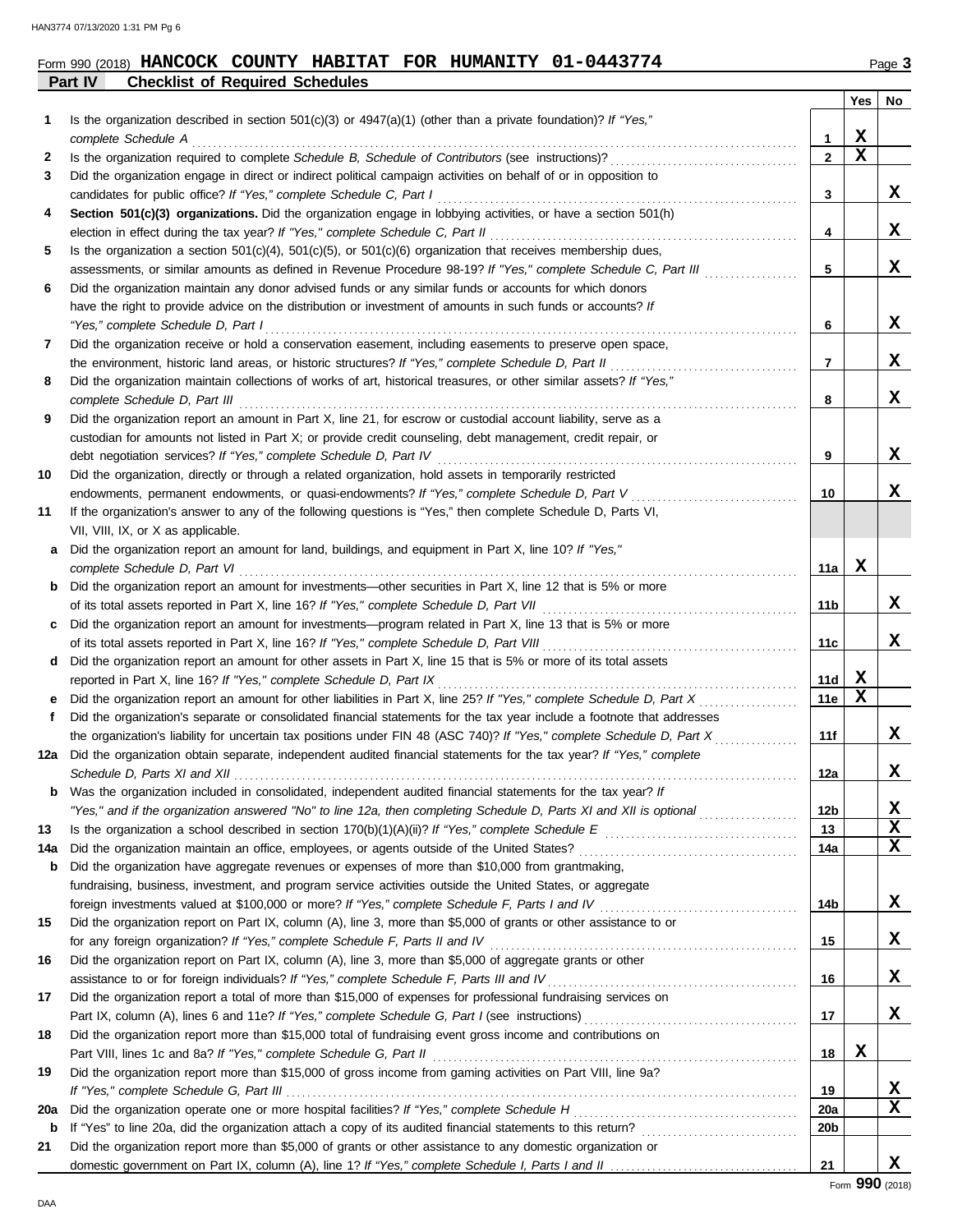#### Form 990 (2018) **HANCOCK COUNTY HABITAT FOR HUMANITY 01-0443774** Page 4 **HANCOCK COUNTY HABITAT FOR HUMANITY 01-0443774**

**Part IV Checklist of Required Schedules** *(continued)*

|        |                                                                                                                                                                                                       |                 | Yes         | No          |
|--------|-------------------------------------------------------------------------------------------------------------------------------------------------------------------------------------------------------|-----------------|-------------|-------------|
| 22     | Did the organization report more than \$5,000 of grants or other assistance to or for domestic individuals on                                                                                         |                 |             |             |
|        | Part IX, column (A), line 2? If "Yes," complete Schedule I, Parts I and III                                                                                                                           | 22              |             | X           |
| 23     | Did the organization answer "Yes" to Part VII, Section A, line 3, 4, or 5 about compensation of the                                                                                                   |                 |             |             |
|        | organization's current and former officers, directors, trustees, key employees, and highest compensated                                                                                               |                 |             |             |
|        | employees? If "Yes," complete Schedule J                                                                                                                                                              | 23              |             | x           |
| 24a    | Did the organization have a tax-exempt bond issue with an outstanding principal amount of more than                                                                                                   |                 |             |             |
|        | \$100,000 as of the last day of the year, that was issued after December 31, 2002? If "Yes," answer lines 24b                                                                                         |                 |             |             |
|        | through 24d and complete Schedule K. If "No," go to line 25a                                                                                                                                          | 24a             |             | x           |
| b      | Did the organization invest any proceeds of tax-exempt bonds beyond a temporary period exception?                                                                                                     | 24b             |             |             |
| c      | Did the organization maintain an escrow account other than a refunding escrow at any time during the year                                                                                             |                 |             |             |
|        | to defease any tax-exempt bonds?                                                                                                                                                                      | 24c             |             |             |
| d      | Did the organization act as an "on behalf of" issuer for bonds outstanding at any time during the year?                                                                                               | 24d             |             |             |
| 25a    | Section 501(c)(3), 501(c)(4), and 501(c)(29) organizations. Did the organization engage in an excess benefit                                                                                          |                 |             |             |
|        | transaction with a disqualified person during the year? If "Yes," complete Schedule L, Part I                                                                                                         | 25a             |             | X           |
| b      | Is the organization aware that it engaged in an excess benefit transaction with a disqualified person in a prior                                                                                      |                 |             |             |
|        | year, and that the transaction has not been reported on any of the organization's prior Forms 990 or 990-EZ?                                                                                          |                 |             |             |
|        | If "Yes," complete Schedule L, Part I                                                                                                                                                                 | 25 <sub>b</sub> |             | x           |
| 26     | Did the organization report any amount on Part X, line 5, 6, or 22 for receivables from or payables to any                                                                                            |                 |             |             |
|        | current or former officers, directors, trustees, key employees, highest compensated employees, or                                                                                                     |                 |             |             |
|        | disqualified persons? If "Yes," complete Schedule L, Part II                                                                                                                                          | 26              |             | x           |
| 27     | Did the organization provide a grant or other assistance to an officer, director, trustee, key employee,                                                                                              |                 |             |             |
|        | substantial contributor or employee thereof, a grant selection committee member, or to a 35% controlled                                                                                               | 27              |             | X           |
| 28     | entity or family member of any of these persons? If "Yes," complete Schedule L, Part III<br>Was the organization a party to a business transaction with one of the following parties (see Schedule L, |                 |             |             |
|        | Part IV instructions for applicable filing thresholds, conditions, and exceptions):                                                                                                                   |                 |             |             |
|        | A current or former officer, director, trustee, or key employee? If "Yes," complete Schedule L, Part IV                                                                                               | 28a             |             | X           |
| a<br>b | A family member of a current or former officer, director, trustee, or key employee? If "Yes," complete                                                                                                |                 |             |             |
|        | Schedule L, Part IV                                                                                                                                                                                   | 28 <sub>b</sub> |             | x           |
| c      | An entity of which a current or former officer, director, trustee, or key employee (or a family member thereof)                                                                                       |                 |             |             |
|        | was an officer, director, trustee, or direct or indirect owner? If "Yes," complete Schedule L, Part IV                                                                                                | 28c             |             | x           |
| 29     | Did the organization receive more than \$25,000 in non-cash contributions? If "Yes," complete Schedule M                                                                                              | 29              | $\mathbf x$ |             |
| 30     | Did the organization receive contributions of art, historical treasures, or other similar assets, or qualified                                                                                        |                 |             |             |
|        | conservation contributions? If "Yes," complete Schedule M                                                                                                                                             | 30              |             | X           |
| 31     | Did the organization liquidate, terminate, or dissolve and cease operations? If "Yes," complete Schedule N, Part I                                                                                    | 31              |             | $\mathbf x$ |
| 32     | Did the organization sell, exchange, dispose of, or transfer more than 25% of its net assets? If "Yes,"                                                                                               |                 |             |             |
|        | complete Schedule N, Part II                                                                                                                                                                          | 32              |             | X           |
| 33     | Did the organization own 100% of an entity disregarded as separate from the organization under Regulations                                                                                            |                 |             |             |
|        | sections 301.7701-2 and 301.7701-3? If "Yes," complete Schedule R, Part I                                                                                                                             | 33              |             | x           |
| 34     | Was the organization related to any tax-exempt or taxable entity? If "Yes," complete Schedule R, Part II, III,                                                                                        |                 |             |             |
|        | or IV, and Part V, line 1                                                                                                                                                                             | 34              |             | X           |
| 35a    |                                                                                                                                                                                                       | 35a             |             | X           |
| b      | If "Yes" to line 35a, did the organization receive any payment from or engage in any transaction with a                                                                                               |                 |             |             |
|        | controlled entity within the meaning of section 512(b)(13)? If "Yes," complete Schedule R, Part V, line 2                                                                                             | 35 <sub>b</sub> |             |             |
| 36     | Section 501(c)(3) organizations. Did the organization make any transfers to an exempt non-charitable                                                                                                  |                 |             |             |
|        | related organization? If "Yes," complete Schedule R, Part V, line 2                                                                                                                                   | 36              |             | x           |
| 37     | Did the organization conduct more than 5% of its activities through an entity that is not a related organization                                                                                      |                 |             |             |
|        | and that is treated as a partnership for federal income tax purposes? If "Yes," complete Schedule R, Part VI                                                                                          | 37              |             | X           |
| 38     | Did the organization complete Schedule O and provide explanations in Schedule O for Part VI, lines 11b and                                                                                            |                 |             |             |
|        | 19? Note. All Form 990 filers are required to complete Schedule O.                                                                                                                                    | 38              | X           |             |
|        | Statements Regarding Other IRS Filings and Tax Compliance<br>Part V                                                                                                                                   |                 |             |             |
|        | Check if Schedule O contains a response or note to any line in this Part V                                                                                                                            |                 |             |             |
|        |                                                                                                                                                                                                       |                 | Yes         | No          |
| 1а     | 5<br>Enter the number reported in Box 3 of Form 1096. Enter -0- if not applicable<br>1a<br>$\mathbf 0$                                                                                                |                 |             |             |
| b      | 1 <sub>b</sub><br>Enter the number of Forms W-2G included in line 1a. Enter -0- if not applicable<br>Did the organization comply with backup withholding rules for reportable payments to vendors and |                 |             |             |
| c      |                                                                                                                                                                                                       | 1c              | X           |             |
|        |                                                                                                                                                                                                       |                 |             |             |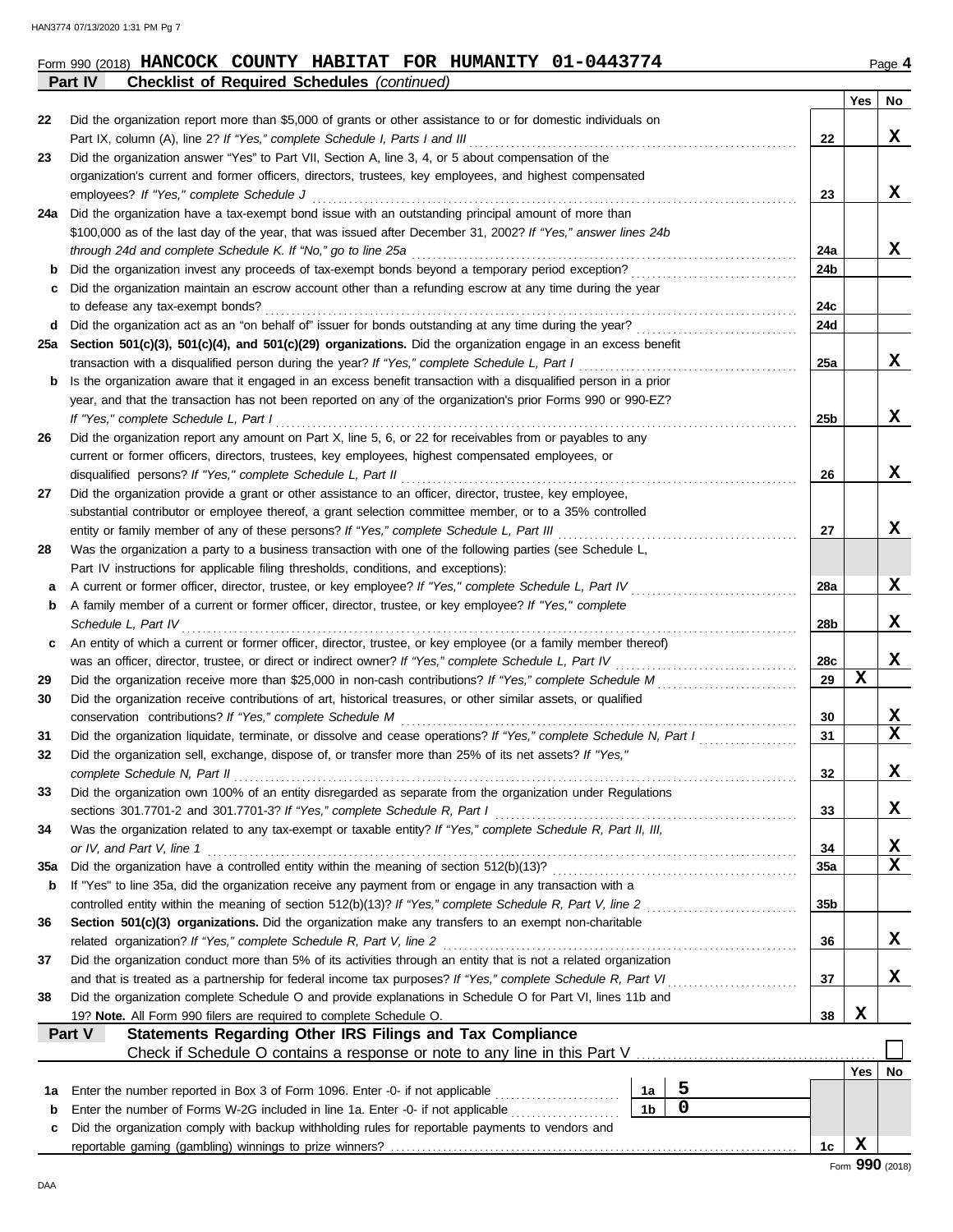#### **Part V Statements Regarding Other IRS Filings and Tax Compliance** *(continued)* **Form 990 (2018) HANCOCK COUNTY HABITAT FOR HUMANITY 01-0443774** Page 5

|--|

|     |                                                                                                                                                                                                                                               |                 |    |     | Yes $ $ | No               |  |  |  |  |
|-----|-----------------------------------------------------------------------------------------------------------------------------------------------------------------------------------------------------------------------------------------------|-----------------|----|-----|---------|------------------|--|--|--|--|
| 2a  | Enter the number of employees reported on Form W-3, Transmittal of Wage and Tax                                                                                                                                                               |                 |    |     |         |                  |  |  |  |  |
|     | Statements, filed for the calendar year ending with or within the year covered by this return                                                                                                                                                 | 2a              | 10 |     |         |                  |  |  |  |  |
| b   | If at least one is reported on line 2a, did the organization file all required federal employment tax returns?                                                                                                                                |                 |    | 2b  | X       |                  |  |  |  |  |
|     | Note. If the sum of lines 1a and 2a is greater than 250, you may be required to e-file (see instructions)                                                                                                                                     |                 |    |     |         |                  |  |  |  |  |
| За  | Did the organization have unrelated business gross income of \$1,000 or more during the year?                                                                                                                                                 |                 |    | 3a  |         | x                |  |  |  |  |
| b   | If "Yes," has it filed a Form 990-T for this year? If "No" to line 3b, provide an explanation in Schedule O                                                                                                                                   |                 |    | 3b  |         |                  |  |  |  |  |
| 4a  | At any time during the calendar year, did the organization have an interest in, or a signature or other authority over,<br>a financial account in a foreign country (such as a bank account, securities account, or other financial account)? |                 |    |     |         |                  |  |  |  |  |
|     | If "Yes," enter the name of the foreign country: u<br>b                                                                                                                                                                                       |                 |    |     |         |                  |  |  |  |  |
|     |                                                                                                                                                                                                                                               |                 |    |     |         |                  |  |  |  |  |
|     | See instructions for filing requirements for FinCEN Form 114, Report of Foreign Bank and Financial Accounts (FBAR).                                                                                                                           |                 |    |     |         |                  |  |  |  |  |
| 5а  | Was the organization a party to a prohibited tax shelter transaction at any time during the tax year?                                                                                                                                         |                 |    | 5a  |         | X                |  |  |  |  |
| b   |                                                                                                                                                                                                                                               |                 |    | 5b  |         | x                |  |  |  |  |
| c   | If "Yes" to line 5a or 5b, did the organization file Form 8886-T?                                                                                                                                                                             |                 |    | 5c  |         |                  |  |  |  |  |
| 6а  | Does the organization have annual gross receipts that are normally greater than \$100,000, and did the                                                                                                                                        |                 |    |     |         |                  |  |  |  |  |
|     | 6a                                                                                                                                                                                                                                            |                 |    |     |         |                  |  |  |  |  |
| b   | If "Yes," did the organization include with every solicitation an express statement that such contributions or                                                                                                                                |                 |    |     |         |                  |  |  |  |  |
|     | gifts were not tax deductible?                                                                                                                                                                                                                |                 |    | 6b  |         |                  |  |  |  |  |
| 7   | Organizations that may receive deductible contributions under section 170(c).                                                                                                                                                                 |                 |    |     |         |                  |  |  |  |  |
| а   | Did the organization receive a payment in excess of \$75 made partly as a contribution and partly for goods                                                                                                                                   |                 |    |     |         |                  |  |  |  |  |
|     | and services provided to the payor?                                                                                                                                                                                                           |                 |    | 7a  | X       |                  |  |  |  |  |
| b   |                                                                                                                                                                                                                                               |                 |    | 7b  | X       |                  |  |  |  |  |
| c   | Did the organization sell, exchange, or otherwise dispose of tangible personal property for which it was                                                                                                                                      |                 |    |     |         |                  |  |  |  |  |
|     |                                                                                                                                                                                                                                               |                 |    | 7с  |         | X                |  |  |  |  |
| d   |                                                                                                                                                                                                                                               | 7d              |    |     |         |                  |  |  |  |  |
| е   | Did the organization receive any funds, directly or indirectly, to pay premiums on a personal benefit contract?                                                                                                                               |                 |    | 7e  |         | X<br>$\mathbf x$ |  |  |  |  |
| f   | Did the organization, during the year, pay premiums, directly or indirectly, on a personal benefit contract?                                                                                                                                  |                 |    |     |         |                  |  |  |  |  |
| g   | If the organization received a contribution of qualified intellectual property, did the organization file Form 8899 as required?                                                                                                              |                 |    | 7g  |         | X                |  |  |  |  |
| h   | If the organization received a contribution of cars, boats, airplanes, or other vehicles, did the organization file a Form 1098-C?                                                                                                            |                 |    |     |         |                  |  |  |  |  |
| 8   | Sponsoring organizations maintaining donor advised funds. Did a donor advised fund maintained by the                                                                                                                                          |                 |    |     |         |                  |  |  |  |  |
|     |                                                                                                                                                                                                                                               |                 |    | 8   |         |                  |  |  |  |  |
| 9   | Sponsoring organizations maintaining donor advised funds.                                                                                                                                                                                     |                 |    |     |         |                  |  |  |  |  |
| a   |                                                                                                                                                                                                                                               |                 |    | 9a  |         |                  |  |  |  |  |
| b   | Did the sponsoring organization make a distribution to a donor, donor advisor, or related person?                                                                                                                                             |                 |    | 9b  |         |                  |  |  |  |  |
| 10  | Section 501(c)(7) organizations. Enter:                                                                                                                                                                                                       |                 |    |     |         |                  |  |  |  |  |
| а   | Initiation fees and capital contributions included on Part VIII, line 12                                                                                                                                                                      | 10a             |    |     |         |                  |  |  |  |  |
| b   | Gross receipts, included on Form 990, Part VIII, line 12, for public use of club facilities                                                                                                                                                   | 10b             |    |     |         |                  |  |  |  |  |
| 11  | Section 501(c)(12) organizations. Enter:                                                                                                                                                                                                      |                 |    |     |         |                  |  |  |  |  |
| a   | Gross income from members or shareholders                                                                                                                                                                                                     | 11a             |    |     |         |                  |  |  |  |  |
| b   | Gross income from other sources (Do not net amounts due or paid to other sources                                                                                                                                                              |                 |    |     |         |                  |  |  |  |  |
|     |                                                                                                                                                                                                                                               | 11 <sub>b</sub> |    |     |         |                  |  |  |  |  |
| 12a | Section 4947(a)(1) non-exempt charitable trusts. Is the organization filing Form 990 in lieu of Form 1041?                                                                                                                                    |                 |    | 12a |         |                  |  |  |  |  |
| b   | If "Yes," enter the amount of tax-exempt interest received or accrued during the year                                                                                                                                                         | 12b             |    |     |         |                  |  |  |  |  |
| 13  | Section 501(c)(29) qualified nonprofit health insurance issuers.                                                                                                                                                                              |                 |    |     |         |                  |  |  |  |  |
| а   |                                                                                                                                                                                                                                               |                 |    | 13а |         |                  |  |  |  |  |
|     | Note. See the instructions for additional information the organization must report on Schedule O.                                                                                                                                             |                 |    |     |         |                  |  |  |  |  |
| b   | Enter the amount of reserves the organization is required to maintain by the states in which                                                                                                                                                  |                 |    |     |         |                  |  |  |  |  |
|     |                                                                                                                                                                                                                                               | 13 <sub>b</sub> |    |     |         |                  |  |  |  |  |
| c   |                                                                                                                                                                                                                                               | 13 <sub>c</sub> |    |     |         |                  |  |  |  |  |
| 14a | Did the organization receive any payments for indoor tanning services during the tax year?                                                                                                                                                    |                 |    | 14a |         | x                |  |  |  |  |
| b   |                                                                                                                                                                                                                                               |                 |    | 14b |         |                  |  |  |  |  |
| 15  | Is the organization subject to the section 4960 tax on payment(s) of more than \$1,000,000 in remuneration or                                                                                                                                 |                 |    |     |         |                  |  |  |  |  |
|     | excess parachute payment(s) during the year?                                                                                                                                                                                                  |                 |    | 15  |         | X                |  |  |  |  |
|     | If "Yes," see instructions and file Form 4720, Schedule N.                                                                                                                                                                                    |                 |    |     |         |                  |  |  |  |  |
| 16  | Is the organization an educational institution subject to the section 4968 excise tax on net investment income?                                                                                                                               |                 |    | 16  |         | X                |  |  |  |  |
|     | If "Yes," complete Form 4720, Schedule O.                                                                                                                                                                                                     |                 |    |     |         |                  |  |  |  |  |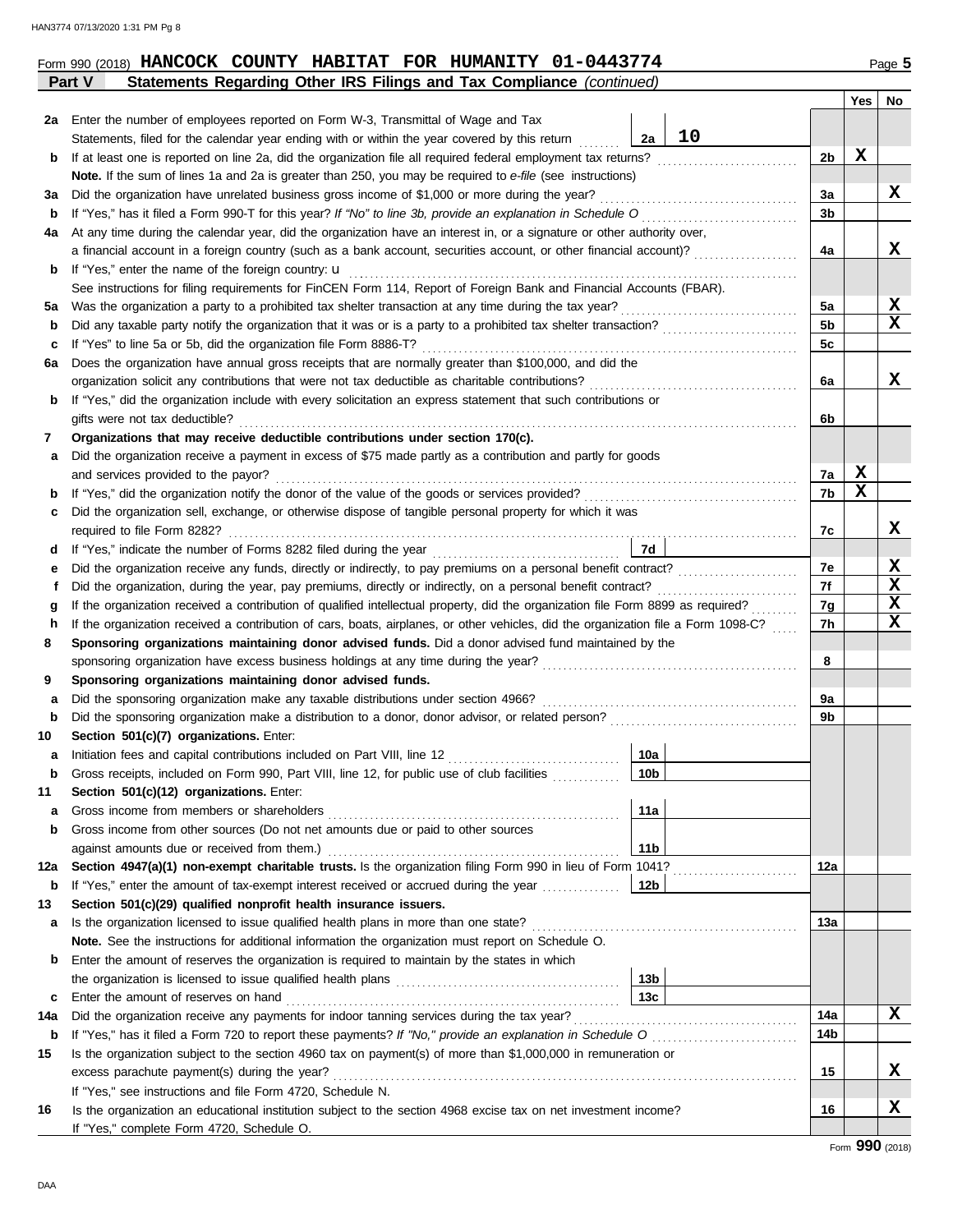|     | Form 990 (2018) HANCOCK COUNTY HABITAT FOR HUMANITY 01-0443774                                                                      |    |   |                 |             | Page 6      |
|-----|-------------------------------------------------------------------------------------------------------------------------------------|----|---|-----------------|-------------|-------------|
|     | Part VI<br>Governance, Management, and Disclosure For each "Yes" response to lines 2 through 7b below, and for a "No"               |    |   |                 |             |             |
|     | response to line 8a, 8b, or 10b below, describe the circumstances, processes, or changes in Schedule O. See instructions.           |    |   |                 |             |             |
|     |                                                                                                                                     |    |   |                 |             | ΙXΙ         |
|     | <b>Section A. Governing Body and Management</b>                                                                                     |    |   |                 |             |             |
|     |                                                                                                                                     |    |   |                 | Yes         | No          |
| 1a  | Enter the number of voting members of the governing body at the end of the tax year                                                 | 1a | 7 |                 |             |             |
|     | If there are material differences in voting rights among members of the governing body, or                                          |    |   |                 |             |             |
|     | if the governing body delegated broad authority to an executive committee or similar                                                |    |   |                 |             |             |
|     | committee, explain in Schedule O.                                                                                                   |    |   |                 |             |             |
| b   | Enter the number of voting members included in line 1a, above, who are independent                                                  | 1b | 7 |                 |             |             |
| 2   | Did any officer, director, trustee, or key employee have a family relationship or a business relationship with                      |    |   |                 |             |             |
|     | any other officer, director, trustee, or key employee?                                                                              |    |   | 2               |             | X           |
| 3   | Did the organization delegate control over management duties customarily performed by or under the direct                           |    |   |                 |             |             |
|     | supervision of officers, directors, or trustees, or key employees to a management company or other person?                          |    |   | 3               |             | X           |
| 4   | Did the organization make any significant changes to its governing documents since the prior Form 990 was filed?                    |    |   | 4               |             | $\mathbf x$ |
| 5   | Did the organization become aware during the year of a significant diversion of the organization's assets?                          |    |   | 5               |             | $\mathbf x$ |
| 6   | Did the organization have members or stockholders?                                                                                  |    |   | 6               |             | X           |
| 7a  | Did the organization have members, stockholders, or other persons who had the power to elect or appoint                             |    |   |                 |             |             |
|     | one or more members of the governing body?                                                                                          |    |   | 7a              |             | X           |
| b   | Are any governance decisions of the organization reserved to (or subject to approval by) members,                                   |    |   |                 |             |             |
|     | stockholders, or persons other than the governing body?                                                                             |    |   | 7b              |             | x           |
| 8   | Did the organization contemporaneously document the meetings held or written actions undertaken during the year by the following:   |    |   |                 |             |             |
| а   | The governing body?                                                                                                                 |    |   | 8а              | X           |             |
| b   |                                                                                                                                     |    |   | 8b              | X           |             |
| 9   | Is there any officer, director, trustee, or key employee listed in Part VII, Section A, who cannot be reached at                    |    |   |                 |             |             |
|     |                                                                                                                                     |    |   | 9               |             | x           |
|     | Section B. Policies (This Section B requests information about policies not required by the Internal Revenue Code.)                 |    |   |                 |             |             |
|     |                                                                                                                                     |    |   |                 |             |             |
|     |                                                                                                                                     |    |   |                 | Yes         | No          |
| 10a | Did the organization have local chapters, branches, or affiliates?                                                                  |    |   | 10a             |             | x           |
| b   | If "Yes," did the organization have written policies and procedures governing the activities of such chapters,                      |    |   |                 |             |             |
|     |                                                                                                                                     |    |   | 10b             |             |             |
| 11a | Has the organization provided a complete copy of this Form 990 to all members of its governing body before filing the form?         |    |   | 11a             | X           |             |
| b   | Describe in Schedule O the process, if any, used by the organization to review this Form 990.                                       |    |   |                 |             |             |
| 12a |                                                                                                                                     |    |   | 12a             | X           |             |
| b   | Were officers, directors, or trustees, and key employees required to disclose annually interests that could give rise to conflicts? |    |   | 12 <sub>b</sub> | X           |             |
| c   | Did the organization regularly and consistently monitor and enforce compliance with the policy? If "Yes,"                           |    |   |                 |             |             |
|     | describe in Schedule O how this was done                                                                                            |    |   | 12c             | $\mathbf x$ |             |
| 13  | Did the organization have a written whistleblower policy?                                                                           |    |   | 13              | X           |             |
| 14  | Did the organization have a written document retention and destruction policy?                                                      |    |   | 14              | X           |             |
| 15  | Did the process for determining compensation of the following persons include a review and approval by                              |    |   |                 |             |             |
|     | independent persons, comparability data, and contemporaneous substantiation of the deliberation and decision?                       |    |   |                 |             |             |
| а   | The organization's CEO, Executive Director, or top management official                                                              |    |   | 15a             | X           |             |
| b   | Other officers or key employees of the organization                                                                                 |    |   | 15b             |             | X           |
|     | If "Yes" to line 15a or 15b, describe the process in Schedule O (see instructions).                                                 |    |   |                 |             |             |
| 16a | Did the organization invest in, contribute assets to, or participate in a joint venture or similar arrangement                      |    |   |                 |             |             |
|     | with a taxable entity during the year?                                                                                              |    |   | 16a             |             | X           |
| b   | If "Yes," did the organization follow a written policy or procedure requiring the organization to evaluate its                      |    |   |                 |             |             |
|     | participation in joint venture arrangements under applicable federal tax law, and take steps to safeguard the                       |    |   |                 |             |             |
|     |                                                                                                                                     |    |   | 16b             |             |             |
|     | <b>Section C. Disclosure</b>                                                                                                        |    |   |                 |             |             |
| 17  | List the states with which a copy of this Form 990 is required to be filed $\mathbf{u}$ NONE                                        |    |   |                 |             |             |
| 18  | Section 6104 requires an organization to make its Forms 1023 (1024 or 1024-A if applicable), 990, and 990-T (Section 501(c)         |    |   |                 |             |             |

 $\overline{X}$  Own website  $\overline{X}$  Another's website  $\overline{X}$  Upon request Other *(explain in Schedule O)*

**19** Describe in Schedule O whether (and if so, how) the organization made its governing documents, conflict of interest policy, and financial statements available to the public during the tax year.

**20** State the name, address, and telephone number of the person who possesses the organization's books and records u

# **KELLEY ELLSWORTH HANCOCK COUNTY HABITAT FOR HUMANITY ORLAND ME**  $04472$  **207-702-9457**<br>AA Form **990** (2018)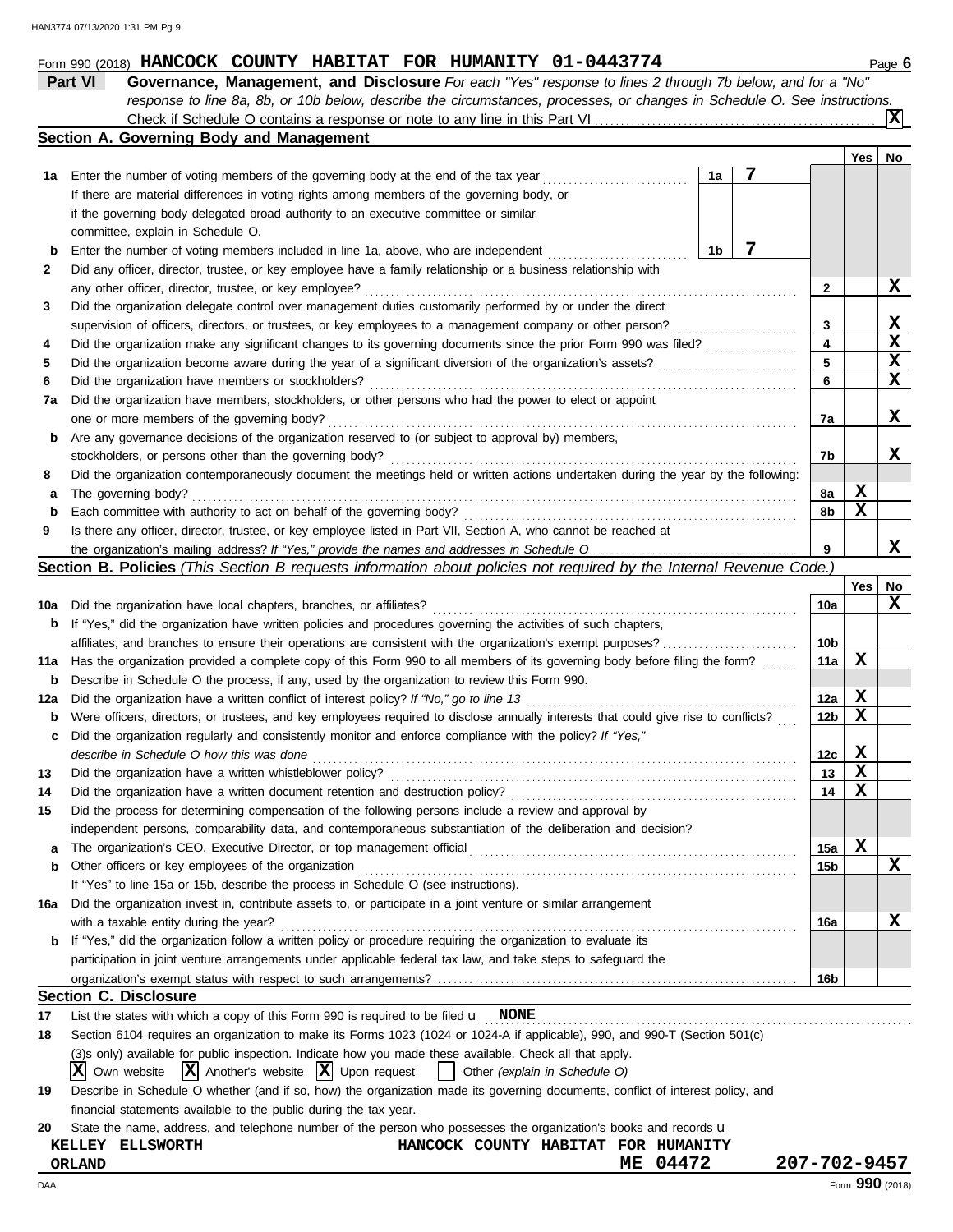### **Form 990 (2018) HANCOCK COUNTY HABITAT FOR HUMANITY 01-0443774** Page 7

| Part VII Compensation of Officers, Directors, Trustees, Key Employees, Highest Compensated Employees, and |  |
|-----------------------------------------------------------------------------------------------------------|--|
| Independent Contractors                                                                                   |  |
|                                                                                                           |  |

Check if Schedule O contains a response or note to any line in this Part VII.

#### **Section A. Officers, Directors, Trustees, Key Employees, and Highest Compensated Employees**

**1a** Complete this table for all persons required to be listed. Report compensation for the calendar year ending with or within the organization's tax year.

■ List all of the organization's **current** officers, directors, trustees (whether individuals or organizations), regardless of amount of compensation. Enter -0- in columns (D), (E), and (F) if no compensation was paid.

● List all of the organization's **current** key employees, if any. See instructions for definition of "key employee."

who received reportable compensation (Box 5 of Form W-2 and/or Box 7 of Form 1099-MISC) of more than \$100,000 from the organization and any related organizations. ■ List the organization's five **current** highest compensated employees (other than an officer, director, trustee, or key employee)<br> **•** Preceived reportable compensation (Box 5 of Form M/-2 and/or Box 7 of Form 1099-MISC)

■ List all of the organization's **former** officers, key employees, and highest compensated employees who received more than<br>00,000 of reportable compensation from the organization and any related organizations \$100,000 of reportable compensation from the organization and any related organizations.

■ List all of the organization's **former directors or trustees** that received, in the capacity as a former director or trustee of the properties and any related organizations organization, more than \$10,000 of reportable compensation from the organization and any related organizations.

List persons in the following order: individual trustees or directors; institutional trustees; officers; key employees; highest compensated employees; and former such persons.

Check this box if neither the organization nor any related organization compensated any current officer, director, or trustee.

| (A)<br>Name and Title                  | (B)<br>Average<br>hours per<br>week<br>(list any               |                    | (C)<br>Position<br>(do not check more than one<br>box, unless person is both an<br>officer and a director/trustee) |                |              |                                 |        | (D)<br>Reportable<br>compensation<br>from<br>the | (E)<br>Reportable<br>compensation from<br>related<br>organizations | (F)<br>Estimated<br>amount of<br>other<br>compensation   |
|----------------------------------------|----------------------------------------------------------------|--------------------|--------------------------------------------------------------------------------------------------------------------|----------------|--------------|---------------------------------|--------|--------------------------------------------------|--------------------------------------------------------------------|----------------------------------------------------------|
|                                        | hours for<br>related<br>organizations<br>below dotted<br>line) | Individual trustee | nstitutional<br>trustee                                                                                            | <b>Officer</b> | Key employee | Highest compensated<br>employee | Former | organization<br>(W-2/1099-MISC)                  | (W-2/1099-MISC)                                                    | from the<br>organization<br>and related<br>organizations |
| (1) JASON FIRIE                        |                                                                |                    |                                                                                                                    |                |              |                                 |        |                                                  |                                                                    |                                                          |
|                                        | 0.50                                                           |                    |                                                                                                                    |                |              |                                 |        |                                                  |                                                                    |                                                          |
| PAST PRESIDENT<br>(2) WHITNEY LINSCOTT | 0.00                                                           | $\mathbf x$        |                                                                                                                    | $\mathbf x$    |              |                                 |        | 0                                                | 0                                                                  | 0                                                        |
|                                        | 1.00                                                           |                    |                                                                                                                    |                |              |                                 |        |                                                  |                                                                    |                                                          |
| <b>PRESIDENT</b>                       | 0.00                                                           | $\mathbf x$        |                                                                                                                    | $\mathbf x$    |              |                                 |        | 0                                                | 0                                                                  | $\mathbf 0$                                              |
| (3) MITCHELL<br><b>SMALL</b>           |                                                                |                    |                                                                                                                    |                |              |                                 |        |                                                  |                                                                    |                                                          |
|                                        | 1.00                                                           |                    |                                                                                                                    |                |              |                                 |        |                                                  |                                                                    |                                                          |
| <b>TREASURER</b>                       | 0.00                                                           | $\mathbf x$        |                                                                                                                    | $\mathbf x$    |              |                                 |        | 0                                                | 0                                                                  | $\mathbf 0$                                              |
| (4) KRISTINA PALMER                    |                                                                |                    |                                                                                                                    |                |              |                                 |        |                                                  |                                                                    |                                                          |
|                                        | 1.50                                                           |                    |                                                                                                                    |                |              |                                 |        |                                                  |                                                                    |                                                          |
| <b>SECRETARY</b>                       | 0.00                                                           | $\mathbf x$        |                                                                                                                    | $\mathbf x$    |              |                                 |        | 0                                                | 0                                                                  | $\mathbf 0$                                              |
| (5) LESLIE GOODWIN                     |                                                                |                    |                                                                                                                    |                |              |                                 |        |                                                  |                                                                    |                                                          |
|                                        | 0.25                                                           |                    |                                                                                                                    |                |              |                                 |        |                                                  |                                                                    | $\mathbf 0$                                              |
| <b>DIRECTOR</b><br>(6) CAROL ROBERTS   | 0.00                                                           | $\mathbf x$        |                                                                                                                    |                |              |                                 |        | 0                                                | 0                                                                  |                                                          |
|                                        | 1.00                                                           |                    |                                                                                                                    |                |              |                                 |        |                                                  |                                                                    |                                                          |
| <b>DIRECTOR</b>                        | 0.00                                                           | $\mathbf x$        |                                                                                                                    |                |              |                                 |        | 0                                                | 0                                                                  | $\mathbf 0$                                              |
| (7) WILSON<br>ZILDJIAN                 |                                                                |                    |                                                                                                                    |                |              |                                 |        |                                                  |                                                                    |                                                          |
|                                        | 1.00                                                           |                    |                                                                                                                    |                |              |                                 |        |                                                  |                                                                    |                                                          |
| <b>DIRECTOR</b>                        | 0.00                                                           | $\mathbf x$        |                                                                                                                    |                |              |                                 |        | 0                                                | 0                                                                  | $\mathbf 0$                                              |
| (8) KELLEY ELLSWORTH                   |                                                                |                    |                                                                                                                    |                |              |                                 |        |                                                  |                                                                    |                                                          |
|                                        | 40.25                                                          |                    |                                                                                                                    |                |              |                                 |        |                                                  |                                                                    |                                                          |
| EXECUTIVE DIRECTOR                     | 0.00                                                           |                    |                                                                                                                    | $\mathbf x$    |              |                                 |        | 44,000                                           | 0                                                                  | 8,224                                                    |
| (9)                                    |                                                                |                    |                                                                                                                    |                |              |                                 |        |                                                  |                                                                    |                                                          |
|                                        |                                                                |                    |                                                                                                                    |                |              |                                 |        |                                                  |                                                                    |                                                          |
| (10)                                   |                                                                |                    |                                                                                                                    |                |              |                                 |        |                                                  |                                                                    |                                                          |
|                                        |                                                                |                    |                                                                                                                    |                |              |                                 |        |                                                  |                                                                    |                                                          |
| (11)                                   |                                                                |                    |                                                                                                                    |                |              |                                 |        |                                                  |                                                                    |                                                          |
|                                        |                                                                |                    |                                                                                                                    |                |              |                                 |        |                                                  |                                                                    |                                                          |
|                                        |                                                                |                    |                                                                                                                    |                |              |                                 |        |                                                  |                                                                    |                                                          |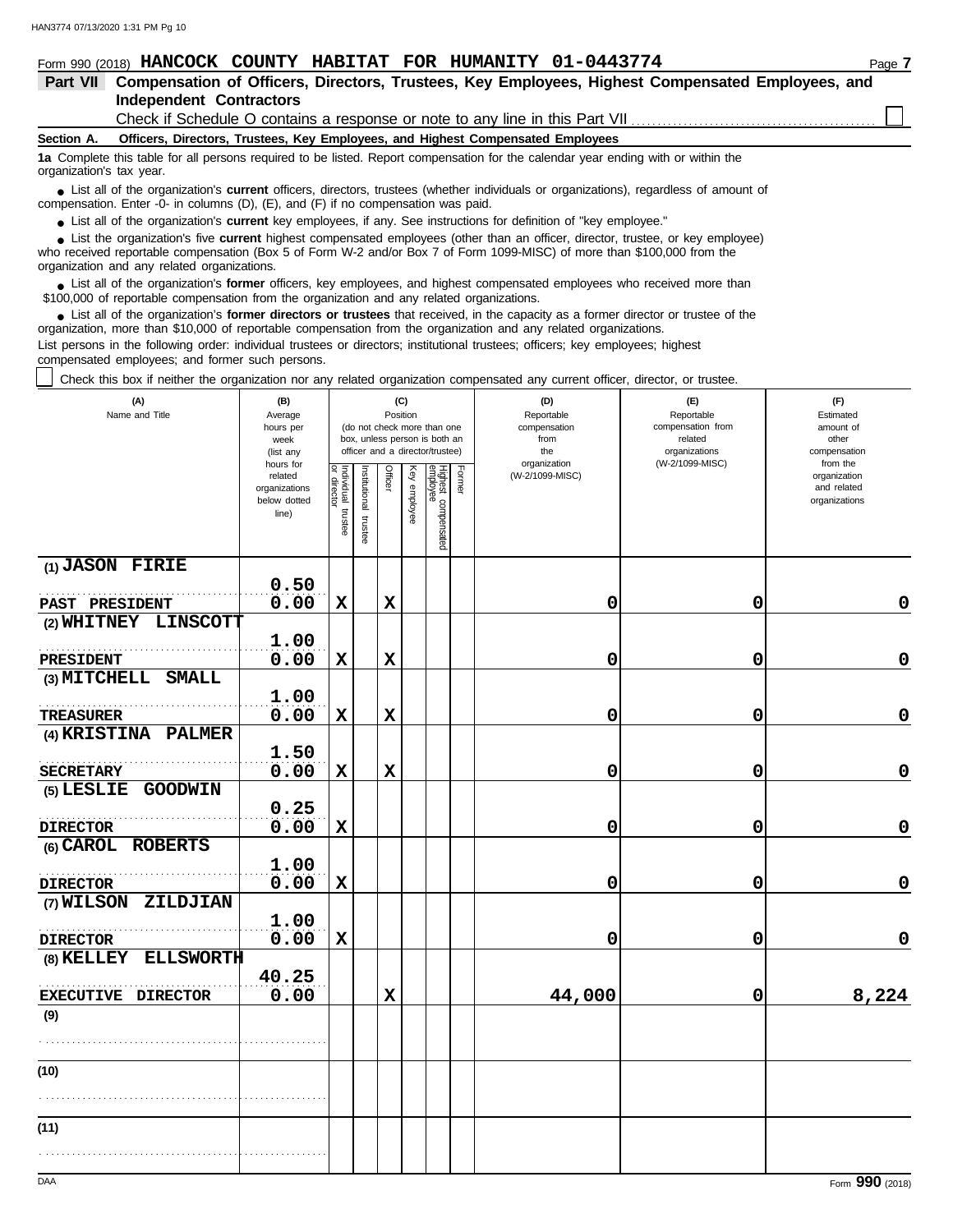| <b>Part VII</b> |                                                                                                                                                                       |                                                                |                                                                                                                    |                          |         |              |                                 |        | Form 990 (2018) HANCOCK COUNTY HABITAT FOR HUMANITY 01-0443774<br>Section A. Officers, Directors, Trustees, Key Employees, and Highest Compensated Employees (continued)                                             |                                                                                                  |                                                                    |                                              | Page 8         |
|-----------------|-----------------------------------------------------------------------------------------------------------------------------------------------------------------------|----------------------------------------------------------------|--------------------------------------------------------------------------------------------------------------------|--------------------------|---------|--------------|---------------------------------|--------|----------------------------------------------------------------------------------------------------------------------------------------------------------------------------------------------------------------------|--------------------------------------------------------------------------------------------------|--------------------------------------------------------------------|----------------------------------------------|----------------|
|                 | (A)<br>Name and title                                                                                                                                                 | (B)<br>Average<br>hours per<br>week<br>(list any               | (C)<br>Position<br>(do not check more than one<br>box, unless person is both an<br>officer and a director/trustee) |                          |         |              |                                 |        | (D)<br>Reportable<br>compensation<br>from<br>the<br>organization                                                                                                                                                     | $(\mathsf{F})$<br>Reportable<br>compensation from<br>related<br>organizations<br>(W-2/1099-MISC) | (F)<br>Estimated<br>amount of<br>other<br>compensation<br>from the |                                              |                |
|                 |                                                                                                                                                                       | hours for<br>related<br>organizations<br>below dotted<br>line) | Individual 1<br>trustee                                                                                            | Institutional<br>trustee | Officer | Key employee | Highest compensated<br>employee | Former | (W-2/1099-MISC)                                                                                                                                                                                                      |                                                                                                  |                                                                    | organization<br>and related<br>organizations |                |
|                 |                                                                                                                                                                       |                                                                |                                                                                                                    |                          |         |              |                                 |        |                                                                                                                                                                                                                      |                                                                                                  |                                                                    |                                              |                |
|                 |                                                                                                                                                                       |                                                                |                                                                                                                    |                          |         |              |                                 |        |                                                                                                                                                                                                                      |                                                                                                  |                                                                    |                                              |                |
|                 |                                                                                                                                                                       |                                                                |                                                                                                                    |                          |         |              |                                 |        |                                                                                                                                                                                                                      |                                                                                                  |                                                                    |                                              |                |
|                 |                                                                                                                                                                       |                                                                |                                                                                                                    |                          |         |              |                                 |        |                                                                                                                                                                                                                      |                                                                                                  |                                                                    |                                              |                |
|                 |                                                                                                                                                                       |                                                                |                                                                                                                    |                          |         |              |                                 |        |                                                                                                                                                                                                                      |                                                                                                  |                                                                    |                                              |                |
|                 |                                                                                                                                                                       |                                                                |                                                                                                                    |                          |         |              |                                 |        |                                                                                                                                                                                                                      |                                                                                                  |                                                                    |                                              |                |
|                 |                                                                                                                                                                       |                                                                |                                                                                                                    |                          |         |              |                                 |        |                                                                                                                                                                                                                      |                                                                                                  |                                                                    |                                              |                |
|                 |                                                                                                                                                                       |                                                                |                                                                                                                    |                          |         |              |                                 |        |                                                                                                                                                                                                                      |                                                                                                  |                                                                    |                                              |                |
|                 | Total from continuation sheets to Part VII, Section A  u                                                                                                              |                                                                |                                                                                                                    |                          |         |              |                                 | u      | 44,000                                                                                                                                                                                                               |                                                                                                  |                                                                    |                                              | 8,224          |
| d               |                                                                                                                                                                       |                                                                |                                                                                                                    |                          |         |              |                                 |        | 44,000                                                                                                                                                                                                               |                                                                                                  |                                                                    |                                              | 8,224          |
| 2               | reportable compensation from the organization $\bf{u}$ 0                                                                                                              |                                                                |                                                                                                                    |                          |         |              |                                 |        | Total number of individuals (including but not limited to those listed above) who received more than \$100,000 of                                                                                                    |                                                                                                  |                                                                    |                                              |                |
| 3               |                                                                                                                                                                       |                                                                |                                                                                                                    |                          |         |              |                                 |        |                                                                                                                                                                                                                      |                                                                                                  |                                                                    | <b>Yes</b>                                   | $\overline{N}$ |
|                 |                                                                                                                                                                       |                                                                |                                                                                                                    |                          |         |              |                                 |        | Did the organization list any former officer, director, or trustee, key employee, or highest compensated                                                                                                             |                                                                                                  |                                                                    | 3                                            | X              |
| 4               |                                                                                                                                                                       |                                                                |                                                                                                                    |                          |         |              |                                 |        | For any individual listed on line 1a, is the sum of reportable compensation and other compensation from the<br>organization and related organizations greater than \$150,000? If "Yes," complete Schedule J for such |                                                                                                  |                                                                    |                                              |                |
| 5               |                                                                                                                                                                       |                                                                |                                                                                                                    |                          |         |              |                                 |        | individual<br>Did any person listed on line 1a receive or accrue compensation from any unrelated organization or individual                                                                                          |                                                                                                  |                                                                    | 4                                            | X              |
|                 |                                                                                                                                                                       |                                                                |                                                                                                                    |                          |         |              |                                 |        |                                                                                                                                                                                                                      |                                                                                                  |                                                                    | 5                                            | X              |
| 1               | Section B. Independent Contractors                                                                                                                                    |                                                                |                                                                                                                    |                          |         |              |                                 |        | Complete this table for your five highest compensated independent contractors that received more than \$100,000 of                                                                                                   |                                                                                                  |                                                                    |                                              |                |
|                 |                                                                                                                                                                       |                                                                |                                                                                                                    |                          |         |              |                                 |        | compensation from the organization. Report compensation for the calendar year ending with or within the organization's tax year.                                                                                     |                                                                                                  |                                                                    |                                              |                |
|                 |                                                                                                                                                                       | (A)<br>Name and business address                               |                                                                                                                    |                          |         |              |                                 |        |                                                                                                                                                                                                                      | (B)<br>Description of services                                                                   |                                                                    | (C)<br>Compensation                          |                |
|                 |                                                                                                                                                                       |                                                                |                                                                                                                    |                          |         |              |                                 |        |                                                                                                                                                                                                                      |                                                                                                  |                                                                    |                                              |                |
|                 |                                                                                                                                                                       |                                                                |                                                                                                                    |                          |         |              |                                 |        |                                                                                                                                                                                                                      |                                                                                                  |                                                                    |                                              |                |
|                 |                                                                                                                                                                       |                                                                |                                                                                                                    |                          |         |              |                                 |        |                                                                                                                                                                                                                      |                                                                                                  |                                                                    |                                              |                |
|                 |                                                                                                                                                                       |                                                                |                                                                                                                    |                          |         |              |                                 |        |                                                                                                                                                                                                                      |                                                                                                  |                                                                    |                                              |                |
| 2               | Total number of independent contractors (including but not limited to those listed above) who<br>received more than \$100,000 of compensation from the organization u |                                                                |                                                                                                                    |                          |         |              |                                 |        |                                                                                                                                                                                                                      | 0                                                                                                |                                                                    |                                              |                |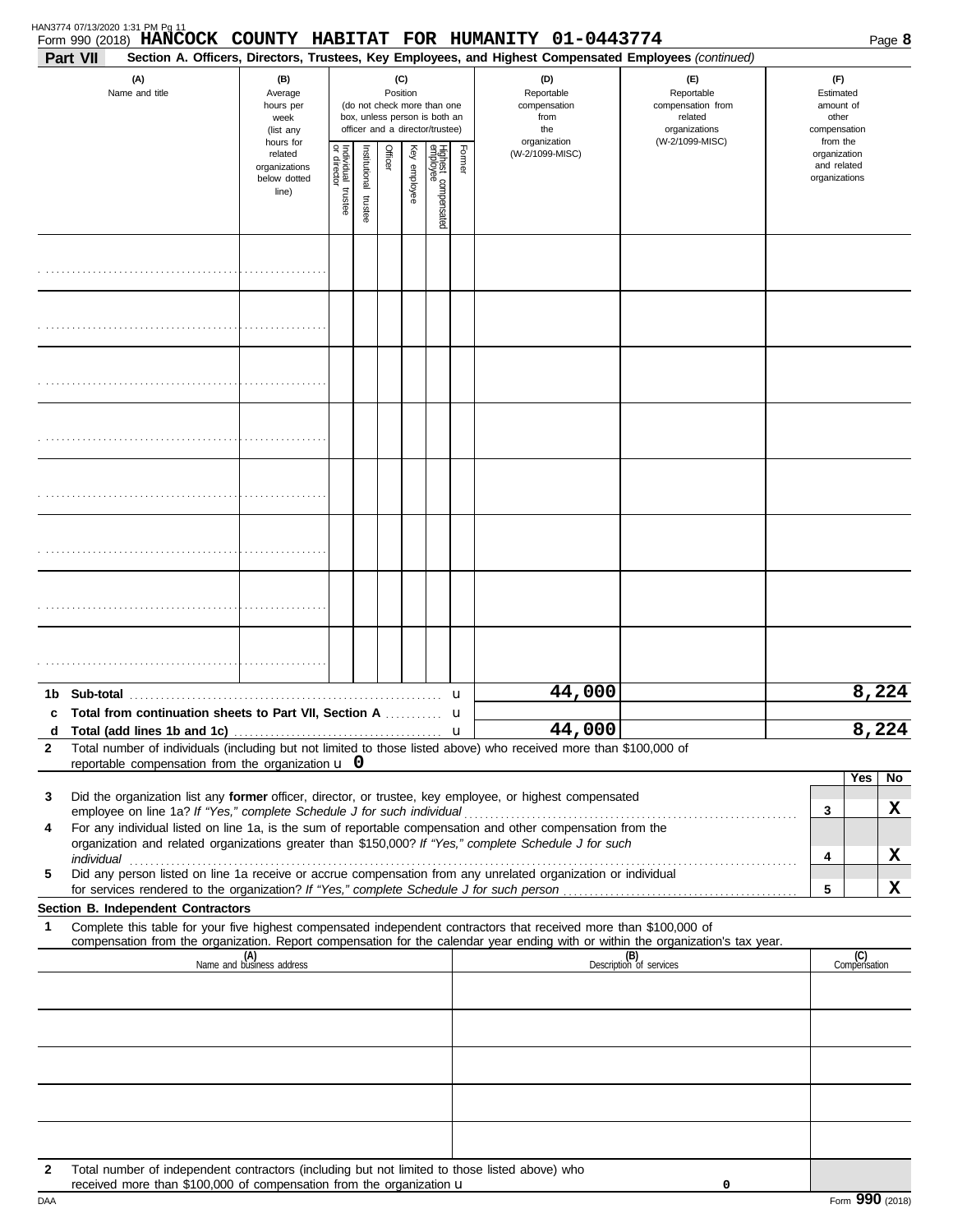### **Form 990 (2018) HANCOCK COUNTY HABITAT FOR HUMANITY 01-0443774** Page 9

#### **Part VIII Statement of Revenue**

Check if Schedule O contains a response or note to any line in this Part VIII . . . . . . . . . . . . . . . . . . . . . . . . . . . . . . . . . . . . . . . . . . . .

|                                                     |     |                                                                |                   | (A)<br>Total revenue | (B)<br>Related or<br>exempt | (C)<br>Unrelated<br>business | (D)<br>Revenue<br>excluded from tax |
|-----------------------------------------------------|-----|----------------------------------------------------------------|-------------------|----------------------|-----------------------------|------------------------------|-------------------------------------|
|                                                     |     |                                                                |                   |                      | function<br>revenue         | revenue                      | under sections<br>512-514           |
|                                                     |     | 1a Federated campaigns<br>1a                                   |                   |                      |                             |                              |                                     |
|                                                     |     | <b>b</b> Membership dues<br>1b                                 |                   |                      |                             |                              |                                     |
| Service Revenue <b>Contributions, Gifts, Grants</b> |     | c Fundraising events<br>1 <sub>c</sub>                         |                   |                      |                             |                              |                                     |
|                                                     |     | 1 <sub>d</sub><br>d Related organizations                      |                   |                      |                             |                              |                                     |
|                                                     |     | 1e<br><b>e</b> Government grants (contributions)               |                   |                      |                             |                              |                                     |
|                                                     |     | f All other contributions, gifts, grants,                      |                   |                      |                             |                              |                                     |
|                                                     |     | and similar amounts not included above<br>1f                   | 167,742           |                      |                             |                              |                                     |
|                                                     |     | g Noncash contributions included in lines 1a-1f:               | \$3,120           |                      |                             |                              |                                     |
|                                                     |     |                                                                |                   | 167,742              |                             |                              |                                     |
|                                                     |     |                                                                | <b>Busn. Code</b> |                      |                             |                              |                                     |
|                                                     | 2a  | <b>IMPUTED INTEREST</b>                                        | 531390            | 14,595               | 14,595                      |                              |                                     |
|                                                     | b   | PROGRAM SERVICE AND LATE FEES                                  |                   | 130                  | 130                         |                              |                                     |
|                                                     | c   |                                                                |                   |                      |                             |                              |                                     |
|                                                     | d   |                                                                |                   |                      |                             |                              |                                     |
|                                                     |     |                                                                |                   |                      |                             |                              |                                     |
| Program                                             |     | f All other program service revenue                            |                   |                      |                             |                              |                                     |
|                                                     |     |                                                                | $\mathbf{u}$      | 14,725               |                             |                              |                                     |
|                                                     | 3   | Investment income (including dividends, interest,              |                   |                      |                             |                              |                                     |
|                                                     |     |                                                                | u                 | 1,767                |                             |                              | 1,767                               |
|                                                     | 4   | Income from investment of tax-exempt bond proceeds u           |                   |                      |                             |                              |                                     |
|                                                     | 5   |                                                                | u                 |                      |                             |                              |                                     |
|                                                     |     | (i) Real                                                       | (ii) Personal     |                      |                             |                              |                                     |
|                                                     | 6а  | Gross rents                                                    |                   |                      |                             |                              |                                     |
|                                                     |     | Less: rental exps.                                             |                   |                      |                             |                              |                                     |
|                                                     |     | Rental inc. or (loss)                                          |                   |                      |                             |                              |                                     |
|                                                     | d   |                                                                | u                 |                      |                             |                              |                                     |
|                                                     |     | <b>7a</b> Gross amount from<br>(i) Securities                  | (ii) Other        |                      |                             |                              |                                     |
|                                                     |     | sales of assets<br>other than inventory                        |                   |                      |                             |                              |                                     |
|                                                     |     | Less: cost or other                                            |                   |                      |                             |                              |                                     |
|                                                     |     | basis & sales exps.                                            |                   |                      |                             |                              |                                     |
|                                                     |     | <b>c</b> Gain or (loss)                                        |                   |                      |                             |                              |                                     |
|                                                     |     |                                                                |                   |                      |                             |                              |                                     |
|                                                     |     | 8a Gross income from fundraising events                        |                   |                      |                             |                              |                                     |
| enue                                                |     |                                                                |                   |                      |                             |                              |                                     |
|                                                     |     | of contributions reported on line 1c).                         |                   |                      |                             |                              |                                     |
|                                                     |     | See Part IV, line $18$<br>a                                    | 18,566            |                      |                             |                              |                                     |
| Other Rev                                           |     | <b>b</b> Less: direct expenses<br>b                            | 8,589             |                      |                             |                              |                                     |
|                                                     |     | c Net income or (loss) from fundraising events  u              |                   | 9,977                |                             |                              | 9,977                               |
|                                                     |     | 9a Gross income from gaming activities.                        |                   |                      |                             |                              |                                     |
|                                                     |     | See Part IV, line 19 $\ldots$<br>a                             |                   |                      |                             |                              |                                     |
|                                                     |     | b<br><b>b</b> Less: direct expenses                            |                   |                      |                             |                              |                                     |
|                                                     |     | c Net income or (loss) from gaming activities  u               |                   |                      |                             |                              |                                     |
|                                                     |     | 10a Gross sales of inventory, less                             |                   |                      |                             |                              |                                     |
|                                                     |     | returns and allowances<br>аl                                   | 118,249           |                      |                             |                              |                                     |
|                                                     |     | $\mathbf b$<br><b>b</b> Less: cost of goods sold               | 102,599           |                      |                             |                              |                                     |
|                                                     |     | <b>c</b> Net income or (loss) from sales of inventory <b>u</b> |                   | 15,650               |                             |                              | 15,650                              |
|                                                     |     | Miscellaneous Revenue                                          | Busn. Code        |                      |                             |                              |                                     |
|                                                     | 11a | LOGO ITEMS SALES                                               | 541800            | 166                  |                             |                              | 166                                 |
|                                                     | b   |                                                                |                   |                      |                             |                              |                                     |
|                                                     | с   |                                                                |                   |                      |                             |                              |                                     |
|                                                     |     | d All other revenue                                            |                   |                      |                             |                              |                                     |
|                                                     |     |                                                                | $\mathbf{u}$      | 166                  |                             |                              |                                     |
|                                                     |     | 12 Total revenue. See instructions.                            | $\mathbf{u}$      | 210,027              | 14,725                      | 0                            | 27,560                              |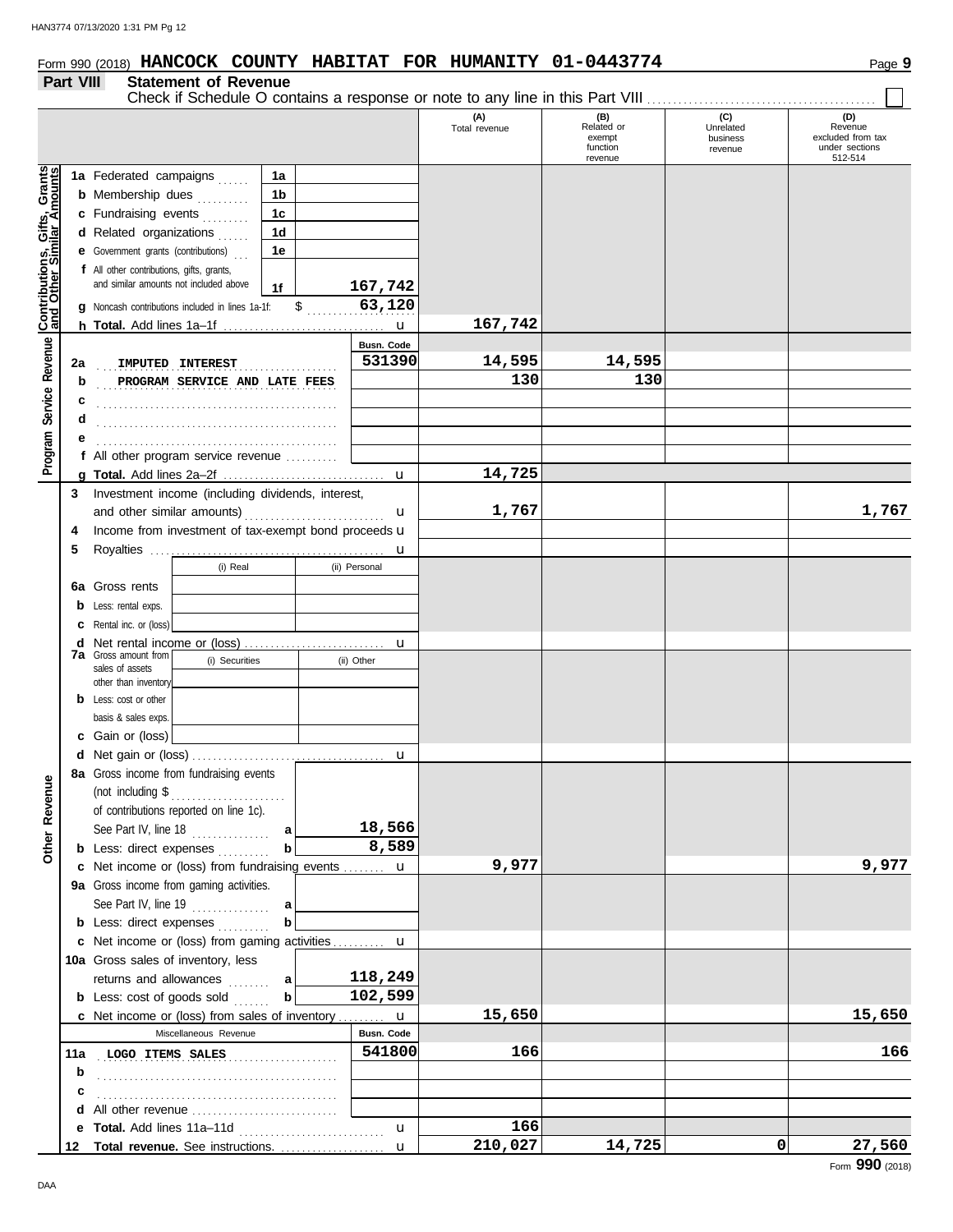### **Form 990 (2018) HANCOCK COUNTY HABITAT FOR HUMANITY 01-0443774** Page 10

|              | Part IX<br><b>Statement of Functional Expenses</b>                                                                         |                       |                        |                       |                     |
|--------------|----------------------------------------------------------------------------------------------------------------------------|-----------------------|------------------------|-----------------------|---------------------|
|              | Section 501(c)(3) and 501(c)(4) organizations must complete all columns. All other organizations must complete column (A). |                       |                        |                       |                     |
|              | Check if Schedule O contains a response or note to any line in this Part IX                                                |                       |                        |                       |                     |
|              | Do not include amounts reported on lines 6b,                                                                               | (A)<br>Total expenses | (B)<br>Program service | (C)<br>Management and | (D)<br>Fundraising  |
|              | 7b, 8b, 9b, and 10b of Part VIII.                                                                                          |                       | expenses               | general expenses      | expenses            |
| 1.           | Grants and other assistance to domestic organizations                                                                      |                       |                        |                       |                     |
|              | and domestic governments. See Part IV, line 21                                                                             |                       |                        |                       |                     |
| $\mathbf{2}$ | Grants and other assistance to domestic                                                                                    |                       |                        |                       |                     |
|              | individuals. See Part IV, line 22<br><u>.</u><br>.                                                                         |                       |                        |                       |                     |
| 3            | Grants and other assistance to foreign                                                                                     |                       |                        |                       |                     |
|              | organizations, foreign governments, and foreign                                                                            |                       |                        |                       |                     |
|              | individuals. See Part IV, lines 15 and 16                                                                                  |                       |                        |                       |                     |
| 4            | Benefits paid to or for members                                                                                            |                       |                        |                       |                     |
| 5            | Compensation of current officers, directors,                                                                               |                       |                        |                       |                     |
| 6            | trustees, and key employees<br>Compensation not included above, to disqualified                                            |                       |                        |                       |                     |
|              | persons (as defined under section 4958(f)(1)) and                                                                          |                       |                        |                       |                     |
|              | persons described in section 4958(c)(3)(B)                                                                                 | 35,864                | 8,888                  | 21,538                | 5,438               |
| 7            |                                                                                                                            |                       |                        |                       |                     |
| 8            | Pension plan accruals and contributions (include                                                                           |                       |                        |                       |                     |
|              | section 401(k) and 403(b) employer contributions)                                                                          |                       |                        |                       |                     |
| 9            | Other employee benefits                                                                                                    | 6,226                 | 2,380                  | 1,893                 |                     |
| 10           |                                                                                                                            | 2,975                 | 322                    | 1,786                 | $\frac{1,953}{867}$ |
| 11           | Fees for services (non-employees):                                                                                         |                       |                        |                       |                     |
| а            | Management                                                                                                                 |                       |                        |                       |                     |
| b            |                                                                                                                            |                       |                        |                       |                     |
| c            | Accounting                                                                                                                 | 1,800                 |                        | 1,800                 |                     |
| d            |                                                                                                                            |                       |                        |                       |                     |
| е            | Professional fundraising services. See Part IV, line 17                                                                    |                       |                        |                       |                     |
| f            | Investment management fees                                                                                                 |                       |                        |                       |                     |
| a            | Other. (If line 11g amount exceeds 10% of line 25, column                                                                  |                       |                        |                       |                     |
|              | (A) amount, list line 11g expenses on Schedule O.)                                                                         | 239                   |                        |                       | 239                 |
| 12           | Advertising and promotion                                                                                                  | 968                   |                        | 300                   | 668                 |
| 13           |                                                                                                                            | 652                   | 14                     | 433                   | 205                 |
| 14           | Information technology                                                                                                     | 334                   |                        | 280                   | 54                  |
| 15           |                                                                                                                            |                       |                        |                       |                     |
| 16           |                                                                                                                            | 510                   |                        | 510                   |                     |
|              | 17 Travel                                                                                                                  | 717                   |                        | 466                   | 251                 |
| 18           | Payments of travel or entertainment expenses                                                                               |                       |                        |                       |                     |
|              | for any federal, state, or local public officials                                                                          |                       |                        |                       |                     |
| 19           | Conferences, conventions, and meetings                                                                                     |                       |                        |                       |                     |
| 20           |                                                                                                                            |                       |                        |                       |                     |
| 21           | Payments to affiliates [11] [11] Payments to affiliates                                                                    | 327                   | 62                     | 265                   |                     |
| 22           | Depreciation, depletion, and amortization                                                                                  | 4,356                 | 1,068                  | 3,288                 |                     |
| 23<br>24     | Other expenses. Itemize expenses not covered                                                                               |                       |                        |                       |                     |
|              | above (List miscellaneous expenses in line 24e. If                                                                         |                       |                        |                       |                     |
|              | line 24e amount exceeds 10% of line 25, column                                                                             |                       |                        |                       |                     |
|              | (A) amount, list line 24e expenses on Schedule O.)                                                                         |                       |                        |                       |                     |
| a            | HFH INTERNATIONAL ANNUAL                                                                                                   | 13,122                | 8,122                  | 5,000                 |                     |
| b            | CONSTRUCTION COSTS                                                                                                         | 2,362                 | 2,362                  |                       |                     |
| c            | <b>SUPPLIES</b>                                                                                                            | 1,527                 |                        | 1,469                 | 58                  |
| d            | PAYROLL PROCESSING                                                                                                         | 1,475                 |                        | 1,475                 |                     |
| е            | All other expenses                                                                                                         | 1,620                 | $-80$                  | 511                   | <u>1,189</u>        |
| 25           | Total functional expenses. Add lines 1 through 24e                                                                         | 75,074                | 23,138                 | 41,014                | 10,922              |
| 26           | Joint costs. Complete this line only if the                                                                                |                       |                        |                       |                     |
|              | organization reported in column (B) joint costs<br>from a combined educational campaign and                                |                       |                        |                       |                     |
|              | fundraising solicitation. Check here $\mathbf{u}$<br>- if                                                                  |                       |                        |                       |                     |
|              | following SOP 98-2 (ASC 958-720) $\ldots$                                                                                  |                       |                        |                       |                     |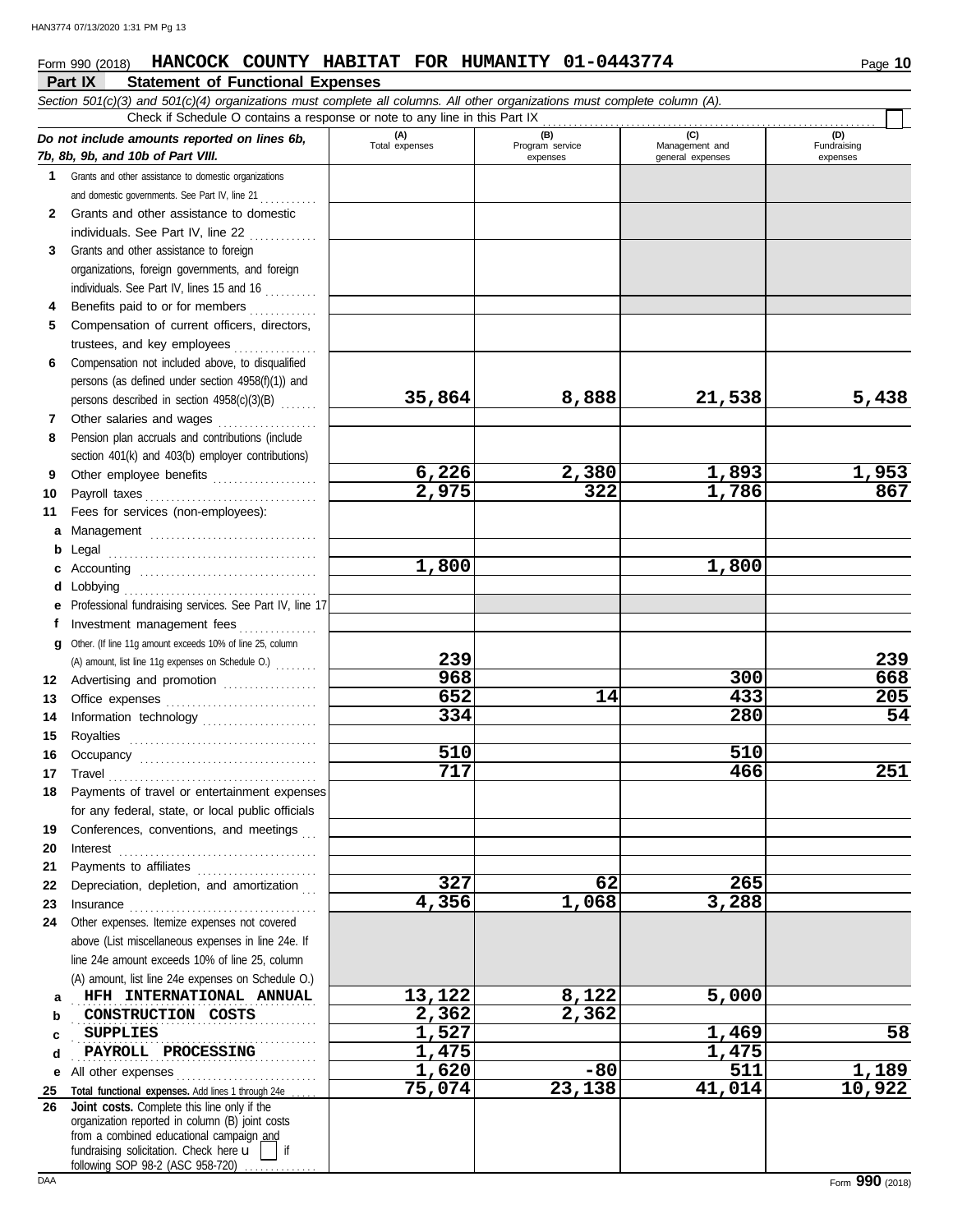#### $F$ orm 990 (2018) **HANCOCK COUNTY HABITAT FOR HUMANITY 01-0443774** Page 11 **HANCOCK COUNTY HABITAT FOR HUMANITY 01-0443774**

|                         | Part X | <b>Balance Sheet</b>                                                                                                                        |     |                       |                          |                       |                    |
|-------------------------|--------|---------------------------------------------------------------------------------------------------------------------------------------------|-----|-----------------------|--------------------------|-----------------------|--------------------|
|                         |        | Check if Schedule O contains a response or note to any line in this Part X                                                                  |     |                       |                          |                       |                    |
|                         |        |                                                                                                                                             |     |                       | (A)<br>Beginning of year |                       | (B)<br>End of year |
|                         | 1      |                                                                                                                                             |     |                       | 16,893                   | $\mathbf{1}$          | 23,512             |
|                         | 2      |                                                                                                                                             |     |                       | 216,022                  | $\mathbf{2}$          | 279,556            |
|                         | 3      |                                                                                                                                             |     |                       |                          | 3                     |                    |
|                         | 4      |                                                                                                                                             |     |                       |                          | 4                     | 110                |
|                         | 5      | Loans and other receivables from current and former officers, directors,                                                                    |     |                       |                          |                       |                    |
|                         |        | trustees, key employees, and highest compensated employees.                                                                                 |     |                       |                          |                       |                    |
|                         |        | Complete Part II of Schedule L                                                                                                              |     |                       |                          | 5                     |                    |
|                         | 6      | Loans and other receivables from other disqualified persons (as defined under section                                                       |     |                       |                          |                       |                    |
|                         |        | $4958(f)(1)$ ), persons described in section $4958(c)(3)(B)$ , and contributing employers and                                               |     |                       |                          |                       |                    |
|                         |        | sponsoring organizations of section 501(c)(9) voluntary employees' beneficiary                                                              |     |                       |                          |                       |                    |
|                         |        |                                                                                                                                             |     |                       |                          | 6                     |                    |
| Assets                  | 7      |                                                                                                                                             |     |                       |                          | $\overline{7}$        |                    |
|                         | 8      | Inventories for sale or use <i>communication</i> and <i>members</i> for sale or use <i>communication</i> and <i>members</i> for sale or use |     |                       |                          | 8                     |                    |
|                         | 9      |                                                                                                                                             |     |                       | 5,977                    | 9                     | 5,106              |
|                         | 10a    | Land, buildings, and equipment: cost or                                                                                                     |     |                       |                          |                       |                    |
|                         |        |                                                                                                                                             |     |                       |                          |                       |                    |
|                         | b      |                                                                                                                                             |     | $\frac{7,361}{6,357}$ | 593                      | 10 <sub>c</sub>       | 1,004              |
|                         | 11     |                                                                                                                                             |     |                       |                          | 11                    |                    |
|                         | 12     |                                                                                                                                             |     |                       |                          | 12                    |                    |
|                         | 13     |                                                                                                                                             |     |                       |                          | 13                    |                    |
|                         | 14     |                                                                                                                                             |     | 14                    |                          |                       |                    |
|                         | 15     |                                                                                                                                             |     | 470,512               | 15                       | 533,494               |                    |
|                         | 16     |                                                                                                                                             |     |                       | 709,997                  | 16                    | 842,782            |
|                         | 17     |                                                                                                                                             | 440 | 17                    | 534                      |                       |                    |
|                         | 18     |                                                                                                                                             |     | 18                    |                          |                       |                    |
|                         | 19     |                                                                                                                                             |     | 19                    |                          |                       |                    |
|                         | 20     |                                                                                                                                             |     | 20                    |                          |                       |                    |
|                         | 21     | Escrow or custodial account liability. Complete Part IV of Schedule D                                                                       |     |                       |                          | 21                    |                    |
|                         | 22     | Loans and other payables to current and former officers, directors,                                                                         |     |                       |                          |                       |                    |
| Liabilities             |        | trustees, key employees, highest compensated employees, and                                                                                 |     |                       |                          |                       |                    |
|                         |        | disqualified persons. Complete Part II of Schedule L                                                                                        |     |                       |                          | 22                    |                    |
|                         | 23     |                                                                                                                                             |     |                       |                          | 23                    |                    |
|                         | 24     | Unsecured notes and loans payable to unrelated third parties                                                                                |     |                       |                          | 24                    |                    |
|                         | 25     | Other liabilities (including federal income tax, payables to related third                                                                  |     |                       |                          |                       |                    |
|                         |        | parties, and other liabilities not included on lines 17-24). Complete Part X                                                                |     |                       |                          |                       |                    |
|                         |        |                                                                                                                                             |     | 4,972                 | 25                       | $\frac{2,710}{3,244}$ |                    |
|                         | 26     |                                                                                                                                             |     |                       | 5,412                    | 26                    |                    |
|                         |        | Organizations that follow SFAS 117 (ASC 958), check here u                                                                                  |     | $ \mathbf{X} $ and    |                          |                       |                    |
|                         |        | complete lines 27 through 29, and lines 33 and 34.                                                                                          |     |                       |                          |                       |                    |
|                         | 27     |                                                                                                                                             |     |                       | 703,389                  | 27                    | 838,342            |
|                         | 28     |                                                                                                                                             |     |                       | 1,196                    | 28                    | 1,196              |
|                         | 29     |                                                                                                                                             |     |                       |                          | 29                    |                    |
|                         |        | Organizations that do not follow SFAS 117 (ASC 958), check here u                                                                           |     | and                   |                          |                       |                    |
| Assets or Fund Balances |        | complete lines 30 through 34.                                                                                                               |     |                       |                          |                       |                    |
|                         | 30     | Capital stock or trust principal, or current funds                                                                                          |     |                       |                          | 30                    |                    |
|                         | 31     |                                                                                                                                             |     |                       |                          | 31                    |                    |
| $\frac{1}{2}$           | 32     | Retained earnings, endowment, accumulated income, or other funds                                                                            |     |                       |                          | 32                    |                    |
|                         | 33     |                                                                                                                                             |     |                       | 704,585                  | 33                    | 839,538            |
|                         | 34     |                                                                                                                                             |     |                       | 709,997                  | 34                    | 842,782            |

Form **990** (2018)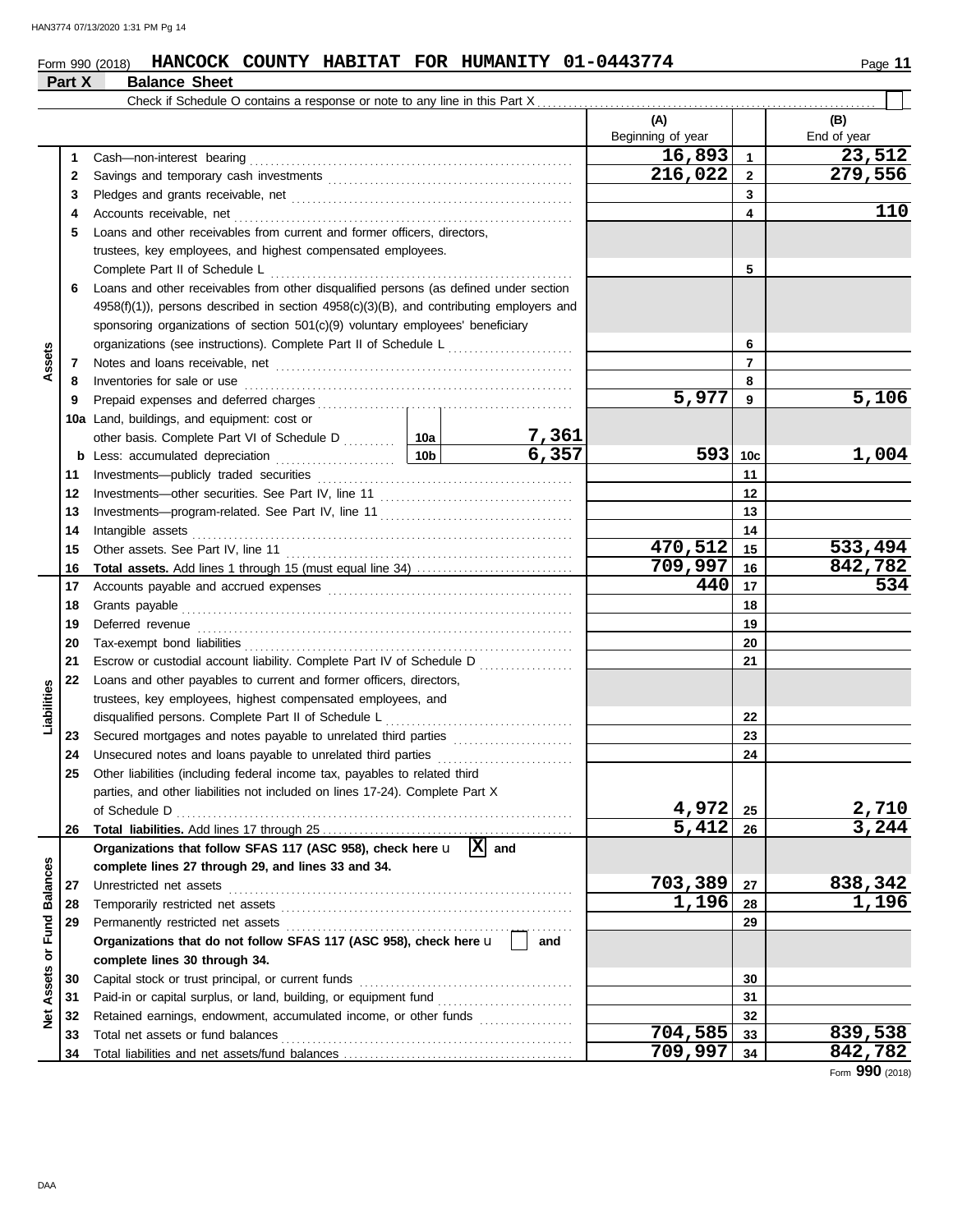| Part XI<br><b>Reconciliation of Net Assets</b><br>210,027<br>$\mathbf{1}$<br>75,074<br>$2^{\circ}$<br>2<br>$\overline{3}$<br>134,953<br>3<br>$\overline{4}$<br>704,585<br>4<br>5<br>5<br>6<br>Donated services and use of facilities [[11] Martin Martin Martin Martin Martin Martin Martin Martin Martin Martin Martin Martin Martin Martin Martin Martin Martin Martin Martin Martin Martin Martin Martin Martin Martin Ma<br>6<br>$\overline{7}$<br>7<br>8<br>Prior period adjustments [11] production and account of the contract of the contract of the contract of the contract of the contract of the contract of the contract of the contract of the contract of the contract of the co<br>8<br>$\overline{9}$<br>9<br>Net assets or fund balances at end of year. Combine lines 3 through 9 (must equal Part X, line<br>10<br>839,538<br>10<br><b>Financial Statements and Reporting</b><br>Part XII<br>Yes<br>$ \mathbf{X} $ Accrual<br>Accounting method used to prepare the Form 990:<br>Cash<br>Other<br>1<br>If the organization changed its method of accounting from a prior year or checked "Other," explain in<br>Schedule O.<br>2a Were the organization's financial statements compiled or reviewed by an independent accountant?<br>2a<br>If "Yes," check a box below to indicate whether the financial statements for the year were compiled or<br>reviewed on a separate basis, consolidated basis, or both:<br>Separate basis<br>  Consolidated basis<br>$\mathbb{R}^n$<br>Both consolidated and separate basis<br>2 <sub>b</sub><br>If "Yes," check a box below to indicate whether the financial statements for the year were audited on a<br>separate basis, consolidated basis, or both: | Page 12 |
|----------------------------------------------------------------------------------------------------------------------------------------------------------------------------------------------------------------------------------------------------------------------------------------------------------------------------------------------------------------------------------------------------------------------------------------------------------------------------------------------------------------------------------------------------------------------------------------------------------------------------------------------------------------------------------------------------------------------------------------------------------------------------------------------------------------------------------------------------------------------------------------------------------------------------------------------------------------------------------------------------------------------------------------------------------------------------------------------------------------------------------------------------------------------------------------------------------------------------------------------------------------------------------------------------------------------------------------------------------------------------------------------------------------------------------------------------------------------------------------------------------------------------------------------------------------------------------------------------------------------------------------------------------------------------------------------------------------------|---------|
|                                                                                                                                                                                                                                                                                                                                                                                                                                                                                                                                                                                                                                                                                                                                                                                                                                                                                                                                                                                                                                                                                                                                                                                                                                                                                                                                                                                                                                                                                                                                                                                                                                                                                                                      |         |
|                                                                                                                                                                                                                                                                                                                                                                                                                                                                                                                                                                                                                                                                                                                                                                                                                                                                                                                                                                                                                                                                                                                                                                                                                                                                                                                                                                                                                                                                                                                                                                                                                                                                                                                      |         |
|                                                                                                                                                                                                                                                                                                                                                                                                                                                                                                                                                                                                                                                                                                                                                                                                                                                                                                                                                                                                                                                                                                                                                                                                                                                                                                                                                                                                                                                                                                                                                                                                                                                                                                                      |         |
|                                                                                                                                                                                                                                                                                                                                                                                                                                                                                                                                                                                                                                                                                                                                                                                                                                                                                                                                                                                                                                                                                                                                                                                                                                                                                                                                                                                                                                                                                                                                                                                                                                                                                                                      |         |
|                                                                                                                                                                                                                                                                                                                                                                                                                                                                                                                                                                                                                                                                                                                                                                                                                                                                                                                                                                                                                                                                                                                                                                                                                                                                                                                                                                                                                                                                                                                                                                                                                                                                                                                      |         |
|                                                                                                                                                                                                                                                                                                                                                                                                                                                                                                                                                                                                                                                                                                                                                                                                                                                                                                                                                                                                                                                                                                                                                                                                                                                                                                                                                                                                                                                                                                                                                                                                                                                                                                                      |         |
|                                                                                                                                                                                                                                                                                                                                                                                                                                                                                                                                                                                                                                                                                                                                                                                                                                                                                                                                                                                                                                                                                                                                                                                                                                                                                                                                                                                                                                                                                                                                                                                                                                                                                                                      |         |
|                                                                                                                                                                                                                                                                                                                                                                                                                                                                                                                                                                                                                                                                                                                                                                                                                                                                                                                                                                                                                                                                                                                                                                                                                                                                                                                                                                                                                                                                                                                                                                                                                                                                                                                      |         |
|                                                                                                                                                                                                                                                                                                                                                                                                                                                                                                                                                                                                                                                                                                                                                                                                                                                                                                                                                                                                                                                                                                                                                                                                                                                                                                                                                                                                                                                                                                                                                                                                                                                                                                                      |         |
|                                                                                                                                                                                                                                                                                                                                                                                                                                                                                                                                                                                                                                                                                                                                                                                                                                                                                                                                                                                                                                                                                                                                                                                                                                                                                                                                                                                                                                                                                                                                                                                                                                                                                                                      |         |
|                                                                                                                                                                                                                                                                                                                                                                                                                                                                                                                                                                                                                                                                                                                                                                                                                                                                                                                                                                                                                                                                                                                                                                                                                                                                                                                                                                                                                                                                                                                                                                                                                                                                                                                      |         |
|                                                                                                                                                                                                                                                                                                                                                                                                                                                                                                                                                                                                                                                                                                                                                                                                                                                                                                                                                                                                                                                                                                                                                                                                                                                                                                                                                                                                                                                                                                                                                                                                                                                                                                                      |         |
|                                                                                                                                                                                                                                                                                                                                                                                                                                                                                                                                                                                                                                                                                                                                                                                                                                                                                                                                                                                                                                                                                                                                                                                                                                                                                                                                                                                                                                                                                                                                                                                                                                                                                                                      |         |
|                                                                                                                                                                                                                                                                                                                                                                                                                                                                                                                                                                                                                                                                                                                                                                                                                                                                                                                                                                                                                                                                                                                                                                                                                                                                                                                                                                                                                                                                                                                                                                                                                                                                                                                      |         |
|                                                                                                                                                                                                                                                                                                                                                                                                                                                                                                                                                                                                                                                                                                                                                                                                                                                                                                                                                                                                                                                                                                                                                                                                                                                                                                                                                                                                                                                                                                                                                                                                                                                                                                                      |         |
|                                                                                                                                                                                                                                                                                                                                                                                                                                                                                                                                                                                                                                                                                                                                                                                                                                                                                                                                                                                                                                                                                                                                                                                                                                                                                                                                                                                                                                                                                                                                                                                                                                                                                                                      | No      |
|                                                                                                                                                                                                                                                                                                                                                                                                                                                                                                                                                                                                                                                                                                                                                                                                                                                                                                                                                                                                                                                                                                                                                                                                                                                                                                                                                                                                                                                                                                                                                                                                                                                                                                                      |         |
|                                                                                                                                                                                                                                                                                                                                                                                                                                                                                                                                                                                                                                                                                                                                                                                                                                                                                                                                                                                                                                                                                                                                                                                                                                                                                                                                                                                                                                                                                                                                                                                                                                                                                                                      |         |
|                                                                                                                                                                                                                                                                                                                                                                                                                                                                                                                                                                                                                                                                                                                                                                                                                                                                                                                                                                                                                                                                                                                                                                                                                                                                                                                                                                                                                                                                                                                                                                                                                                                                                                                      |         |
|                                                                                                                                                                                                                                                                                                                                                                                                                                                                                                                                                                                                                                                                                                                                                                                                                                                                                                                                                                                                                                                                                                                                                                                                                                                                                                                                                                                                                                                                                                                                                                                                                                                                                                                      | X       |
|                                                                                                                                                                                                                                                                                                                                                                                                                                                                                                                                                                                                                                                                                                                                                                                                                                                                                                                                                                                                                                                                                                                                                                                                                                                                                                                                                                                                                                                                                                                                                                                                                                                                                                                      |         |
|                                                                                                                                                                                                                                                                                                                                                                                                                                                                                                                                                                                                                                                                                                                                                                                                                                                                                                                                                                                                                                                                                                                                                                                                                                                                                                                                                                                                                                                                                                                                                                                                                                                                                                                      |         |
|                                                                                                                                                                                                                                                                                                                                                                                                                                                                                                                                                                                                                                                                                                                                                                                                                                                                                                                                                                                                                                                                                                                                                                                                                                                                                                                                                                                                                                                                                                                                                                                                                                                                                                                      |         |
|                                                                                                                                                                                                                                                                                                                                                                                                                                                                                                                                                                                                                                                                                                                                                                                                                                                                                                                                                                                                                                                                                                                                                                                                                                                                                                                                                                                                                                                                                                                                                                                                                                                                                                                      | X       |
|                                                                                                                                                                                                                                                                                                                                                                                                                                                                                                                                                                                                                                                                                                                                                                                                                                                                                                                                                                                                                                                                                                                                                                                                                                                                                                                                                                                                                                                                                                                                                                                                                                                                                                                      |         |
|                                                                                                                                                                                                                                                                                                                                                                                                                                                                                                                                                                                                                                                                                                                                                                                                                                                                                                                                                                                                                                                                                                                                                                                                                                                                                                                                                                                                                                                                                                                                                                                                                                                                                                                      |         |
| Consolidated basis<br>Both consolidated and separate basis<br>Separate basis                                                                                                                                                                                                                                                                                                                                                                                                                                                                                                                                                                                                                                                                                                                                                                                                                                                                                                                                                                                                                                                                                                                                                                                                                                                                                                                                                                                                                                                                                                                                                                                                                                         |         |
| c If "Yes" to line 2a or 2b, does the organization have a committee that assumes responsibility for oversight                                                                                                                                                                                                                                                                                                                                                                                                                                                                                                                                                                                                                                                                                                                                                                                                                                                                                                                                                                                                                                                                                                                                                                                                                                                                                                                                                                                                                                                                                                                                                                                                        |         |
| of the audit, review, or compilation of its financial statements and selection of an independent accountant?<br>2c                                                                                                                                                                                                                                                                                                                                                                                                                                                                                                                                                                                                                                                                                                                                                                                                                                                                                                                                                                                                                                                                                                                                                                                                                                                                                                                                                                                                                                                                                                                                                                                                   |         |
| If the organization changed either its oversight process or selection process during the tax year, explain in                                                                                                                                                                                                                                                                                                                                                                                                                                                                                                                                                                                                                                                                                                                                                                                                                                                                                                                                                                                                                                                                                                                                                                                                                                                                                                                                                                                                                                                                                                                                                                                                        |         |
| Schedule O.                                                                                                                                                                                                                                                                                                                                                                                                                                                                                                                                                                                                                                                                                                                                                                                                                                                                                                                                                                                                                                                                                                                                                                                                                                                                                                                                                                                                                                                                                                                                                                                                                                                                                                          |         |
| 3a As a result of a federal award, was the organization required to undergo an audit or audits as set forth in                                                                                                                                                                                                                                                                                                                                                                                                                                                                                                                                                                                                                                                                                                                                                                                                                                                                                                                                                                                                                                                                                                                                                                                                                                                                                                                                                                                                                                                                                                                                                                                                       |         |
| the Single Audit Act and OMB Circular A-133?<br>За                                                                                                                                                                                                                                                                                                                                                                                                                                                                                                                                                                                                                                                                                                                                                                                                                                                                                                                                                                                                                                                                                                                                                                                                                                                                                                                                                                                                                                                                                                                                                                                                                                                                   | x       |
| b If "Yes," did the organization undergo the required audit or audits? If the organization did not undergo the                                                                                                                                                                                                                                                                                                                                                                                                                                                                                                                                                                                                                                                                                                                                                                                                                                                                                                                                                                                                                                                                                                                                                                                                                                                                                                                                                                                                                                                                                                                                                                                                       |         |
| 3 <sub>b</sub><br>required audit or audits, explain why in Schedule O and describe any steps taken to undergo such audits.                                                                                                                                                                                                                                                                                                                                                                                                                                                                                                                                                                                                                                                                                                                                                                                                                                                                                                                                                                                                                                                                                                                                                                                                                                                                                                                                                                                                                                                                                                                                                                                           |         |

Form **990** (2018)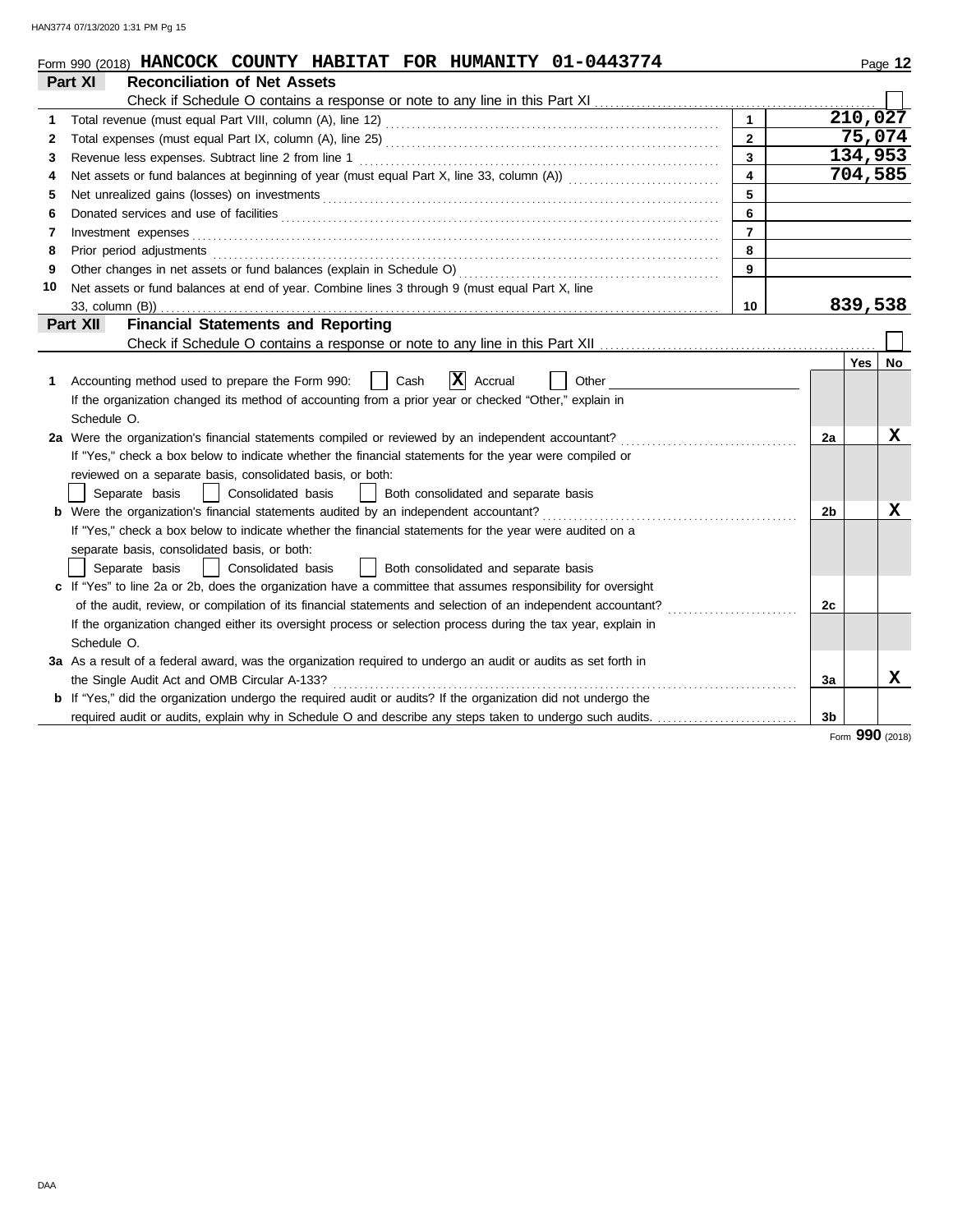HAN3774 07/13/2020 1:31 PM Pg 16

|          | <b>SCHEDULE A</b>                                                                                                                                                                                                                                                                                                                                                                                 |                                                            | <b>Public Charity Status and Public Support</b>                                                                                                                                                                                                                                                                              |                          |    |                        | OMB No. 1545-0047              |  |
|----------|---------------------------------------------------------------------------------------------------------------------------------------------------------------------------------------------------------------------------------------------------------------------------------------------------------------------------------------------------------------------------------------------------|------------------------------------------------------------|------------------------------------------------------------------------------------------------------------------------------------------------------------------------------------------------------------------------------------------------------------------------------------------------------------------------------|--------------------------|----|------------------------|--------------------------------|--|
|          | (Form 990 or 990-EZ)                                                                                                                                                                                                                                                                                                                                                                              |                                                            |                                                                                                                                                                                                                                                                                                                              |                          |    |                        | 2018                           |  |
|          | Department of the Treasury                                                                                                                                                                                                                                                                                                                                                                        |                                                            | Complete if the organization is a section 501(c)(3) organization or a section 4947(a)(1) nonexempt charitable trust.<br>La Attach to Form 990 or Form 990-EZ.<br>Open to Public                                                                                                                                              |                          |    |                        |                                |  |
|          | Internal Revenue Service                                                                                                                                                                                                                                                                                                                                                                          |                                                            | u Go to www.irs.gov/Form990 for instructions and the latest information.                                                                                                                                                                                                                                                     |                          |    |                        | Inspection                     |  |
|          | Name of the organization                                                                                                                                                                                                                                                                                                                                                                          |                                                            |                                                                                                                                                                                                                                                                                                                              |                          |    |                        | Employer identification number |  |
|          |                                                                                                                                                                                                                                                                                                                                                                                                   |                                                            | HANCOCK COUNTY HABITAT FOR HUMANITY                                                                                                                                                                                                                                                                                          |                          |    | 01-0443774             |                                |  |
| Part I   |                                                                                                                                                                                                                                                                                                                                                                                                   |                                                            | Reason for Public Charity Status (All organizations must complete this part.) See instructions.                                                                                                                                                                                                                              |                          |    |                        |                                |  |
| 1        |                                                                                                                                                                                                                                                                                                                                                                                                   |                                                            | The organization is not a private foundation because it is: (For lines 1 through 12, check only one box.)<br>A church, convention of churches, or association of churches described in section 170(b)(1)(A)(i).                                                                                                              |                          |    |                        |                                |  |
| 2        |                                                                                                                                                                                                                                                                                                                                                                                                   |                                                            | A school described in section 170(b)(1)(A)(ii). (Attach Schedule E (Form 990 or 990-EZ).)                                                                                                                                                                                                                                    |                          |    |                        |                                |  |
| 3        |                                                                                                                                                                                                                                                                                                                                                                                                   |                                                            | A hospital or a cooperative hospital service organization described in section 170(b)(1)(A)(iii).                                                                                                                                                                                                                            |                          |    |                        |                                |  |
| 4        |                                                                                                                                                                                                                                                                                                                                                                                                   |                                                            | A medical research organization operated in conjunction with a hospital described in section 170(b)(1)(A)(iii). Enter the hospital's name,                                                                                                                                                                                   |                          |    |                        |                                |  |
|          | city, and state:                                                                                                                                                                                                                                                                                                                                                                                  |                                                            |                                                                                                                                                                                                                                                                                                                              |                          |    |                        |                                |  |
| 5        |                                                                                                                                                                                                                                                                                                                                                                                                   |                                                            | An organization operated for the benefit of a college or university owned or operated by a governmental unit described in                                                                                                                                                                                                    |                          |    |                        |                                |  |
|          |                                                                                                                                                                                                                                                                                                                                                                                                   | section 170(b)(1)(A)(iv). (Complete Part II.)              |                                                                                                                                                                                                                                                                                                                              |                          |    |                        |                                |  |
| 6<br>7   |                                                                                                                                                                                                                                                                                                                                                                                                   |                                                            | A federal, state, or local government or governmental unit described in section 170(b)(1)(A)(v).<br>An organization that normally receives a substantial part of its support from a governmental unit or from the general public                                                                                             |                          |    |                        |                                |  |
|          |                                                                                                                                                                                                                                                                                                                                                                                                   | described in section 170(b)(1)(A)(vi). (Complete Part II.) |                                                                                                                                                                                                                                                                                                                              |                          |    |                        |                                |  |
| 8        |                                                                                                                                                                                                                                                                                                                                                                                                   |                                                            | A community trust described in section 170(b)(1)(A)(vi). (Complete Part II.)                                                                                                                                                                                                                                                 |                          |    |                        |                                |  |
| 9        | university:                                                                                                                                                                                                                                                                                                                                                                                       |                                                            | An agricultural research organization described in section 170(b)(1)(A)(ix) operated in conjunction with a land-grant college<br>or university or a non-land-grant college of agriculture (see instructions). Enter the name, city, and state of the college or                                                              |                          |    |                        |                                |  |
| 10       | $ \mathbf{x} $<br>An organization that normally receives: (1) more than 33 1/3% of its support from contributions, membership fees, and gross<br>receipts from activities related to its exempt functions—subject to certain exceptions, and (2) no more than 33 1/3% of its<br>support from gross investment income and unrelated business taxable income (less section 511 tax) from businesses |                                                            |                                                                                                                                                                                                                                                                                                                              |                          |    |                        |                                |  |
|          |                                                                                                                                                                                                                                                                                                                                                                                                   |                                                            | acquired by the organization after June 30, 1975. See section 509(a)(2). (Complete Part III.)                                                                                                                                                                                                                                |                          |    |                        |                                |  |
| 11<br>12 |                                                                                                                                                                                                                                                                                                                                                                                                   |                                                            | An organization organized and operated exclusively to test for public safety. See section 509(a)(4).<br>An organization organized and operated exclusively for the benefit of, to perform the functions of, or to carry out the purposes                                                                                     |                          |    |                        |                                |  |
|          |                                                                                                                                                                                                                                                                                                                                                                                                   |                                                            | of one or more publicly supported organizations described in section 509(a)(1) or section 509(a)(2). See section 509(a)(3).                                                                                                                                                                                                  |                          |    |                        |                                |  |
|          |                                                                                                                                                                                                                                                                                                                                                                                                   |                                                            | Check the box in lines 12a through 12d that describes the type of supporting organization and complete lines 12e, 12f, and 12g.                                                                                                                                                                                              |                          |    |                        |                                |  |
| а        |                                                                                                                                                                                                                                                                                                                                                                                                   |                                                            | Type I. A supporting organization operated, supervised, or controlled by its supported organization(s), typically by giving<br>the supported organization(s) the power to regularly appoint or elect a majority of the directors or trustees of the<br>supporting organization. You must complete Part IV, Sections A and B. |                          |    |                        |                                |  |
| b        |                                                                                                                                                                                                                                                                                                                                                                                                   |                                                            | Type II. A supporting organization supervised or controlled in connection with its supported organization(s), by having<br>control or management of the supporting organization vested in the same persons that control or manage the supported                                                                              |                          |    |                        |                                |  |
|          |                                                                                                                                                                                                                                                                                                                                                                                                   |                                                            | organization(s). You must complete Part IV, Sections A and C.                                                                                                                                                                                                                                                                |                          |    |                        |                                |  |
| c        |                                                                                                                                                                                                                                                                                                                                                                                                   |                                                            | Type III functionally integrated. A supporting organization operated in connection with, and functionally integrated with,<br>its supported organization(s) (see instructions). You must complete Part IV, Sections A, D, and E.                                                                                             |                          |    |                        |                                |  |
| d        |                                                                                                                                                                                                                                                                                                                                                                                                   |                                                            | Type III non-functionally integrated. A supporting organization operated in connection with its supported organization(s)<br>that is not functionally integrated. The organization generally must satisfy a distribution requirement and an attentiveness                                                                    |                          |    |                        |                                |  |
|          |                                                                                                                                                                                                                                                                                                                                                                                                   |                                                            | requirement (see instructions). You must complete Part IV, Sections A and D, and Part V.                                                                                                                                                                                                                                     |                          |    |                        |                                |  |
| е        |                                                                                                                                                                                                                                                                                                                                                                                                   |                                                            | Check this box if the organization received a written determination from the IRS that it is a Type I, Type II, Type III<br>functionally integrated, or Type III non-functionally integrated supporting organization.                                                                                                         |                          |    |                        |                                |  |
| f<br>g   |                                                                                                                                                                                                                                                                                                                                                                                                   | Enter the number of supported organizations                | Provide the following information about the supported organization(s).                                                                                                                                                                                                                                                       |                          |    |                        |                                |  |
|          | (i) Name of supported                                                                                                                                                                                                                                                                                                                                                                             | (ii) EIN                                                   | (iii) Type of organization                                                                                                                                                                                                                                                                                                   | (iv) Is the organization |    | (v) Amount of monetary | (vi) Amount of                 |  |
|          | organization                                                                                                                                                                                                                                                                                                                                                                                      |                                                            | (described on lines 1-10                                                                                                                                                                                                                                                                                                     | listed in your governing |    | support (see           | other support (see             |  |
|          |                                                                                                                                                                                                                                                                                                                                                                                                   |                                                            | above (see instructions))                                                                                                                                                                                                                                                                                                    | document?<br>Yes         | No | instructions)          | instructions)                  |  |
| (A)      |                                                                                                                                                                                                                                                                                                                                                                                                   |                                                            |                                                                                                                                                                                                                                                                                                                              |                          |    |                        |                                |  |
|          |                                                                                                                                                                                                                                                                                                                                                                                                   |                                                            |                                                                                                                                                                                                                                                                                                                              |                          |    |                        |                                |  |
| (B)      |                                                                                                                                                                                                                                                                                                                                                                                                   |                                                            |                                                                                                                                                                                                                                                                                                                              |                          |    |                        |                                |  |
| (C)      |                                                                                                                                                                                                                                                                                                                                                                                                   |                                                            |                                                                                                                                                                                                                                                                                                                              |                          |    |                        |                                |  |
| (D)      |                                                                                                                                                                                                                                                                                                                                                                                                   |                                                            |                                                                                                                                                                                                                                                                                                                              |                          |    |                        |                                |  |
| (E)      |                                                                                                                                                                                                                                                                                                                                                                                                   |                                                            |                                                                                                                                                                                                                                                                                                                              |                          |    |                        |                                |  |
| Total    |                                                                                                                                                                                                                                                                                                                                                                                                   |                                                            |                                                                                                                                                                                                                                                                                                                              |                          |    |                        |                                |  |

**For Paperwork Reduction Act Notice, see the Instructions for Form 990 or 990-EZ.**

**Schedule A (Form 990 or 990-EZ) 2018**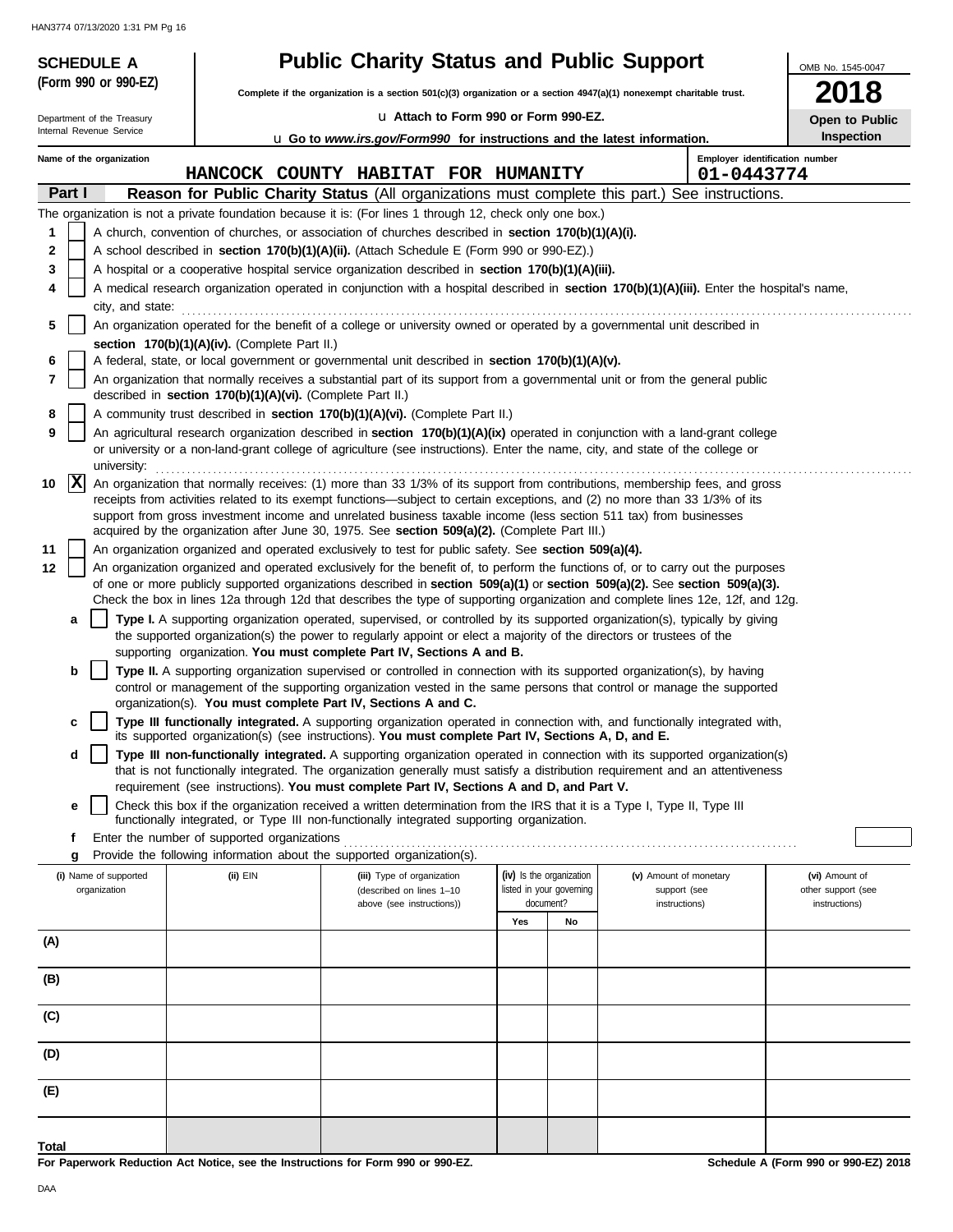## Schedule A (Form 990 or 990-EZ) 2018 **HANCOCK COUNTY HABITAT FOR HUMANITY 01-0443774** Page 2

(Complete only if you checked the box on line 5, 7, or 8 of Part I or if the organization failed to qualify under **Part II** Support Schedule for Organizations Described in Sections 170(b)(1)(A)(iv) and 170(b)(1)(A)(vi) Part III. If the organization fails to qualify under the tests listed below, please complete Part III.)

|        | <b>Section A. Public Support</b>                                                                                                                                                                                                                   |            |          |            |            |            |           |  |  |
|--------|----------------------------------------------------------------------------------------------------------------------------------------------------------------------------------------------------------------------------------------------------|------------|----------|------------|------------|------------|-----------|--|--|
|        | Calendar year (or fiscal year beginning in)<br>u                                                                                                                                                                                                   | (a) $2014$ | (b) 2015 | $(c)$ 2016 | $(d)$ 2017 | (e) $2018$ | (f) Total |  |  |
| 1      | Gifts, grants, contributions, and<br>membership fees received. (Do not<br>include any "unusual grants.")                                                                                                                                           |            |          |            |            |            |           |  |  |
| 2      | Tax revenues levied for the<br>organization's benefit and either paid<br>to or expended on its behalf                                                                                                                                              |            |          |            |            |            |           |  |  |
| 3      | The value of services or facilities<br>furnished by a governmental unit to the<br>organization without charge                                                                                                                                      |            |          |            |            |            |           |  |  |
| 4<br>5 | Total. Add lines 1 through 3<br>The portion of total contributions by<br>each person (other than a<br>governmental unit or publicly<br>supported organization) included on<br>line 1 that exceeds 2% of the amount<br>shown on line 11, column (f) |            |          |            |            |            |           |  |  |
| 6      | Public support. Subtract line 5 from line 4.                                                                                                                                                                                                       |            |          |            |            |            |           |  |  |
|        | <b>Section B. Total Support</b>                                                                                                                                                                                                                    |            |          |            |            |            |           |  |  |
|        | Calendar year (or fiscal year beginning in)<br>$\mathbf{u}$                                                                                                                                                                                        | (a) 2014   | (b) 2015 | $(c)$ 2016 | (d) $2017$ | (e) $2018$ | (f) Total |  |  |
| 7      | Amounts from line 4                                                                                                                                                                                                                                |            |          |            |            |            |           |  |  |
| 8      | Gross income from interest, dividends,<br>payments received on securities loans,<br>rents, royalties, and income from<br>similar sources                                                                                                           |            |          |            |            |            |           |  |  |
| 9      | Net income from unrelated business<br>activities, whether or not the business<br>is regularly carried on                                                                                                                                           |            |          |            |            |            |           |  |  |
| 10     | Other income. Do not include gain or<br>loss from the sale of capital assets                                                                                                                                                                       |            |          |            |            |            |           |  |  |
| 11     | Total support. Add lines 7 through 10                                                                                                                                                                                                              |            |          |            |            |            |           |  |  |
| 12     | Gross receipts from related activities, etc. (see instructions)                                                                                                                                                                                    |            |          |            |            | 12         |           |  |  |
| 13     | First five years. If the Form 990 is for the organization's first, second, third, fourth, or fifth tax year as a section 501(c)(3)                                                                                                                 |            |          |            |            |            |           |  |  |
|        | organization, check this box and stop here                                                                                                                                                                                                         |            |          |            |            |            |           |  |  |
|        | Section C. Computation of Public Support Percentage                                                                                                                                                                                                |            |          |            |            |            |           |  |  |
| 14     |                                                                                                                                                                                                                                                    |            |          |            |            | 14         | %         |  |  |
| 15     |                                                                                                                                                                                                                                                    |            |          |            |            | 15         | %         |  |  |
|        | 16a 33 1/3% support test-2018. If the organization did not check the box on line 13, and line 14 is 33 1/3% or more, check this                                                                                                                    |            |          |            |            |            |           |  |  |
|        | box and stop here. The organization qualifies as a publicly supported organization                                                                                                                                                                 |            |          |            |            |            |           |  |  |
| b      | 33 1/3% support test-2017. If the organization did not check a box on line 13 or 16a, and line 15 is 33 1/3% or more, check                                                                                                                        |            |          |            |            |            |           |  |  |
|        | this box and stop here. The organization qualifies as a publicly supported organization                                                                                                                                                            |            |          |            |            |            |           |  |  |
| 17a    | 10%-facts-and-circumstances test-2018. If the organization did not check a box on line 13, 16a, or 16b, and line 14 is                                                                                                                             |            |          |            |            |            |           |  |  |
|        | 10% or more, and if the organization meets the "facts-and-circumstances" test, check this box and stop here. Explain in                                                                                                                            |            |          |            |            |            |           |  |  |
|        | Part VI how the organization meets the "facts-and-circumstances" test. The organization qualifies as a publicly supported                                                                                                                          |            |          |            |            |            |           |  |  |
|        | organization                                                                                                                                                                                                                                       |            |          |            |            |            |           |  |  |
| b      | 10%-facts-and-circumstances test-2017. If the organization did not check a box on line 13, 16a, 16b, or 17a, and line                                                                                                                              |            |          |            |            |            |           |  |  |
|        | 15 is 10% or more, and if the organization meets the "facts-and-circumstances" test, check this box and stop here.                                                                                                                                 |            |          |            |            |            |           |  |  |
|        | Explain in Part VI how the organization meets the "facts-and-circumstances" test. The organization qualifies as a publicly                                                                                                                         |            |          |            |            |            |           |  |  |
|        | supported organization contains and contains a supported organization contains a supported organization contains a supported organization contains a supported organization contains a supported or support of the support of                      |            |          |            |            |            |           |  |  |
| 18     | Private foundation. If the organization did not check a box on line 13, 16a, 16b, 17a, or 17b, check this box and see                                                                                                                              |            |          |            |            |            |           |  |  |
|        |                                                                                                                                                                                                                                                    |            |          |            |            |            |           |  |  |
|        |                                                                                                                                                                                                                                                    |            |          |            |            |            |           |  |  |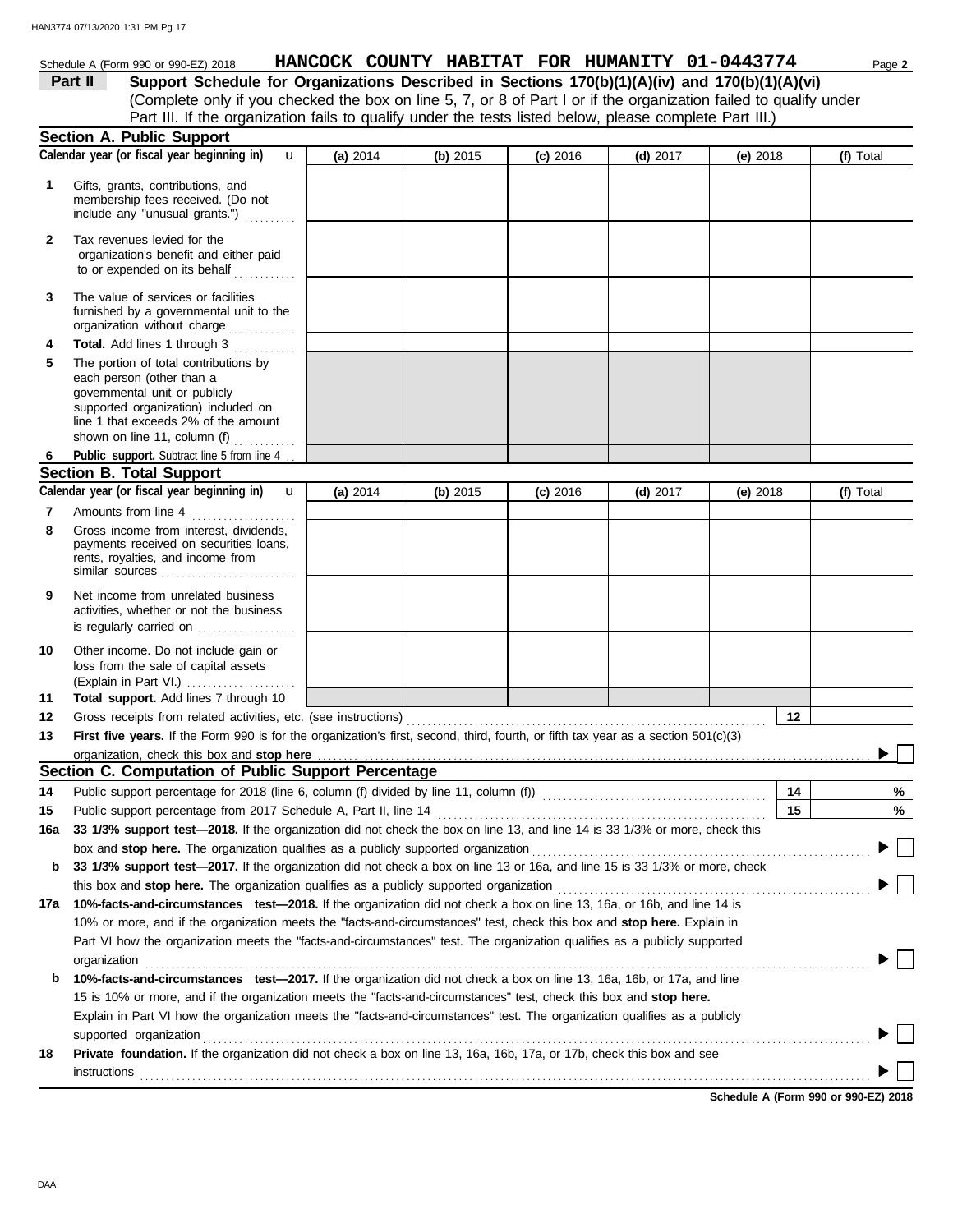### Schedule A (Form 990 or 990-EZ) 2018 **HANCOCK COUNTY HABITAT FOR HUMANITY 01-0443774** Page 3

**Part III** Support Schedule for Organizations Described in Section 509(a)(2)

(Complete only if you checked the box on line 10 of Part I or if the organization failed to qualify under Part II. If the organization fails to qualify under the tests listed below, please complete Part II.)

|              | <b>Section A. Public Support</b>                                                                                                                                                  |                         |                         |            |            |          |              |  |  |  |  |
|--------------|-----------------------------------------------------------------------------------------------------------------------------------------------------------------------------------|-------------------------|-------------------------|------------|------------|----------|--------------|--|--|--|--|
|              | Calendar year (or fiscal year beginning in)<br>$\mathbf{u}$                                                                                                                       | (a) 2014                | (b) 2015                | $(c)$ 2016 | $(d)$ 2017 | (e) 2018 | (f) Total    |  |  |  |  |
| 1            | Gifts, grants, contributions, and membership<br>fees received. (Do not include any "unusual grants.")                                                                             | 70,000                  | 43,016                  | 13,213     | 30,222     | 30,742   | 187,193      |  |  |  |  |
| $\mathbf{2}$ | Gross receipts from admissions, merchandise<br>sold or services performed, or facilities<br>furnished in any activity that is related to the<br>organization's tax-exempt purpose | 105,367                 | 126,180                 | 105,440    | 120,398    | 136,815  | 594,200      |  |  |  |  |
| 3            | Gross receipts from activities that are not an<br>unrelated trade or business under section 513                                                                                   |                         |                         |            |            |          |              |  |  |  |  |
| 4            | Tax revenues levied for the<br>organization's benefit and either paid<br>to or expended on its behalf<br>.                                                                        |                         |                         |            |            |          |              |  |  |  |  |
| 5            | The value of services or facilities<br>furnished by a governmental unit to the<br>organization without charge                                                                     |                         |                         |            |            |          |              |  |  |  |  |
| 6            | Total. Add lines 1 through 5                                                                                                                                                      | 175,367                 | 169,196                 | 118,653    | 150,620    | 167,557  | 781,393      |  |  |  |  |
| 7a           | Amounts included on lines 1, 2, and 3<br>received from disqualified persons<br><b>Barbar</b>                                                                                      | 435                     | 15                      | 20         | 858        | 625      | 1,953        |  |  |  |  |
| b            | Amounts included on lines 2 and 3<br>received from other than disqualified<br>persons that exceed the greater of \$5,000<br>or 1% of the amount on line 13 for the year           |                         |                         |            |            |          |              |  |  |  |  |
| c            | Add lines 7a and 7b<br>.                                                                                                                                                          | 435                     | 15                      | 20         | 858        | 625      | 1,953        |  |  |  |  |
| 8            | Public support. (Subtract line 7c from<br>line $6$ .)<br>.                                                                                                                        |                         |                         |            |            |          | 779,440      |  |  |  |  |
|              | <b>Section B. Total Support</b>                                                                                                                                                   |                         |                         |            |            |          |              |  |  |  |  |
|              | Calendar year (or fiscal year beginning in)<br>$\mathbf{u}$<br>(a) 2014<br>(b) 2015<br>$(c)$ 2016<br>$(d)$ 2017<br>(e) 2018<br>(f) Total                                          |                         |                         |            |            |          |              |  |  |  |  |
| 9            | Amounts from line 6<br>175,367<br>169,196<br>118,653<br>150,620<br>167,557<br>781,393                                                                                             |                         |                         |            |            |          |              |  |  |  |  |
| 10a          | Gross income from interest, dividends,<br>payments received on securities loans, rents,<br>royalties, and income from similar sources                                             | 2                       | $\overline{\mathbf{2}}$ | 34         | 413        | 1,767    | 2,218        |  |  |  |  |
| b            | Unrelated business taxable income (less<br>section 511 taxes) from businesses<br>acquired after June 30, 1975                                                                     |                         |                         |            |            |          |              |  |  |  |  |
| c            | Add lines 10a and 10b                                                                                                                                                             | $\overline{\mathbf{2}}$ | $\mathbf{2}$            | 34         | 413        | 1,767    | 2,218        |  |  |  |  |
| 11           | Net income from unrelated business<br>activities not included in line 10b, whether<br>or not the business is regularly carried on                                                 |                         |                         |            |            |          |              |  |  |  |  |
| 12           | Other income. Do not include gain or<br>loss from the sale of capital assets<br>(Explain in Part VI.)                                                                             |                         |                         |            |            |          |              |  |  |  |  |
| 13           | Total support. (Add lines 9, 10c, 11,<br>and $12.$ )                                                                                                                              | 175,369                 | 169,198                 | 118,687    | 151,033    | 169,324  | 783,611      |  |  |  |  |
| 14           | First five years. If the Form 990 is for the organization's first, second, third, fourth, or fifth tax year as a section 501(c)(3)                                                |                         |                         |            |            |          |              |  |  |  |  |
|              | organization, check this box and stop here                                                                                                                                        |                         |                         |            |            |          |              |  |  |  |  |
|              | Section C. Computation of Public Support Percentage                                                                                                                               |                         |                         |            |            |          |              |  |  |  |  |
| 15           |                                                                                                                                                                                   |                         |                         |            |            | 15       | 99.47%       |  |  |  |  |
| 16           |                                                                                                                                                                                   |                         |                         |            |            | 16       | %            |  |  |  |  |
|              | Section D. Computation of Investment Income Percentage                                                                                                                            |                         |                         |            |            |          |              |  |  |  |  |
| 17           |                                                                                                                                                                                   |                         |                         |            |            | 17       | %            |  |  |  |  |
| 18           | Investment income percentage from 2017 Schedule A, Part III, line 17                                                                                                              |                         |                         |            |            | 18       | %            |  |  |  |  |
| 19a          | 33 1/3% support tests-2018. If the organization did not check the box on line 14, and line 15 is more than 33 1/3%, and line                                                      |                         |                         |            |            |          | $\mathbf{x}$ |  |  |  |  |
| b            | 33 1/3% support tests-2017. If the organization did not check a box on line 14 or line 19a, and line 16 is more than 33 1/3%, and                                                 |                         |                         |            |            |          |              |  |  |  |  |
|              | line 18 is not more than 33 1/3%, check this box and stop here. The organization qualifies as a publicly supported organization                                                   |                         |                         |            |            |          |              |  |  |  |  |
| 20           |                                                                                                                                                                                   |                         |                         |            |            |          |              |  |  |  |  |

**Schedule A (Form 990 or 990-EZ) 2018**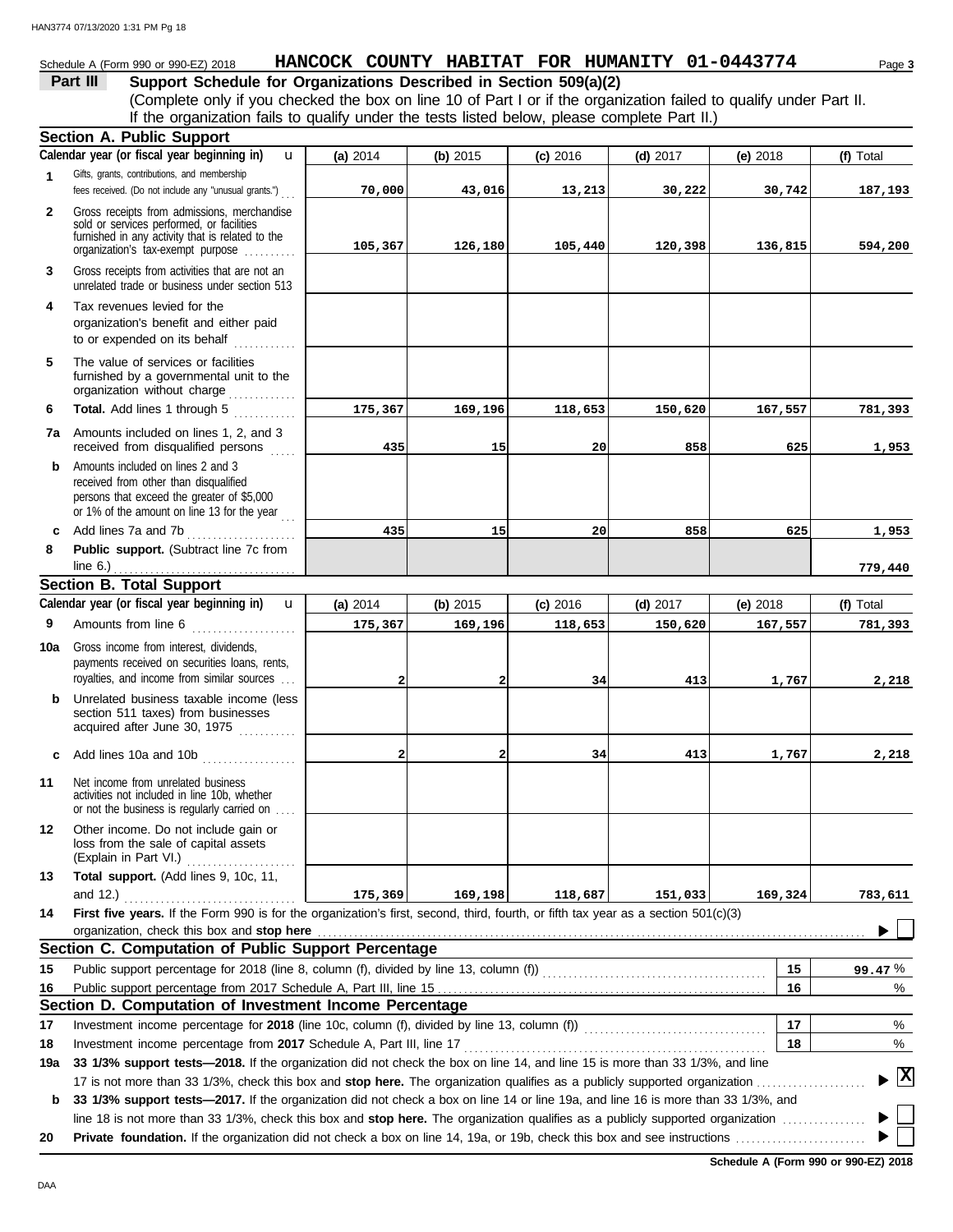|         | Schedule A (Form 990 or 990-EZ) 2018                                                                        |  |  |  |  |  | HANCOCK COUNTY HABITAT FOR HUMANITY 01-0443774                                                       | Page 4 |
|---------|-------------------------------------------------------------------------------------------------------------|--|--|--|--|--|------------------------------------------------------------------------------------------------------|--------|
| Part IV | <b>Supporting Organizations</b>                                                                             |  |  |  |  |  |                                                                                                      |        |
|         | (Complete only if you checked a box in line 12 on Part I. If you checked 12a of Part I, complete Sections A |  |  |  |  |  |                                                                                                      |        |
|         | and B. If you checked 12b of Part I, complete Sections A and C. If you checked 12c of Part I, complete      |  |  |  |  |  |                                                                                                      |        |
|         |                                                                                                             |  |  |  |  |  | Sections A, D, and E. If you checked 12d of Part I, complete Sections A and D, and complete Part V.) |        |

### **Section A. All Supporting Organizations**

|              |                                                                                                                                                                                  |     | Yes | No |
|--------------|----------------------------------------------------------------------------------------------------------------------------------------------------------------------------------|-----|-----|----|
| 1            | Are all of the organization's supported organizations listed by name in the organization's governing                                                                             |     |     |    |
|              | documents? If "No," describe in Part VI how the supported organizations are designated. If designated by                                                                         |     |     |    |
|              | class or purpose, describe the designation. If historic and continuing relationship, explain.                                                                                    | 1   |     |    |
| $\mathbf{2}$ | Did the organization have any supported organization that does not have an IRS determination of status                                                                           |     |     |    |
|              | under section 509(a)(1) or (2)? If "Yes," explain in Part VI how the organization determined that the supported                                                                  |     |     |    |
|              | organization was described in section 509(a)(1) or (2).                                                                                                                          | 2   |     |    |
| За           | Did the organization have a supported organization described in section $501(c)(4)$ , (5), or (6)? If "Yes," answer                                                              |     |     |    |
|              | $(b)$ and $(c)$ below.                                                                                                                                                           | 3a  |     |    |
| b            | Did the organization confirm that each supported organization qualified under section 501(c)(4), (5), or (6) and                                                                 |     |     |    |
|              | satisfied the public support tests under section 509(a)(2)? If "Yes," describe in Part VI when and how the                                                                       |     |     |    |
|              | organization made the determination.                                                                                                                                             | 3b  |     |    |
| c            | Did the organization ensure that all support to such organizations was used exclusively for section $170(c)(2)(B)$                                                               |     |     |    |
|              | purposes? If "Yes," explain in Part VI what controls the organization put in place to ensure such use.                                                                           | 3c  |     |    |
| 4a           | Was any supported organization not organized in the United States ("foreign supported organization")? If                                                                         |     |     |    |
|              | "Yes," and if you checked 12a or 12b in Part I, answer (b) and (c) below.                                                                                                        | 4a  |     |    |
| b            | Did the organization have ultimate control and discretion in deciding whether to make grants to the foreign                                                                      |     |     |    |
|              | supported organization? If "Yes," describe in Part VI how the organization had such control and discretion                                                                       |     |     |    |
|              | despite being controlled or supervised by or in connection with its supported organizations.                                                                                     | 4b  |     |    |
| c            | Did the organization support any foreign supported organization that does not have an IRS determination                                                                          |     |     |    |
|              | under sections $501(c)(3)$ and $509(a)(1)$ or (2)? If "Yes," explain in Part VI what controls the organization used                                                              |     |     |    |
|              | to ensure that all support to the foreign supported organization was used exclusively for section $170(c)(2)(B)$                                                                 |     |     |    |
|              | purposes.                                                                                                                                                                        | 4с  |     |    |
| 5а           | Did the organization add, substitute, or remove any supported organizations during the tax year? If "Yes,"                                                                       |     |     |    |
|              | answer (b) and (c) below (if applicable). Also, provide detail in Part VI, including (i) the names and EIN                                                                       |     |     |    |
|              | numbers of the supported organizations added, substituted, or removed; (ii) the reasons for each such action;                                                                    |     |     |    |
|              | (iii) the authority under the organization's organizing document authorizing such action; and (iv) how the action                                                                |     |     |    |
|              | was accomplished (such as by amendment to the organizing document).                                                                                                              | 5a  |     |    |
| b            | Type I or Type II only. Was any added or substituted supported organization part of a class already                                                                              |     |     |    |
|              | designated in the organization's organizing document?                                                                                                                            | 5b  |     |    |
| c            | <b>Substitutions only.</b> Was the substitution the result of an event beyond the organization's control?                                                                        | 5с  |     |    |
| 6            | Did the organization provide support (whether in the form of grants or the provision of services or facilities) to                                                               |     |     |    |
|              | anyone other than (i) its supported organizations, (ii) individuals that are part of the charitable class benefited                                                              |     |     |    |
|              | by one or more of its supported organizations, or (iii) other supporting organizations that also support or                                                                      |     |     |    |
|              | benefit one or more of the filing organization's supported organizations? If "Yes," provide detail in Part VI.                                                                   | 6   |     |    |
| 7            | Did the organization provide a grant, loan, compensation, or other similar payment to a substantial contributor                                                                  |     |     |    |
|              | (as defined in section $4958(c)(3)(C)$ ), a family member of a substantial contributor, or a 35% controlled entity                                                               | 7   |     |    |
|              | with regard to a substantial contributor? If "Yes," complete Part I of Schedule L (Form 990 or 990-EZ).                                                                          |     |     |    |
| 8            | Did the organization make a loan to a disqualified person (as defined in section 4958) not described in line 7?<br>If "Yes," complete Part I of Schedule L (Form 990 or 990-EZ). | 8   |     |    |
| 9a           | Was the organization controlled directly or indirectly at any time during the tax year by one or more                                                                            |     |     |    |
|              | disqualified persons as defined in section 4946 (other than foundation managers and organizations described                                                                      |     |     |    |
|              | in section $509(a)(1)$ or $(2)$ ? If "Yes," provide detail in Part VI.                                                                                                           | 9a  |     |    |
| b            | Did one or more disqualified persons (as defined in line 9a) hold a controlling interest in any entity in which                                                                  |     |     |    |
|              | the supporting organization had an interest? If "Yes," provide detail in Part VI.                                                                                                | 9b  |     |    |
| c            | Did a disqualified person (as defined in line 9a) have an ownership interest in, or derive any personal benefit                                                                  |     |     |    |
|              | from, assets in which the supporting organization also had an interest? If "Yes," provide detail in Part VI.                                                                     | 9c  |     |    |
| 10a          | Was the organization subject to the excess business holdings rules of section 4943 because of section                                                                            |     |     |    |
|              | 4943(f) (regarding certain Type II supporting organizations, and all Type III non-functionally integrated                                                                        |     |     |    |
|              | supporting organizations)? If "Yes," answer 10b below.                                                                                                                           | 10a |     |    |
| b            | Did the organization have any excess business holdings in the tax year? (Use Schedule C, Form 4720, to                                                                           |     |     |    |
|              | determine whether the organization had excess business holdings.)                                                                                                                | 10b |     |    |
|              |                                                                                                                                                                                  |     |     |    |

**Schedule A (Form 990 or 990-EZ) 2018**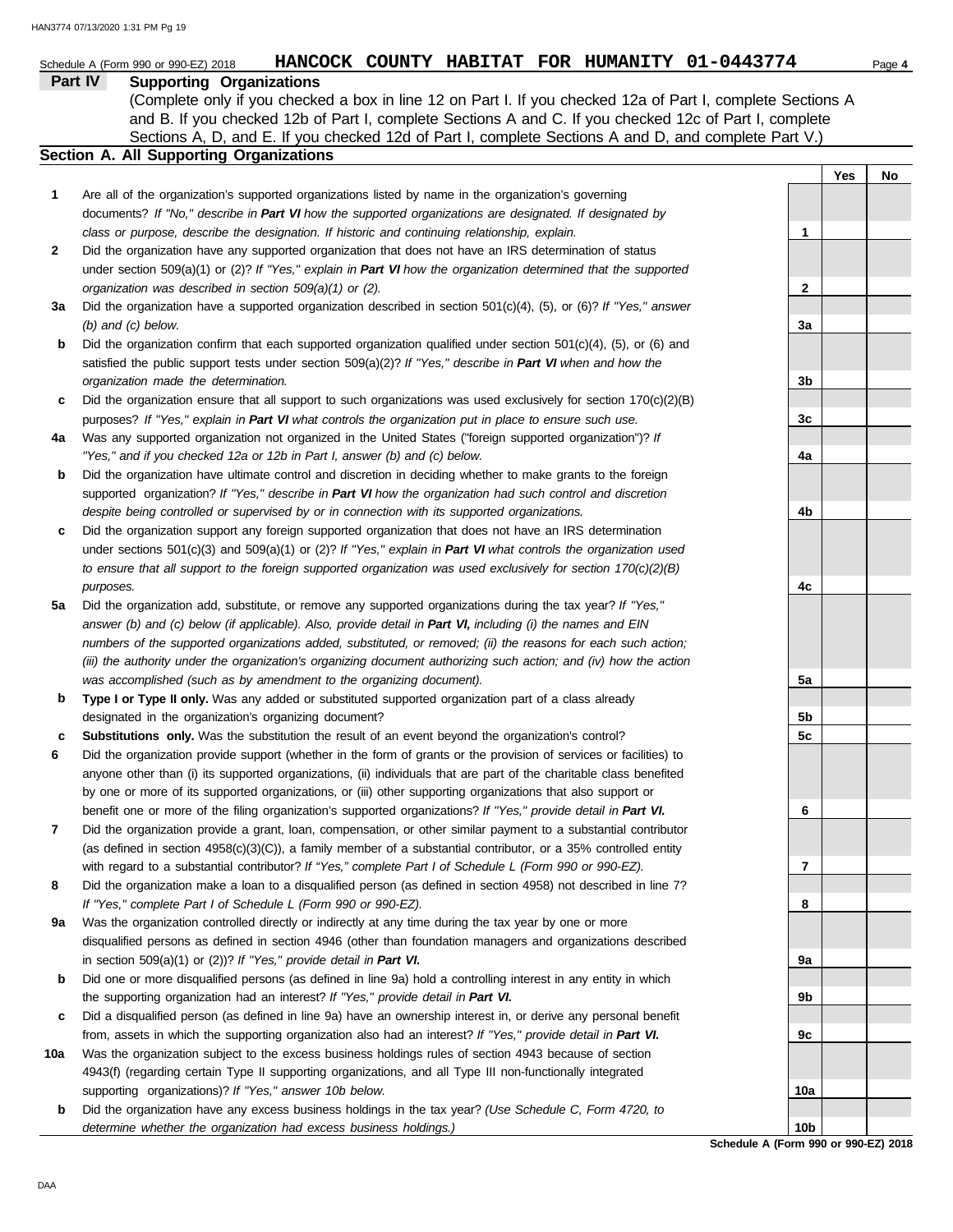#### **Part IV Supporting Organizations** *(continued)* Schedule A (Form 990 or 990-EZ) 2018 **HANCOCK COUNTY HABITAT FOR HUMANITY 01-0443774** Page 5 **Yes No 2 1** *organizations and what conditions or restrictions, if any, applied to such powers during the tax year. describe how the powers to appoint and/or remove directors or trustees were allocated among the supported controlled the organization's activities. If the organization had more than one supported organization,* tax year? *If "No," describe in Part VI how the supported organization(s) effectively operated, supervised, or* regularly appoint or elect at least a majority of the organization's directors or trustees at all times during the **Section B. Type I Supporting Organizations 11 c** A 35% controlled entity of a person described in (a) or (b) above? *If "Yes" to a, b, or c, provide detail in Part VI.* **b** A family member of a person described in (a) above? **a** A person who directly or indirectly controls, either alone or together with persons described in (b) and (c) Has the organization accepted a gift or contribution from any of the following persons? below, the governing body of a supported organization? **11a 11b 11c** Did the directors, trustees, or membership of one or more supported organizations have the power to Did the organization operate for the benefit of any supported organization other than the supported organization(s) that operated, supervised, or controlled the supporting organization? *If "Yes," explain in Part VI how providing such benefit carried out the purposes of the supported organization(s) that operated, supervised, or controlled the supporting organization.* **Section C. Type II Supporting Organizations** Were a majority of the organization's directors or trustees during the tax year also a majority of the directors or trustees of each of the organization's supported organization(s)? *If "No," describe in Part VI how control* **1** *or management of the supporting organization was vested in the same persons that controlled or managed the supported organization(s).* **Section D. All Type III Supporting Organizations** Did the organization provide to each of its supported organizations, by the last day of the fifth month of the organization's tax year, (i) a written notice describing the type and amount of support provided during the prior tax **1** year, (ii) a copy of the Form 990 that was most recently filed as of the date of notification, and (iii) copies of the organization's governing documents in effect on the date of notification, to the extent not previously provided? **2** Were any of the organization's officers, directors, or trustees either (i) appointed or elected by the supported *the organization maintained a close and continuous working relationship with the supported organization(s).* organization(s) or (ii) serving on the governing body of a supported organization? *If "No," explain in Part VI how supported organizations played in this regard.* income or assets at all times during the tax year? *If "Yes," describe in Part VI the role the organization's* **3** significant voice in the organization's investment policies and in directing the use of the organization's By reason of the relationship described in (2), did the organization's supported organizations have a **Section E. Type III Functionally-Integrated Supporting Organizations 2** Activities Test. *Answer (a) and (b) below.* **1** *Check the box next to the method that the organization used to satisfy the Integral Part Test during the year (see instructions).* The organization satisfied the Activities Test. *Complete line 2 below.* The organization is the parent of each of its supported organizations. *Complete line 3 below.* The organization supported a governmental entity. *Describe in Part VI how you supported a government entity (see instructions).* **a** Did substantially all of the organization's activities during the tax year directly further the exempt purposes of **b** Did the activities described in (a) constitute activities that, but for the organization's involvement, one or more **c b a** the supported organization(s) to which the organization was responsive? *If "Yes," then in Part VI identify those supported organizations and explain how these activities directly furthered their exempt purposes, how the organization was responsive to those supported organizations, and how the organization determined that these activities constituted substantially all of its activities.* of the organization's supported organization(s) would have been engaged in? *If "Yes," explain in Part VI the reasons for the organization's position that its supported organization(s) would have engaged in these activities but for the organization's involvement.* **Yes No 1 2 1 Yes No Yes No 1 2 3 Yes No 2a 2b**

- **3** Parent of Supported Organizations. *Answer (a) and (b) below.*
- **a** Did the organization have the power to regularly appoint or elect a majority of the officers, directors, or trustees of each of the supported organizations? *Provide details in Part VI.*
- **b** Did the organization exercise a substantial degree of direction over the policies, programs, and activities of each of its supported organizations? *If "Yes," describe in Part VI the role played by the organization in this regard.*

DAA **Schedule A (Form 990 or 990-EZ) 2018 3b**

**3a**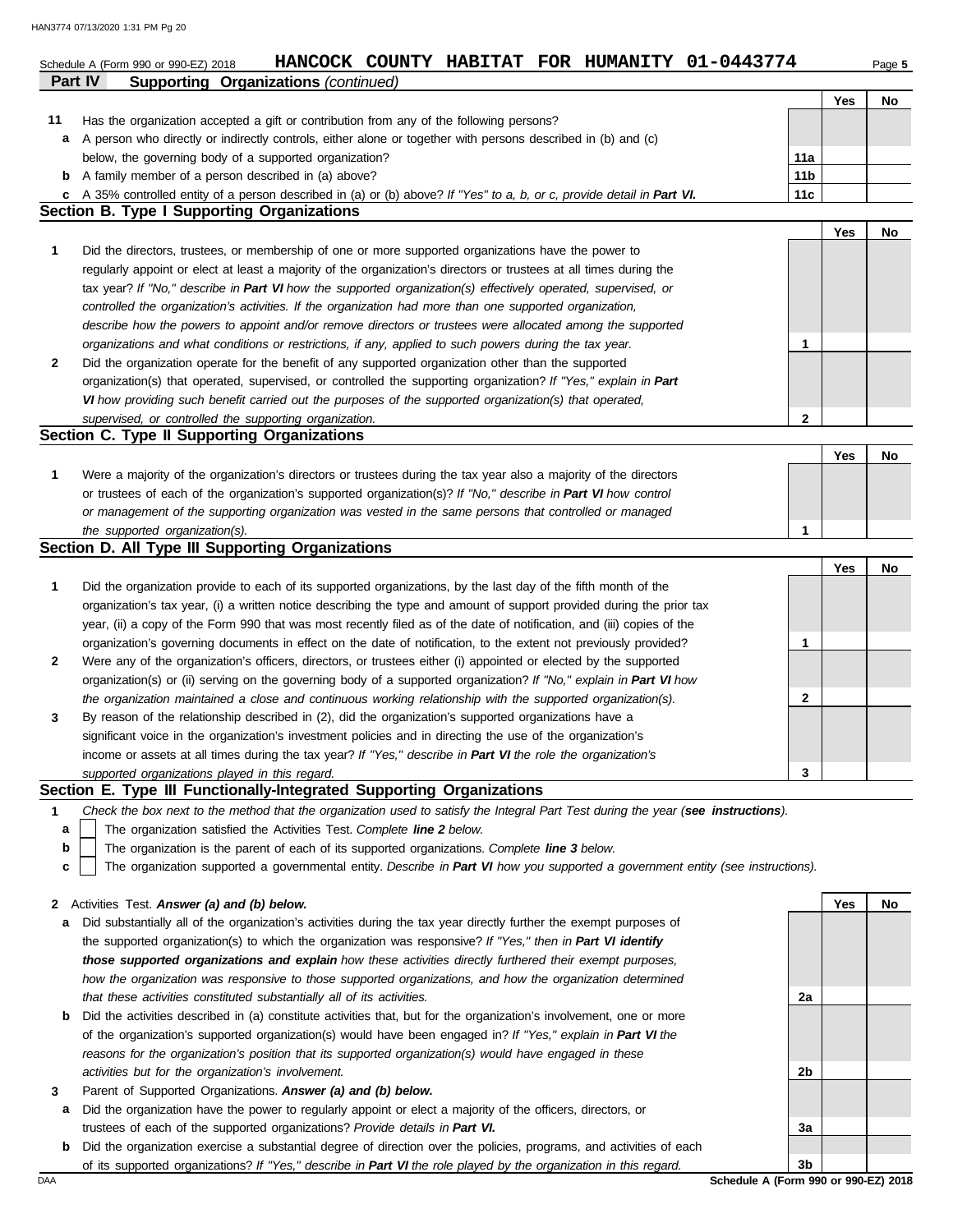| HANCOCK COUNTY HABITAT FOR HUMANITY 01-0443774<br>Schedule A (Form 990 or 990-EZ) 2018                                                           |                         |                | Page 6                         |
|--------------------------------------------------------------------------------------------------------------------------------------------------|-------------------------|----------------|--------------------------------|
| Part V<br>Type III Non-Functionally Integrated 509(a)(3) Supporting Organizations                                                                |                         |                |                                |
| $\mathbf{1}$<br>Check here if the organization satisfied the Integral Part Test as a qualifying trust on Nov. 20, 1970 (explain in Part VI). See |                         |                |                                |
| <b>instructions.</b> All other Type III non-functionally integrated supporting organizations must complete Sections A through E.                 |                         |                |                                |
| Section A - Adjusted Net Income                                                                                                                  |                         | (A) Prior Year | (B) Current Year<br>(optional) |
| Net short-term capital gain<br>1.                                                                                                                | 1                       |                |                                |
| $\mathbf{2}$<br>Recoveries of prior-year distributions                                                                                           | $\mathbf{2}$            |                |                                |
| 3<br>Other gross income (see instructions)                                                                                                       | 3                       |                |                                |
| Add lines 1 through 3.<br>4                                                                                                                      | 4                       |                |                                |
| 5<br>Depreciation and depletion                                                                                                                  | 5                       |                |                                |
| Portion of operating expenses paid or incurred for production or<br>6                                                                            |                         |                |                                |
| collection of gross income or for management, conservation, or                                                                                   |                         |                |                                |
| maintenance of property held for production of income (see instructions)                                                                         | 6                       |                |                                |
| 7 Other expenses (see instructions)                                                                                                              | $\overline{7}$          |                |                                |
| 8<br>Adjusted Net Income (subtract lines 5, 6, and 7 from line 4)                                                                                | 8                       |                |                                |
| Section B - Minimum Asset Amount                                                                                                                 |                         | (A) Prior Year | (B) Current Year<br>(optional) |
| Aggregate fair market value of all non-exempt-use assets (see<br>$\mathbf 1$                                                                     |                         |                |                                |
| instructions for short tax year or assets held for part of year):                                                                                |                         |                |                                |
| <b>a</b> Average monthly value of securities                                                                                                     | 1a                      |                |                                |
| <b>b</b> Average monthly cash balances                                                                                                           | 1b                      |                |                                |
| c Fair market value of other non-exempt-use assets                                                                                               | 1 <sub>c</sub>          |                |                                |
| <b>Total</b> (add lines 1a, 1b, and 1c)<br>d                                                                                                     | 1d                      |                |                                |
| <b>e</b> Discount claimed for blockage or other                                                                                                  |                         |                |                                |
| factors (explain in detail in <b>Part VI)</b> :                                                                                                  |                         |                |                                |
| $\mathbf{2}$<br>Acquisition indebtedness applicable to non-exempt-use assets                                                                     | $\mathbf{2}$            |                |                                |
| 3<br>Subtract line 2 from line 1d.                                                                                                               | 3                       |                |                                |
| Cash deemed held for exempt use. Enter 1-1/2% of line 3 (for greater amount,<br>4                                                                |                         |                |                                |
| see instructions)                                                                                                                                | 4                       |                |                                |
| 5<br>Net value of non-exempt-use assets (subtract line 4 from line 3)                                                                            | 5                       |                |                                |
| 6<br>Multiply line 5 by .035.                                                                                                                    | 6                       |                |                                |
| 7<br>Recoveries of prior-year distributions                                                                                                      | $\overline{\mathbf{r}}$ |                |                                |
| Minimum Asset Amount (add line 7 to line 6)<br>8                                                                                                 | 8                       |                |                                |
| Section C - Distributable Amount                                                                                                                 |                         |                | <b>Current Year</b>            |
| Adjusted net income for prior year (from Section A, line 8, Column A)<br>1.                                                                      | $\mathbf{1}$            |                |                                |
| $\mathbf{2}$<br>Enter 85% of line 1.                                                                                                             | $\mathbf{2}$            |                |                                |
| 3<br>Minimum asset amount for prior year (from Section B, line 8, Column A)                                                                      | 3                       |                |                                |
| 4<br>Enter greater of line 2 or line 3.                                                                                                          | 4                       |                |                                |
| Income tax imposed in prior year<br>5                                                                                                            | 5                       |                |                                |
| <b>Distributable Amount.</b> Subtract line 5 from line 4, unless subject to<br>6                                                                 |                         |                |                                |
| emergency temporary reduction (see instructions).                                                                                                | 6                       |                |                                |

emergency temporary reduction (see instructions).

**7** instructions). Check here if the current year is the organization's first as a non-functionally integrated Type III supporting organization (see

**Schedule A (Form 990 or 990-EZ) 2018**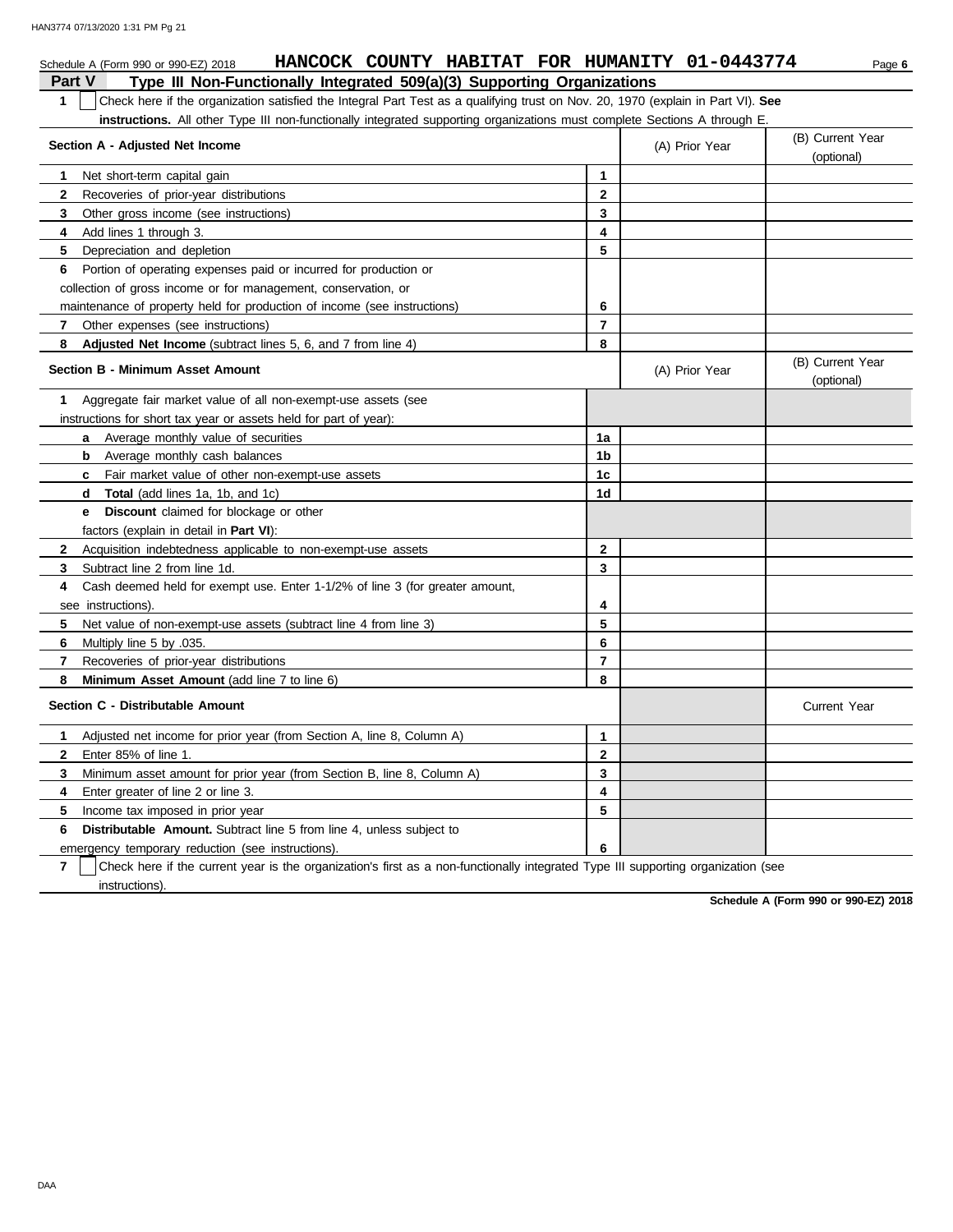#### Schedule A (Form 990 or 990-EZ) 2018 **HANCOCK COUNTY HABITAT FOR HUMANITY 01-0443774** Page 7 **Part V COUNTY HAPPENS**<br>**Part V Type III Non-Functionally Integrated 509(a)(3)**

| raπ v                            | Type III Non-Functionally Integrated 509(a)(3) Supporting Organizations (continued)                                         |                                    |                                               |                                                  |  |  |  |
|----------------------------------|-----------------------------------------------------------------------------------------------------------------------------|------------------------------------|-----------------------------------------------|--------------------------------------------------|--|--|--|
| <b>Section D - Distributions</b> | <b>Current Year</b>                                                                                                         |                                    |                                               |                                                  |  |  |  |
| 1                                | Amounts paid to supported organizations to accomplish exempt purposes                                                       |                                    |                                               |                                                  |  |  |  |
| $\mathbf{2}$                     | Amounts paid to perform activity that directly furthers exempt purposes of supported                                        |                                    |                                               |                                                  |  |  |  |
|                                  | organizations, in excess of income from activity                                                                            |                                    |                                               |                                                  |  |  |  |
| 3                                | Administrative expenses paid to accomplish exempt purposes of supported organizations                                       |                                    |                                               |                                                  |  |  |  |
| 4                                | Amounts paid to acquire exempt-use assets                                                                                   |                                    |                                               |                                                  |  |  |  |
| 5                                | Qualified set-aside amounts (prior IRS approval required)                                                                   |                                    |                                               |                                                  |  |  |  |
| 6                                | Other distributions (describe in Part VI). See instructions.                                                                |                                    |                                               |                                                  |  |  |  |
| $\overline{7}$                   | Total annual distributions. Add lines 1 through 6.                                                                          |                                    |                                               |                                                  |  |  |  |
| 8                                | Distributions to attentive supported organizations to which the organization is responsive                                  |                                    |                                               |                                                  |  |  |  |
|                                  | (provide details in Part VI). See instructions.                                                                             |                                    |                                               |                                                  |  |  |  |
| 9                                | Distributable amount for 2018 from Section C, line 6                                                                        |                                    |                                               |                                                  |  |  |  |
| 10                               | Line 8 amount divided by line 9 amount                                                                                      |                                    |                                               |                                                  |  |  |  |
|                                  | <b>Section E - Distribution Allocations (see instructions)</b>                                                              | (i)<br><b>Excess Distributions</b> | (ii)<br><b>Underdistributions</b><br>Pre-2018 | (iii)<br><b>Distributable</b><br>Amount for 2018 |  |  |  |
| $\mathbf 1$                      | Distributable amount for 2018 from Section C, line 6                                                                        |                                    |                                               |                                                  |  |  |  |
| $\mathbf{2}$                     | Underdistributions, if any, for years prior to 2018<br>(reasonable cause required-explain in Part VI). See<br>instructions. |                                    |                                               |                                                  |  |  |  |
| 3                                | Excess distributions carryover, if any, to 2018                                                                             |                                    |                                               |                                                  |  |  |  |
|                                  |                                                                                                                             |                                    |                                               |                                                  |  |  |  |
|                                  |                                                                                                                             |                                    |                                               |                                                  |  |  |  |
|                                  |                                                                                                                             |                                    |                                               |                                                  |  |  |  |
|                                  |                                                                                                                             |                                    |                                               |                                                  |  |  |  |
|                                  |                                                                                                                             |                                    |                                               |                                                  |  |  |  |
|                                  | f Total of lines 3a through e                                                                                               |                                    |                                               |                                                  |  |  |  |
|                                  | g Applied to underdistributions of prior years                                                                              |                                    |                                               |                                                  |  |  |  |
|                                  | h Applied to 2018 distributable amount                                                                                      |                                    |                                               |                                                  |  |  |  |
|                                  | <i>i</i> Carryover from 2013 not applied (see instructions)                                                                 |                                    |                                               |                                                  |  |  |  |
|                                  | Remainder. Subtract lines 3g, 3h, and 3i from 3f.                                                                           |                                    |                                               |                                                  |  |  |  |
| 4                                | Distributions for 2018 from                                                                                                 |                                    |                                               |                                                  |  |  |  |
|                                  | \$<br>Section D. line 7:                                                                                                    |                                    |                                               |                                                  |  |  |  |
|                                  | <b>a</b> Applied to underdistributions of prior years                                                                       |                                    |                                               |                                                  |  |  |  |
|                                  | <b>b</b> Applied to 2018 distributable amount                                                                               |                                    |                                               |                                                  |  |  |  |
|                                  | <b>c</b> Remainder. Subtract lines 4a and 4b from 4.                                                                        |                                    |                                               |                                                  |  |  |  |
| 5                                | Remaining underdistributions for years prior to 2018, if                                                                    |                                    |                                               |                                                  |  |  |  |
|                                  | any. Subtract lines 3g and 4a from line 2. For result                                                                       |                                    |                                               |                                                  |  |  |  |
|                                  | greater than zero, explain in Part VI. See instructions.                                                                    |                                    |                                               |                                                  |  |  |  |
| 6                                | Remaining underdistributions for 2018. Subtract lines 3h                                                                    |                                    |                                               |                                                  |  |  |  |
|                                  | and 4b from line 1. For result greater than zero, explain in                                                                |                                    |                                               |                                                  |  |  |  |
|                                  | Part VI. See instructions.                                                                                                  |                                    |                                               |                                                  |  |  |  |
| 7                                | Excess distributions carryover to 2019. Add lines 3j                                                                        |                                    |                                               |                                                  |  |  |  |
|                                  | and 4c.                                                                                                                     |                                    |                                               |                                                  |  |  |  |
| 8                                | Breakdown of line 7:                                                                                                        |                                    |                                               |                                                  |  |  |  |
|                                  |                                                                                                                             |                                    |                                               |                                                  |  |  |  |
|                                  |                                                                                                                             |                                    |                                               |                                                  |  |  |  |
|                                  |                                                                                                                             |                                    |                                               |                                                  |  |  |  |
|                                  |                                                                                                                             |                                    |                                               |                                                  |  |  |  |
|                                  | e Excess from 2018                                                                                                          |                                    |                                               |                                                  |  |  |  |

**Schedule A (Form 990 or 990-EZ) 2018**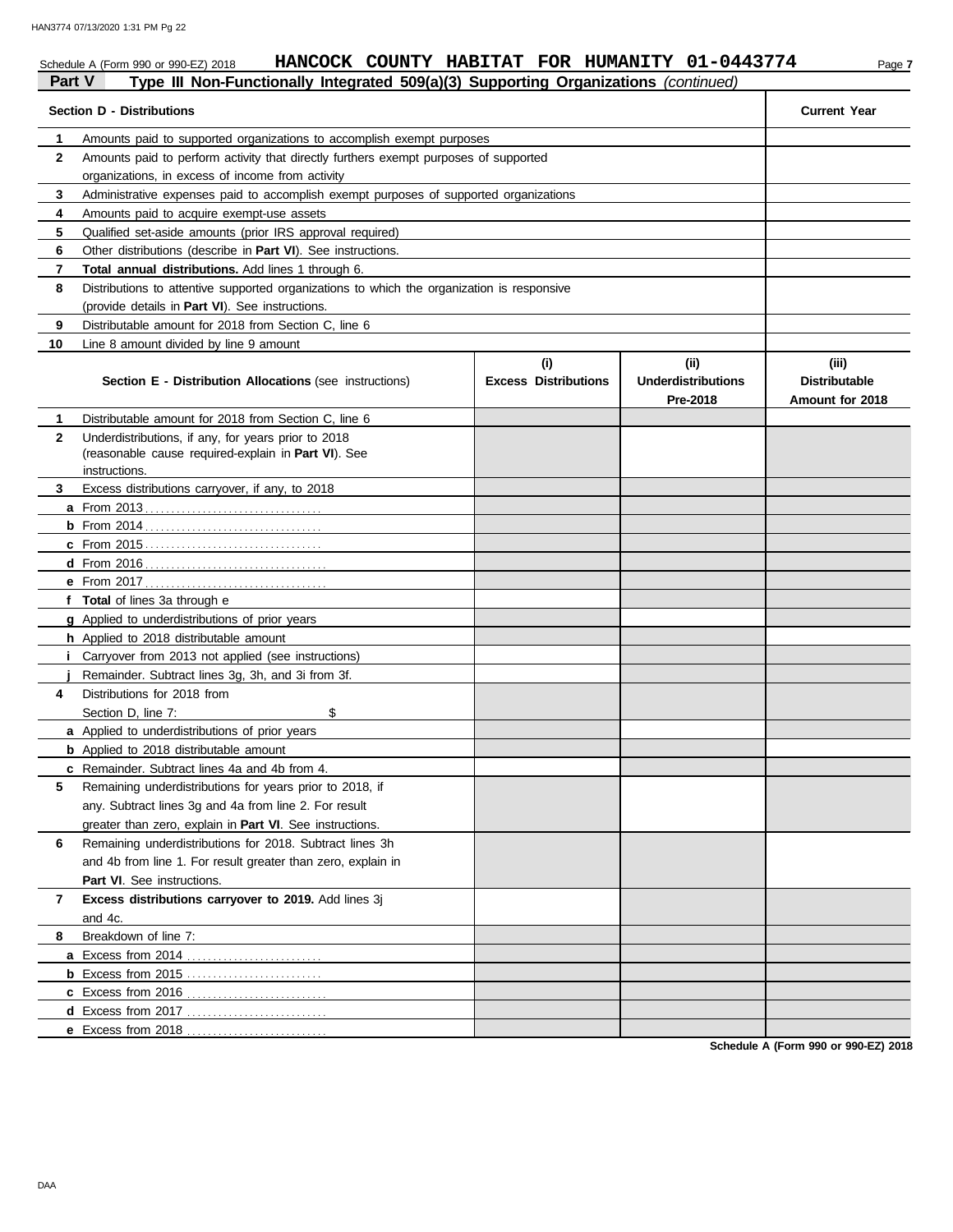|             | HANCOCK COUNTY HABITAT FOR HUMANITY 01-0443774<br>Schedule A (Form 990 or 990-EZ) 2018                                                                                                                                                         |                     | Page 8         |
|-------------|------------------------------------------------------------------------------------------------------------------------------------------------------------------------------------------------------------------------------------------------|---------------------|----------------|
| Part VI     | Supplemental Information. Provide the explanations required by Part II, line 10; Part II, line 17a or 17b; Part                                                                                                                                |                     |                |
|             | III, line 12; Part IV, Section A, lines 1, 2, 3b, 3c, 4b, 4c, 5a, 6, 9a, 9b, 9c, 11a, 11b, and 11c; Part IV, Section<br>B, lines 1 and 2; Part IV, Section C, line 1; Part IV, Section D, lines 2 and 3; Part IV, Section E, lines 1c, 2a, 2b, |                     |                |
|             | 3a, and 3b; Part V, line 1; Part V, Section B, line 1e; Part V, Section D, lines 5, 6, and 8; and Part V, Section E,                                                                                                                           |                     |                |
|             | lines 2, 5, and 6. Also complete this part for any additional information. (See instructions.)                                                                                                                                                 |                     |                |
|             | SUPPORTING SCHEDULE<br>- UNUSUAL GRANTS                                                                                                                                                                                                        |                     |                |
|             |                                                                                                                                                                                                                                                |                     |                |
| LAND        |                                                                                                                                                                                                                                                | \$                  | 62,000         |
|             | <b>UNRESTRICTED</b><br><b>GRANT</b>                                                                                                                                                                                                            | \$                  | 75,000         |
|             |                                                                                                                                                                                                                                                |                     |                |
|             | <b>SUPPLEMENTAL</b><br><b>INFORMATION</b>                                                                                                                                                                                                      |                     |                |
|             |                                                                                                                                                                                                                                                |                     |                |
|             | PART III, LINE 2 - GROSS RECEIPTS FROM MERCHANDISE SOLD AT HABITAT RESTORE                                                                                                                                                                     |                     |                |
| [A RELATED, | EXEMPT ACTIVITY UNDER $513(A)(3)$ ] HAS A FIVE YEAR CUMULATIVE                                                                                                                                                                                 |                     |                |
|             | TOTAL OF \$506,610.                                                                                                                                                                                                                            |                     |                |
|             |                                                                                                                                                                                                                                                |                     |                |
|             |                                                                                                                                                                                                                                                |                     |                |
| NOTE:       | <b>HABITAT RESTORE NET</b><br>PROCEEDS DURING<br>THE<br>NOTED FIVE                                                                                                                                                                             | YEARS               | <b>TOTALED</b> |
|             | \$53,713. THIS FIGURE OMITS CERTAIN MANAGEMENT COSTS,                                                                                                                                                                                          | INCLUDING WAGES AND |                |
|             | INSURANCE, WHICH WERE PREVIOUSLY BOOKED IN PART IX, LINES 7, 10 AND 23.                                                                                                                                                                        |                     |                |
|             |                                                                                                                                                                                                                                                |                     |                |
|             | THESES COSTS SHOULD HAVE BEEN REFLECTED UNDER PART VIII, LINE 10B.                                                                                                                                                                             |                     |                |
|             |                                                                                                                                                                                                                                                |                     |                |
|             |                                                                                                                                                                                                                                                |                     |                |
|             | PART III, LINE 2 - GOLF TOURNAMENT FUNDRAISING ACTIVITIES HAS A FIVE YEAR                                                                                                                                                                      |                     |                |
|             |                                                                                                                                                                                                                                                |                     |                |
|             | CUMULATIVE TOTAL OF \$87,590.                                                                                                                                                                                                                  |                     |                |
|             |                                                                                                                                                                                                                                                |                     |                |
|             |                                                                                                                                                                                                                                                |                     |                |
|             | PART III, LINE 15 - PER CPA RECOMMENDATION, PUBLIC SUPPORT WAS                                                                                                                                                                                 |                     |                |
|             |                                                                                                                                                                                                                                                |                     |                |
|             | CALCULATING USING GROSS RESTORE PROCEEDS, INSTEAD OF NET PROCEEDS, WHICH                                                                                                                                                                       |                     |                |
|             | RESULTED IN A HIGHER SUPPORT PERCENTAGE FOR FY19 OVER FY18'S PART II                                                                                                                                                                           |                     |                |
| REPORTING.  |                                                                                                                                                                                                                                                |                     |                |
|             |                                                                                                                                                                                                                                                |                     |                |
|             |                                                                                                                                                                                                                                                |                     |                |
|             |                                                                                                                                                                                                                                                |                     |                |
|             |                                                                                                                                                                                                                                                |                     |                |
|             |                                                                                                                                                                                                                                                |                     |                |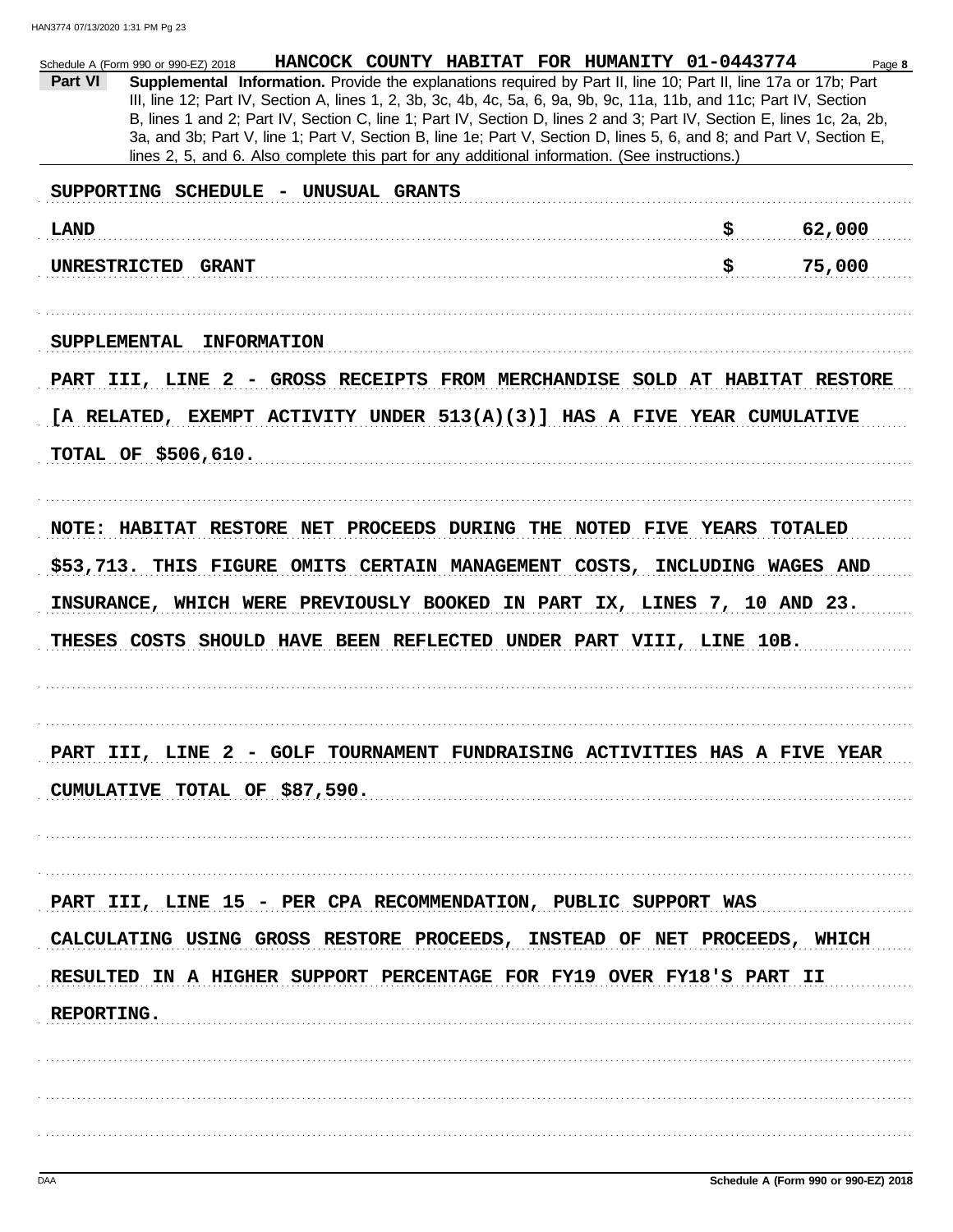Department of the Treasury Internal Revenue Service Name of the organization

**(Form 990, 990-EZ,**

## **Schedule of Contributors Schedule B**

**or 990-PF)** u **Attach to Form 990, Form 990-EZ, or Form 990-PF.** u **Go to** *www.irs.gov/Form990* **for the latest information.** OMB No. 1545-0047

**2018**

**Employer identification number**

|  |  |  |  | HANCOCK COUNTY HABITAT FOR HUMANITY | $101 - 0443774$ |
|--|--|--|--|-------------------------------------|-----------------|
|--|--|--|--|-------------------------------------|-----------------|

**Organization type** (check one):

| Filers of:         | Section:                                                                    |
|--------------------|-----------------------------------------------------------------------------|
| Form 990 or 990-EZ | $ \mathbf{X} $ 501(c)(<br>3 ) (enter number) organization                   |
|                    | $4947(a)(1)$ nonexempt charitable trust not treated as a private foundation |
|                    | 527 political organization                                                  |
| Form 990-PF        | 501(c)(3) exempt private foundation                                         |
|                    | 4947(a)(1) nonexempt charitable trust treated as a private foundation       |
|                    | 501(c)(3) taxable private foundation                                        |

Check if your organization is covered by the **General Rule** or a **Special Rule. Note:** Only a section 501(c)(7), (8), or (10) organization can check boxes for both the General Rule and a Special Rule. See instructions.

#### **General Rule**

For an organization filing Form 990, 990-EZ, or 990-PF that received, during the year, contributions totaling \$5,000 **X** or more (in money or property) from any one contributor. Complete Parts I and II. See instructions for determining a contributor's total contributions.

#### **Special Rules**

| For an organization described in section 501(c)(3) filing Form 990 or 990-EZ that met the 33 <sup>1</sup> /3% support test of the |
|-----------------------------------------------------------------------------------------------------------------------------------|
| regulations under sections 509(a)(1) and 170(b)(1)(A)(vi), that checked Schedule A (Form 990 or 990-EZ), Part II, line            |
| 13, 16a, or 16b, and that received from any one contributor, during the year, total contributions of the greater of (1)           |
| \$5,000; or (2) 2% of the amount on (i) Form 990, Part VIII, line 1h; or (ii) Form 990-EZ, line 1. Complete Parts I and II.       |

literary, or educational purposes, or for the prevention of cruelty to children or animals. Complete Parts I (entering) For an organization described in section 501(c)(7), (8), or (10) filing Form 990 or 990-EZ that received from any one contributor, during the year, total contributions of more than \$1,000 *exclusively* for religious, charitable, scientific, "N/A" in column (b) instead of the contributor name and address), II, and III.

For an organization described in section 501(c)(7), (8), or (10) filing Form 990 or 990-EZ that received from any one contributor, during the year, contributions *exclusively* for religious, charitable, etc., purposes, but no such contributions totaled more than \$1,000. If this box is checked, enter here the total contributions that were received during the year for an *exclusively* religious, charitable, etc., purpose. Don't complete any of the parts unless the **General Rule** applies to this organization because it received *nonexclusively* religious, charitable, etc., contributions totaling \$5,000 or more during the year . . . . . . . . . . . . . . . . . . . . . . . . . . . . . . . . . . . . . . . . . . . . . . . . . . . . . . . . . . . . . . . . . . . . . . . . . . . . . . . .

990-EZ, or 990-PF), but it **must** answer "No" on Part IV, line 2, of its Form 990; or check the box on line H of its Form 990-EZ or on its Form 990-PF, Part I, line 2, to certify that it doesn't meet the filing requirements of Schedule B (Form 990, 990-EZ, or 990-PF). **Caution:** An organization that isn't covered by the General Rule and/or the Special Rules doesn't file Schedule B (Form 990,

**For Paperwork Reduction Act Notice, see the instructions for Form 990, 990-EZ, or 990-PF.**

 $\triangleright$  \$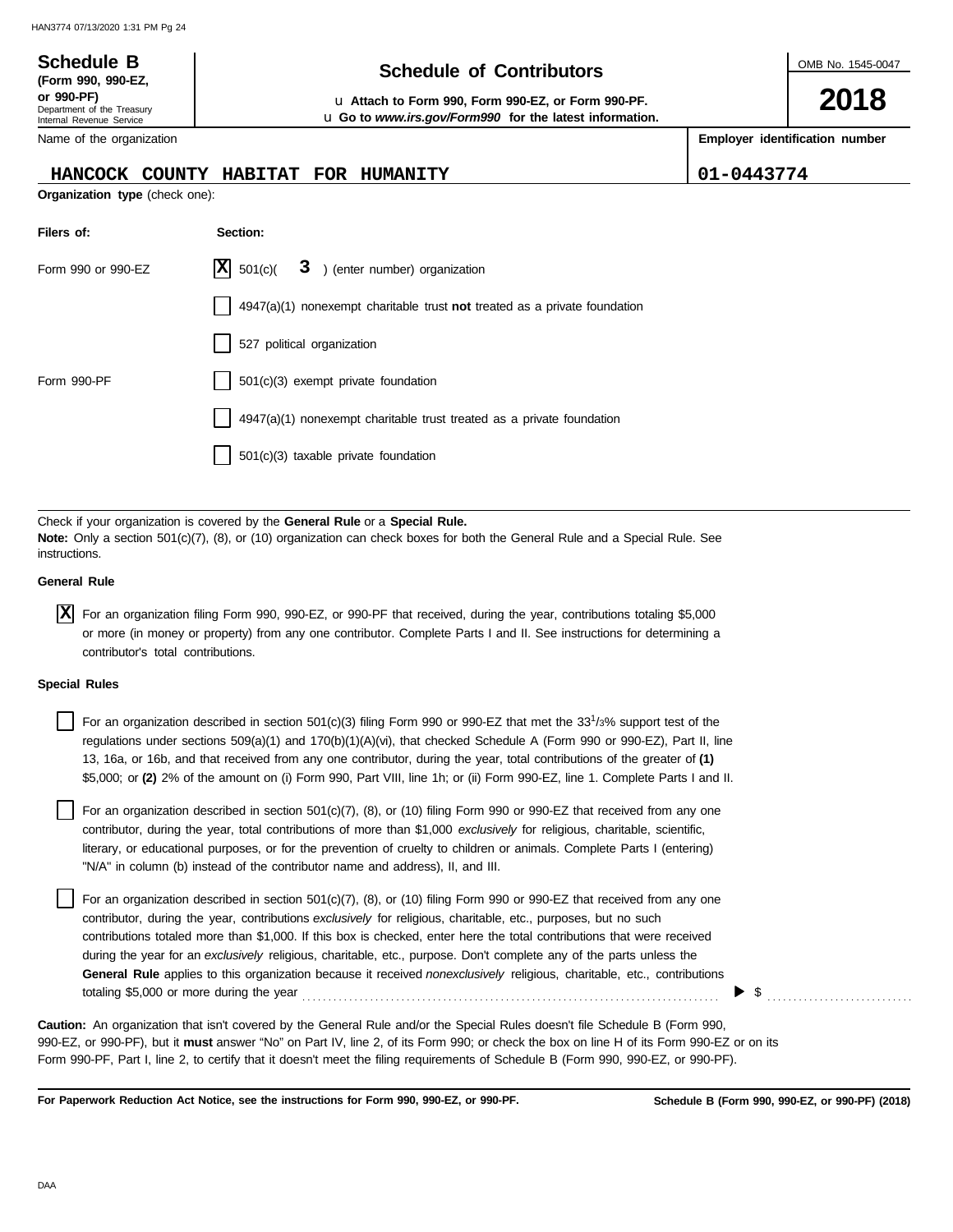**(Form 990)**

Department of the Treasury Internal Revenue Service

## **SCHEDULE D Supplemental Financial Statements**

**Part IV, line 6, 7, 8, 9, 10, 11a, 11b, 11c, 11d, 11e, 11f, 12a, or 12b.** u **Complete if the organization answered "Yes" on Form 990,**

u **Attach to Form 990.**  u **Go to** *www.irs.gov/Form990* **for instructions and the latest information.**

**Inspection**

**2018**

**Open to Public**

OMB No. 1545-0047

| Name of the organization                                                                          |                                                                                                                                                                                                                                | Employer identification number  |
|---------------------------------------------------------------------------------------------------|--------------------------------------------------------------------------------------------------------------------------------------------------------------------------------------------------------------------------------|---------------------------------|
| HANCOCK COUNTY HABITAT FOR HUMANITY                                                               |                                                                                                                                                                                                                                | 01-0443774                      |
| Part I                                                                                            | Organizations Maintaining Donor Advised Funds or Other Similar Funds or Accounts.<br>Complete if the organization answered "Yes" on Form 990, Part IV, line 6.                                                                 |                                 |
|                                                                                                   | (a) Donor advised funds                                                                                                                                                                                                        | (b) Funds and other accounts    |
| Total number at end of year<br>1                                                                  |                                                                                                                                                                                                                                |                                 |
| 2                                                                                                 |                                                                                                                                                                                                                                |                                 |
| 3                                                                                                 |                                                                                                                                                                                                                                |                                 |
| 4                                                                                                 |                                                                                                                                                                                                                                |                                 |
| 5                                                                                                 | Did the organization inform all donors and donor advisors in writing that the assets held in donor advised                                                                                                                     |                                 |
|                                                                                                   |                                                                                                                                                                                                                                | Yes<br>No                       |
| 6                                                                                                 | Did the organization inform all grantees, donors, and donor advisors in writing that grant funds can be used                                                                                                                   |                                 |
|                                                                                                   | only for charitable purposes and not for the benefit of the donor or donor advisor, or for any other purpose                                                                                                                   |                                 |
|                                                                                                   |                                                                                                                                                                                                                                | Yes<br>No                       |
| Part II<br><b>Conservation Easements.</b>                                                         | Complete if the organization answered "Yes" on Form 990, Part IV, line 7.                                                                                                                                                      |                                 |
| Purpose(s) of conservation easements held by the organization (check all that apply).<br>1        |                                                                                                                                                                                                                                |                                 |
| Preservation of land for public use (e.g., recreation or education)                               | Preservation of a historically important land area                                                                                                                                                                             |                                 |
| Protection of natural habitat                                                                     | Preservation of a certified historic structure                                                                                                                                                                                 |                                 |
| Preservation of open space                                                                        |                                                                                                                                                                                                                                |                                 |
| 2                                                                                                 | Complete lines 2a through 2d if the organization held a qualified conservation contribution in the form of a conservation                                                                                                      |                                 |
| easement on the last day of the tax year.                                                         |                                                                                                                                                                                                                                | Held at the End of the Tax Year |
| а                                                                                                 |                                                                                                                                                                                                                                | 2a                              |
| b                                                                                                 |                                                                                                                                                                                                                                | 2b                              |
| c                                                                                                 | Number of conservation easements on a certified historic structure included in (a) [[[[[[ [ ]]]]                                                                                                                               | 2c                              |
| <b>d</b> Number of conservation easements included in (c) acquired after $7/25/06$ , and not on a |                                                                                                                                                                                                                                |                                 |
|                                                                                                   | historic structure listed in the National Register [11] match and the structure of the National Register [11] match and the National Register [11] match and the National Register [11] match and the National Register [11] m | 2d                              |
| 3                                                                                                 | Number of conservation easements modified, transferred, released, extinguished, or terminated by the organization during the                                                                                                   |                                 |
| tax year $\mathbf u$                                                                              |                                                                                                                                                                                                                                |                                 |
| Number of states where property subject to conservation easement is located u                     |                                                                                                                                                                                                                                |                                 |
| 5                                                                                                 | Does the organization have a written policy regarding the periodic monitoring, inspection, handling of                                                                                                                         | Yes<br>No                       |
| 6                                                                                                 | Staff and volunteer hours devoted to monitoring, inspecting, handling of violations, and enforcing conservation easements during the year                                                                                      |                                 |
|                                                                                                   |                                                                                                                                                                                                                                |                                 |
| u <u>.</u> .                                                                                      | Amount of expenses incurred in monitoring, inspecting, handling of violations, and enforcing conservation easements during the year                                                                                            |                                 |
| u\$                                                                                               |                                                                                                                                                                                                                                |                                 |
|                                                                                                   | Does each conservation easement reported on line $2(d)$ above satisfy the requirements of section $170(h)(4)(B)(i)$                                                                                                            |                                 |
|                                                                                                   |                                                                                                                                                                                                                                | Yes<br>No                       |
| 9                                                                                                 | In Part XIII, describe how the organization reports conservation easements in its revenue and expense statement, and                                                                                                           |                                 |
|                                                                                                   | balance sheet, and include, if applicable, the text of the footnote to the organization's financial statements that describes the                                                                                              |                                 |
| organization's accounting for conservation easements.                                             |                                                                                                                                                                                                                                |                                 |
| Part III                                                                                          | Organizations Maintaining Collections of Art, Historical Treasures, or Other Similar Assets.<br>Complete if the organization answered "Yes" on Form 990, Part IV, line 8.                                                      |                                 |
|                                                                                                   | 1a If the organization elected, as permitted under SFAS 116 (ASC 958), not to report in its revenue statement and balance sheet                                                                                                |                                 |
|                                                                                                   | works of art, historical treasures, or other similar assets held for public exhibition, education, or research in furtherance of                                                                                               |                                 |
|                                                                                                   | public service, provide, in Part XIII, the text of the footnote to its financial statements that describes these items.                                                                                                        |                                 |
| b                                                                                                 | If the organization elected, as permitted under SFAS 116 (ASC 958), to report in its revenue statement and balance sheet                                                                                                       |                                 |
|                                                                                                   | works of art, historical treasures, or other similar assets held for public exhibition, education, or research in furtherance of                                                                                               |                                 |
| public service, provide the following amounts relating to these items:                            |                                                                                                                                                                                                                                |                                 |
|                                                                                                   |                                                                                                                                                                                                                                | $\mathbf{u}$ \$                 |
|                                                                                                   |                                                                                                                                                                                                                                |                                 |
| 2                                                                                                 | If the organization received or held works of art, historical treasures, or other similar assets for financial gain, provide the                                                                                               |                                 |
|                                                                                                   | following amounts required to be reported under SFAS 116 (ASC 958) relating to these items:                                                                                                                                    |                                 |
| а                                                                                                 |                                                                                                                                                                                                                                | $\mathbf{u}$ \$                 |
|                                                                                                   |                                                                                                                                                                                                                                |                                 |

DAA **For Paperwork Reduction Act Notice, see the Instructions for Form 990.**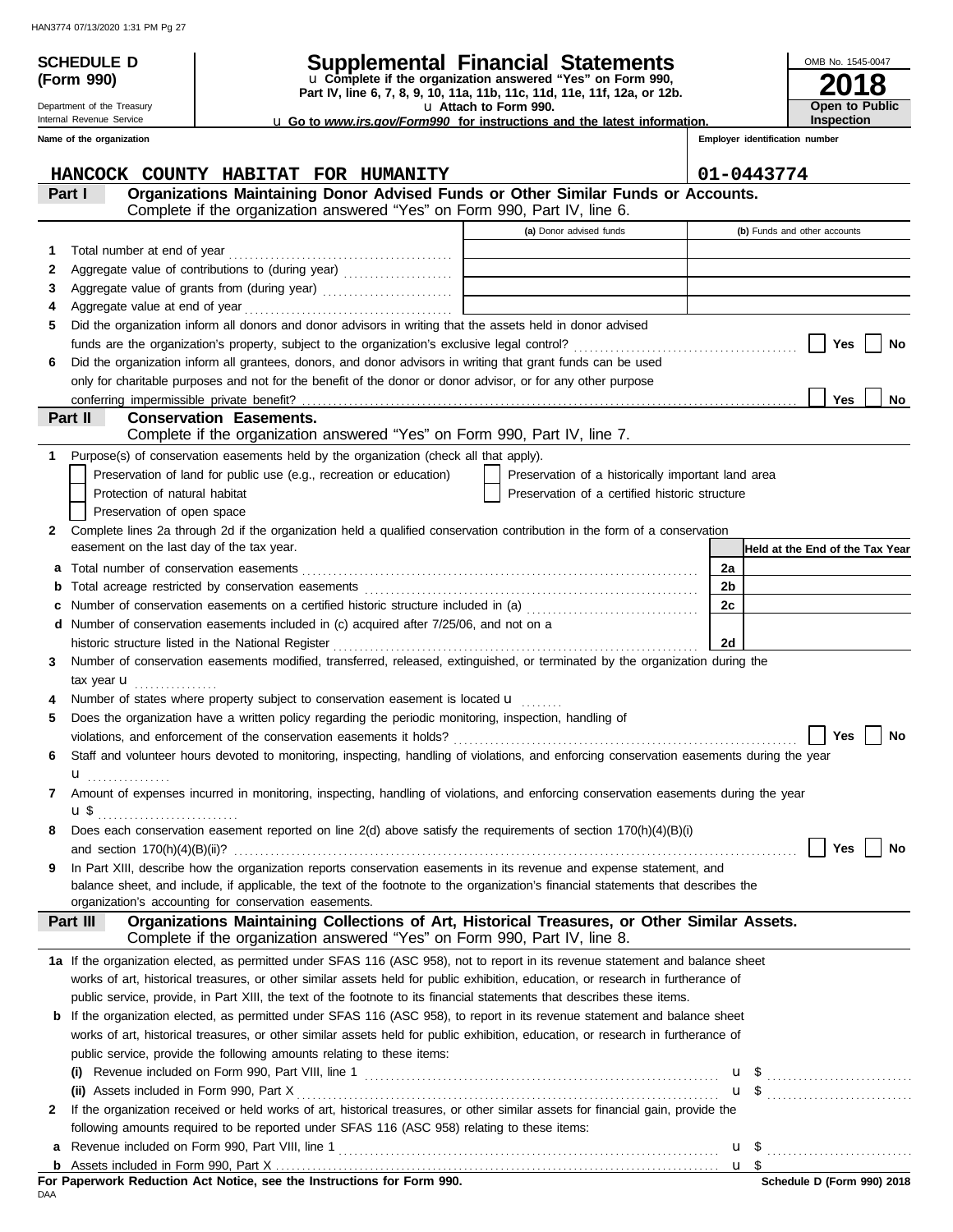|   | Schedule D (Form 990) 2018 HANCOCK COUNTY HABITAT FOR HUMANITY 01-0443774                                                                                                                                                      |                                                  |                           |                                    |                                 |                      |                     | Page 2     |  |  |
|---|--------------------------------------------------------------------------------------------------------------------------------------------------------------------------------------------------------------------------------|--------------------------------------------------|---------------------------|------------------------------------|---------------------------------|----------------------|---------------------|------------|--|--|
|   | Organizations Maintaining Collections of Art, Historical Treasures, or Other Similar Assets (continued)<br>Part III                                                                                                            |                                                  |                           |                                    |                                 |                      |                     |            |  |  |
|   | 3 Using the organization's acquisition, accession, and other records, check any of the following that are a significant use of its<br>collection items (check all that apply):                                                 |                                                  |                           |                                    |                                 |                      |                     |            |  |  |
| a | Public exhibition                                                                                                                                                                                                              | d                                                | Loan or exchange programs |                                    |                                 |                      |                     |            |  |  |
| b | Scholarly research                                                                                                                                                                                                             | е                                                |                           |                                    |                                 |                      |                     |            |  |  |
| c | Preservation for future generations                                                                                                                                                                                            |                                                  |                           |                                    |                                 |                      |                     |            |  |  |
|   | Provide a description of the organization's collections and explain how they further the organization's exempt purpose in Part                                                                                                 |                                                  |                           |                                    |                                 |                      |                     |            |  |  |
|   | XIII.                                                                                                                                                                                                                          |                                                  |                           |                                    |                                 |                      |                     |            |  |  |
| 5 | During the year, did the organization solicit or receive donations of art, historical treasures, or other similar                                                                                                              |                                                  |                           |                                    |                                 |                      |                     |            |  |  |
|   |                                                                                                                                                                                                                                |                                                  |                           |                                    |                                 |                      | Yes                 | No         |  |  |
|   | Part IV<br><b>Escrow and Custodial Arrangements.</b>                                                                                                                                                                           |                                                  |                           |                                    |                                 |                      |                     |            |  |  |
|   | Complete if the organization answered "Yes" on Form 990, Part IV, line 9, or reported an amount on Form                                                                                                                        |                                                  |                           |                                    |                                 |                      |                     |            |  |  |
|   | 990, Part X, line 21.                                                                                                                                                                                                          |                                                  |                           |                                    |                                 |                      |                     |            |  |  |
|   | 1a Is the organization an agent, trustee, custodian or other intermediary for contributions or other assets not                                                                                                                |                                                  |                           |                                    |                                 |                      |                     |            |  |  |
|   | included on Form 990, Part X?                                                                                                                                                                                                  |                                                  |                           |                                    |                                 |                      | Yes                 | No         |  |  |
|   | <b>b</b> If "Yes," explain the arrangement in Part XIII and complete the following table:                                                                                                                                      |                                                  |                           |                                    |                                 |                      |                     |            |  |  |
|   |                                                                                                                                                                                                                                |                                                  |                           |                                    |                                 |                      | Amount              |            |  |  |
| c |                                                                                                                                                                                                                                |                                                  |                           |                                    |                                 | 1c                   |                     |            |  |  |
|   |                                                                                                                                                                                                                                |                                                  |                           |                                    |                                 | 1d                   |                     |            |  |  |
|   | Distributions during the year manufactured contains and the year manufactured with the year manufactured with                                                                                                                  |                                                  |                           |                                    |                                 | 1e                   |                     |            |  |  |
| f | Ending balance contains and account of the contact of the contact of the contact of the contact of the contact of the contact of the contact of the contact of the contact of the contact of the contact of the contact of the |                                                  |                           |                                    |                                 | 1f                   |                     |            |  |  |
|   | 2a Did the organization include an amount on Form 990, Part X, line 21, for escrow or custodial account liability?                                                                                                             |                                                  |                           |                                    |                                 |                      | Yes                 | No         |  |  |
|   |                                                                                                                                                                                                                                |                                                  |                           |                                    |                                 |                      |                     |            |  |  |
|   | Part V<br><b>Endowment Funds.</b>                                                                                                                                                                                              |                                                  |                           |                                    |                                 |                      |                     |            |  |  |
|   | Complete if the organization answered "Yes" on Form 990, Part IV, line 10.                                                                                                                                                     |                                                  |                           |                                    |                                 |                      |                     |            |  |  |
|   |                                                                                                                                                                                                                                | (a) Current year                                 | (b) Prior year            | (c) Two years back                 |                                 | (d) Three years back | (e) Four years back |            |  |  |
|   | 1a Beginning of year balance                                                                                                                                                                                                   |                                                  |                           |                                    |                                 |                      |                     |            |  |  |
| b |                                                                                                                                                                                                                                |                                                  |                           |                                    |                                 |                      |                     |            |  |  |
|   | Net investment earnings, gains, and                                                                                                                                                                                            |                                                  |                           |                                    |                                 |                      |                     |            |  |  |
|   | losses                                                                                                                                                                                                                         |                                                  |                           |                                    |                                 |                      |                     |            |  |  |
|   | d Grants or scholarships                                                                                                                                                                                                       |                                                  |                           |                                    |                                 |                      |                     |            |  |  |
|   | Other expenditures for facilities and                                                                                                                                                                                          |                                                  |                           |                                    |                                 |                      |                     |            |  |  |
|   |                                                                                                                                                                                                                                |                                                  |                           |                                    |                                 |                      |                     |            |  |  |
|   |                                                                                                                                                                                                                                | <u> 1990 - John Barnett, francuski politik (</u> |                           |                                    |                                 |                      |                     |            |  |  |
|   | End of year balance                                                                                                                                                                                                            |                                                  |                           |                                    |                                 |                      |                     |            |  |  |
|   | Provide the estimated percentage of the current year end balance (line 1g, column (a)) held as:                                                                                                                                |                                                  |                           |                                    |                                 |                      |                     |            |  |  |
|   | Board designated or quasi-endowment <b>u</b> %                                                                                                                                                                                 |                                                  |                           |                                    |                                 |                      |                     |            |  |  |
|   | <b>b</b> Permanent endowment <b>u</b> %                                                                                                                                                                                        |                                                  |                           |                                    |                                 |                      |                     |            |  |  |
| c | Temporarily restricted endowment <b>u</b> %                                                                                                                                                                                    |                                                  |                           |                                    |                                 |                      |                     |            |  |  |
|   | The percentages on lines 2a, 2b, and 2c should equal 100%.                                                                                                                                                                     |                                                  |                           |                                    |                                 |                      |                     |            |  |  |
|   | 3a Are there endowment funds not in the possession of the organization that are held and administered for the                                                                                                                  |                                                  |                           |                                    |                                 |                      |                     |            |  |  |
|   | organization by:                                                                                                                                                                                                               |                                                  |                           |                                    |                                 |                      |                     | Yes<br>No. |  |  |
|   |                                                                                                                                                                                                                                |                                                  |                           |                                    |                                 |                      | 3a(i)               |            |  |  |
|   |                                                                                                                                                                                                                                |                                                  |                           |                                    |                                 |                      | 3a(ii)              |            |  |  |
|   |                                                                                                                                                                                                                                |                                                  |                           |                                    |                                 |                      | 3b                  |            |  |  |
|   | Describe in Part XIII the intended uses of the organization's endowment funds.                                                                                                                                                 |                                                  |                           |                                    |                                 |                      |                     |            |  |  |
|   | Part VI<br>Land, Buildings, and Equipment.                                                                                                                                                                                     |                                                  |                           |                                    |                                 |                      |                     |            |  |  |
|   | Complete if the organization answered "Yes" on Form 990, Part IV, line 11a. See Form 990, Part X, line 10.                                                                                                                     |                                                  |                           |                                    |                                 |                      |                     |            |  |  |
|   | Description of property                                                                                                                                                                                                        | (a) Cost or other basis<br>(investment)          |                           | (b) Cost or other basis<br>(other) | (c) Accumulated<br>depreciation |                      | (d) Book value      |            |  |  |
|   |                                                                                                                                                                                                                                |                                                  |                           |                                    |                                 |                      |                     |            |  |  |
|   |                                                                                                                                                                                                                                |                                                  |                           |                                    |                                 |                      |                     |            |  |  |
|   |                                                                                                                                                                                                                                |                                                  |                           |                                    |                                 |                      |                     |            |  |  |
|   | c Leasehold improvements                                                                                                                                                                                                       |                                                  |                           |                                    |                                 |                      |                     |            |  |  |
|   |                                                                                                                                                                                                                                |                                                  |                           |                                    |                                 |                      |                     |            |  |  |
|   |                                                                                                                                                                                                                                |                                                  |                           | 7,361                              |                                 | 6,357                |                     | 1,004      |  |  |
|   |                                                                                                                                                                                                                                |                                                  |                           |                                    |                                 |                      |                     | 1,004      |  |  |

**Schedule D (Form 990) 2018**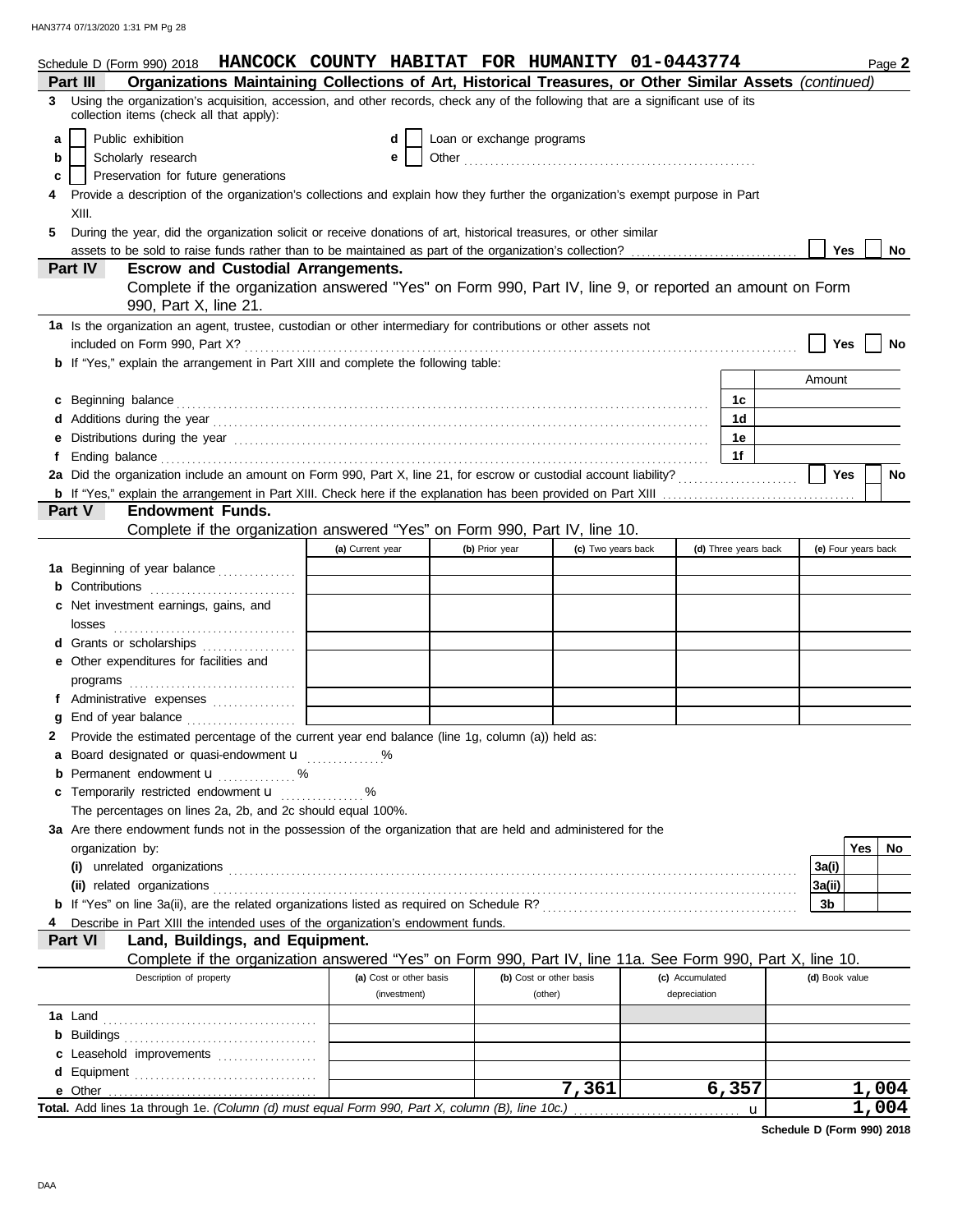|                 | Schedule D (Form 990) 2018 HANCOCK COUNTY HABITAT FOR HUMANITY 01-0443774                                                                                                                                                                |                |                                                              | Page 3         |
|-----------------|------------------------------------------------------------------------------------------------------------------------------------------------------------------------------------------------------------------------------------------|----------------|--------------------------------------------------------------|----------------|
| <b>Part VII</b> | Investments-Other Securities.                                                                                                                                                                                                            |                |                                                              |                |
|                 | Complete if the organization answered "Yes" on Form 990, Part IV, line 11b. See Form 990, Part X, line 12.                                                                                                                               |                |                                                              |                |
|                 | (a) Description of security or category<br>(including name of security)                                                                                                                                                                  | (b) Book value | (c) Method of valuation:<br>Cost or end-of-year market value |                |
|                 |                                                                                                                                                                                                                                          |                |                                                              |                |
|                 |                                                                                                                                                                                                                                          |                |                                                              |                |
|                 |                                                                                                                                                                                                                                          |                |                                                              |                |
|                 |                                                                                                                                                                                                                                          |                |                                                              |                |
|                 |                                                                                                                                                                                                                                          |                |                                                              |                |
|                 | $\mathbf{B}$                                                                                                                                                                                                                             |                |                                                              |                |
|                 | (C)<br>$\mathbf{D}$ (D) and the contract of the contract of the contract of the contract of the contract of the contract of the contract of the contract of the contract of the contract of the contract of the contract of the contract |                |                                                              |                |
|                 |                                                                                                                                                                                                                                          |                |                                                              |                |
|                 |                                                                                                                                                                                                                                          |                |                                                              |                |
|                 |                                                                                                                                                                                                                                          |                |                                                              |                |
| (H)             |                                                                                                                                                                                                                                          |                |                                                              |                |
|                 | Total. (Column (b) must equal Form 990, Part X, col. (B) line 12.) $\mathbf u$                                                                                                                                                           |                |                                                              |                |
| Part VIII       | Investments-Program Related.                                                                                                                                                                                                             |                |                                                              |                |
|                 | Complete if the organization answered "Yes" on Form 990, Part IV, line 11c. See Form 990, Part X, line 13.                                                                                                                               |                |                                                              |                |
|                 | (a) Description of investment                                                                                                                                                                                                            | (b) Book value | (c) Method of valuation:                                     |                |
|                 |                                                                                                                                                                                                                                          |                | Cost or end-of-year market value                             |                |
| (1)             |                                                                                                                                                                                                                                          |                |                                                              |                |
| (2)             |                                                                                                                                                                                                                                          |                |                                                              |                |
| (3)             |                                                                                                                                                                                                                                          |                |                                                              |                |
| (4)             |                                                                                                                                                                                                                                          |                |                                                              |                |
| (5)             |                                                                                                                                                                                                                                          |                |                                                              |                |
| (6)             |                                                                                                                                                                                                                                          |                |                                                              |                |
| (7)             |                                                                                                                                                                                                                                          |                |                                                              |                |
| (8)<br>(9)      |                                                                                                                                                                                                                                          |                |                                                              |                |
|                 | Total. (Column (b) must equal Form 990, Part X, col. (B) line 13.) $\mathbf u$                                                                                                                                                           |                |                                                              |                |
| Part IX         | <b>Other Assets.</b>                                                                                                                                                                                                                     |                |                                                              |                |
|                 | Complete if the organization answered "Yes" on Form 990, Part IV, line 11d. See Form 990, Part X, line 15.                                                                                                                               |                |                                                              |                |
|                 | (a) Description                                                                                                                                                                                                                          |                |                                                              | (b) Book value |
| (1)             | 1ST<br><b>MORTGAGES</b><br><b>RECEIVABLES</b>                                                                                                                                                                                            |                |                                                              | 331,707        |
| (2)             | LAND HELD FOR DEVELOPMENT                                                                                                                                                                                                                |                |                                                              | 99,700         |
| (3)             | <b>CONSTRUCTION</b><br>IN PROGRESS                                                                                                                                                                                                       |                |                                                              | 99,577         |
| (4)             | LEASE SECURITY<br>DEPOSIT                                                                                                                                                                                                                |                |                                                              | 2,510          |
| (5)             |                                                                                                                                                                                                                                          |                |                                                              |                |
| (6)             |                                                                                                                                                                                                                                          |                |                                                              |                |
| (7)             |                                                                                                                                                                                                                                          |                |                                                              |                |
| (8)             |                                                                                                                                                                                                                                          |                |                                                              |                |
| (9)             |                                                                                                                                                                                                                                          |                |                                                              |                |
|                 |                                                                                                                                                                                                                                          |                | u                                                            | 533,494        |
| Part X          | Other Liabilities.                                                                                                                                                                                                                       |                |                                                              |                |
|                 | Complete if the organization answered "Yes" on Form 990, Part IV, line 11e or 11f. See Form 990, Part X,                                                                                                                                 |                |                                                              |                |
|                 | line $25$ .                                                                                                                                                                                                                              |                |                                                              |                |
| 1.              | (a) Description of liability                                                                                                                                                                                                             | (b) Book value |                                                              |                |
| (1)             | Federal income taxes<br>SALES TAX PAYABLE                                                                                                                                                                                                | 1,570          |                                                              |                |
| (2)<br>ACCRUED  | <b>COMPENSATED</b><br><b>ABSENCES</b>                                                                                                                                                                                                    | 1,140          |                                                              |                |
| (3)             |                                                                                                                                                                                                                                          |                |                                                              |                |
| (4)<br>(5)      |                                                                                                                                                                                                                                          |                |                                                              |                |
| (6)             |                                                                                                                                                                                                                                          |                |                                                              |                |
| (7)             |                                                                                                                                                                                                                                          |                |                                                              |                |
| (8)             |                                                                                                                                                                                                                                          |                |                                                              |                |
| (9)             |                                                                                                                                                                                                                                          |                |                                                              |                |
|                 | Total. (Column (b) must equal Form 990, Part X, col. (B) line 25.) $\mathbf u$                                                                                                                                                           | 2,710          |                                                              |                |

Liability for uncertain tax positions. In Part XIII, provide the text of the footnote to the organization's financial statements that reports the **2.** organization's liability for uncertain tax positions under FIN 48 (ASC 740). Check here if the text of the footnote has been provided in Part XIII .

 $\mathbf{I}$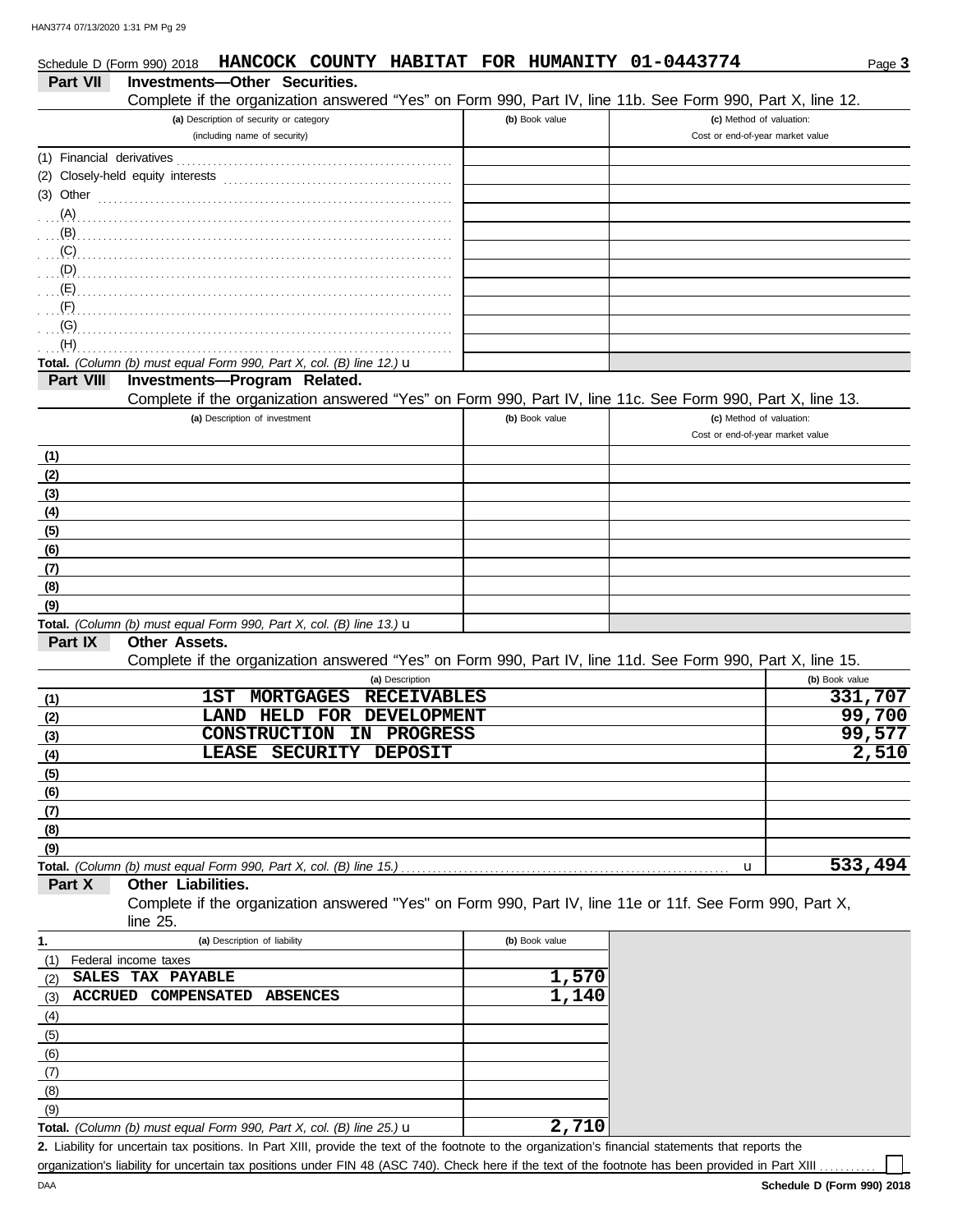| Schedule D (Form 990) 2018 HANCOCK COUNTY HABITAT FOR HUMANITY 01-0443774<br>Part XI<br>Reconciliation of Revenue per Audited Financial Statements With Revenue per Return.                                                         |                | Page 4       |  |  |  |  |  |
|-------------------------------------------------------------------------------------------------------------------------------------------------------------------------------------------------------------------------------------|----------------|--------------|--|--|--|--|--|
| Complete if the organization answered "Yes" on Form 990, Part IV, line 12a.                                                                                                                                                         |                |              |  |  |  |  |  |
| 1                                                                                                                                                                                                                                   |                | $\mathbf{1}$ |  |  |  |  |  |
| Amounts included on line 1 but not on Form 990, Part VIII, line 12:<br>2                                                                                                                                                            |                |              |  |  |  |  |  |
| a                                                                                                                                                                                                                                   | 2a             |              |  |  |  |  |  |
| b                                                                                                                                                                                                                                   | 2 <sub>b</sub> |              |  |  |  |  |  |
| c                                                                                                                                                                                                                                   | 2c             |              |  |  |  |  |  |
| d                                                                                                                                                                                                                                   | 2d             |              |  |  |  |  |  |
| Add lines 2a through 2d [11] Add [12] Add [12] Add lines 2a through 2d [12] Add lines 2a through 2d [12] Add [12] Add [12] Add [12] Add [12] Add [12] Add [12] Add [12] Add [12] Add [12] Add [12] Add [12] Add [12] Add [12]<br>е  |                | 2e           |  |  |  |  |  |
| 3                                                                                                                                                                                                                                   |                | 3            |  |  |  |  |  |
| Amounts included on Form 990, Part VIII, line 12, but not on line 1:<br>4                                                                                                                                                           |                |              |  |  |  |  |  |
| а                                                                                                                                                                                                                                   | 4a             |              |  |  |  |  |  |
| b                                                                                                                                                                                                                                   | 4b             |              |  |  |  |  |  |
| Add lines 4a and 4b<br>c                                                                                                                                                                                                            |                | 4c           |  |  |  |  |  |
| 5.                                                                                                                                                                                                                                  |                | 5            |  |  |  |  |  |
| Reconciliation of Expenses per Audited Financial Statements With Expenses per Return.<br>Part XII                                                                                                                                   |                |              |  |  |  |  |  |
| Complete if the organization answered "Yes" on Form 990, Part IV, line 12a.                                                                                                                                                         |                |              |  |  |  |  |  |
| 1                                                                                                                                                                                                                                   |                | $\mathbf 1$  |  |  |  |  |  |
| Amounts included on line 1 but not on Form 990, Part IX, line 25:<br>2                                                                                                                                                              |                |              |  |  |  |  |  |
| a                                                                                                                                                                                                                                   | 2a             |              |  |  |  |  |  |
| Prior year adjustments [11, 11] All the contract of the contract of the contract of the contract of the contract of the contract of the contract of the contract of the contract of the contract of the contract of the contra<br>b | 2 <sub>b</sub> |              |  |  |  |  |  |
| c                                                                                                                                                                                                                                   | 2с             |              |  |  |  |  |  |
| d                                                                                                                                                                                                                                   | <b>2d</b>      |              |  |  |  |  |  |
| Add lines 2a through 2d [11] All and the contract of the contract of the contract of the contract of the contract of the contract of the contract of the contract of the contract of the contract of the contract of the contr<br>е |                | 2е           |  |  |  |  |  |
| 3                                                                                                                                                                                                                                   |                | 3            |  |  |  |  |  |
| Amounts included on Form 990, Part IX, line 25, but not on line 1:<br>4                                                                                                                                                             |                |              |  |  |  |  |  |
| a                                                                                                                                                                                                                                   | 4a             |              |  |  |  |  |  |
| b                                                                                                                                                                                                                                   | 4 <sub>b</sub> |              |  |  |  |  |  |
| c Add lines 4a and 4b                                                                                                                                                                                                               |                | 4c           |  |  |  |  |  |
|                                                                                                                                                                                                                                     |                | 5            |  |  |  |  |  |
| Part XIII Supplemental Information.                                                                                                                                                                                                 |                |              |  |  |  |  |  |
| Provide the descriptions required for Part II, lines 3, 5, and 9; Part III, lines 1a and 4; Part IV, lines 1b and 2b; Part V, line 4; Part X, line                                                                                  |                |              |  |  |  |  |  |
| 2; Part XI, lines 2d and 4b; and Part XII, lines 2d and 4b. Also complete this part to provide any additional information.                                                                                                          |                |              |  |  |  |  |  |
| PART XIII - SUPPLEMENTAL FINANCIAL INFORMATION                                                                                                                                                                                      |                |              |  |  |  |  |  |
|                                                                                                                                                                                                                                     |                |              |  |  |  |  |  |
| PART X, LINE 2                                                                                                                                                                                                                      |                |              |  |  |  |  |  |
|                                                                                                                                                                                                                                     |                |              |  |  |  |  |  |
| THE ORGANIZATION IS AN EXEMPT ORGANIZATION FOR FEDERAL AND STATE INCOME                                                                                                                                                             |                |              |  |  |  |  |  |
|                                                                                                                                                                                                                                     |                |              |  |  |  |  |  |
| TAX PURPOSES UNDER SECTION $501(C)(3)$ OF THE INTERNAL REVENUE CODE AND                                                                                                                                                             |                |              |  |  |  |  |  |
|                                                                                                                                                                                                                                     |                |              |  |  |  |  |  |
| SIMILAR STATE PROVISIONS. THE ORGANIZATION IS NOT CLASSIFIED AS A PRIVATE                                                                                                                                                           |                |              |  |  |  |  |  |
|                                                                                                                                                                                                                                     |                |              |  |  |  |  |  |
| FOUNDATION. THE ORGANIZATION REGULARLY REVIEWS AND EVALUATES ITS TAX                                                                                                                                                                |                |              |  |  |  |  |  |
|                                                                                                                                                                                                                                     |                |              |  |  |  |  |  |
|                                                                                                                                                                                                                                     |                |              |  |  |  |  |  |
| POSITIONS TAKEN IN PREVIOUSLY FILED INFORMATION RETURNS AND AS REFLECTED IN                                                                                                                                                         |                |              |  |  |  |  |  |
|                                                                                                                                                                                                                                     |                |              |  |  |  |  |  |
| ITS FINANCIAL STATEMENTS, WITH REGARD TO ISSUES AFFECTING ITS TAX EXEMPT                                                                                                                                                            |                |              |  |  |  |  |  |
|                                                                                                                                                                                                                                     |                |              |  |  |  |  |  |
| STATUS, UNRELATED BUSINESS INCOME, AND RELATED MATTERS. THE ORGANIZATION                                                                                                                                                            |                |              |  |  |  |  |  |
|                                                                                                                                                                                                                                     |                |              |  |  |  |  |  |
| BELIEVES THAT IT HAS APPROPRIATE SUPPORT FOR ANY TAX POSITIONS TAKEN                                                                                                                                                                |                |              |  |  |  |  |  |
|                                                                                                                                                                                                                                     |                |              |  |  |  |  |  |
| AFFECTING ITS ANNUAL FILING REQUIREMENTS, AND AS SUCH, DOES NOT HAVE ANY                                                                                                                                                            |                |              |  |  |  |  |  |
|                                                                                                                                                                                                                                     |                |              |  |  |  |  |  |
| UNCERTAIN TAX POSITIONS THAT ARE MATERIAL TO THE FINANCIAL STATEMENTS.                                                                                                                                                              |                |              |  |  |  |  |  |
|                                                                                                                                                                                                                                     |                |              |  |  |  |  |  |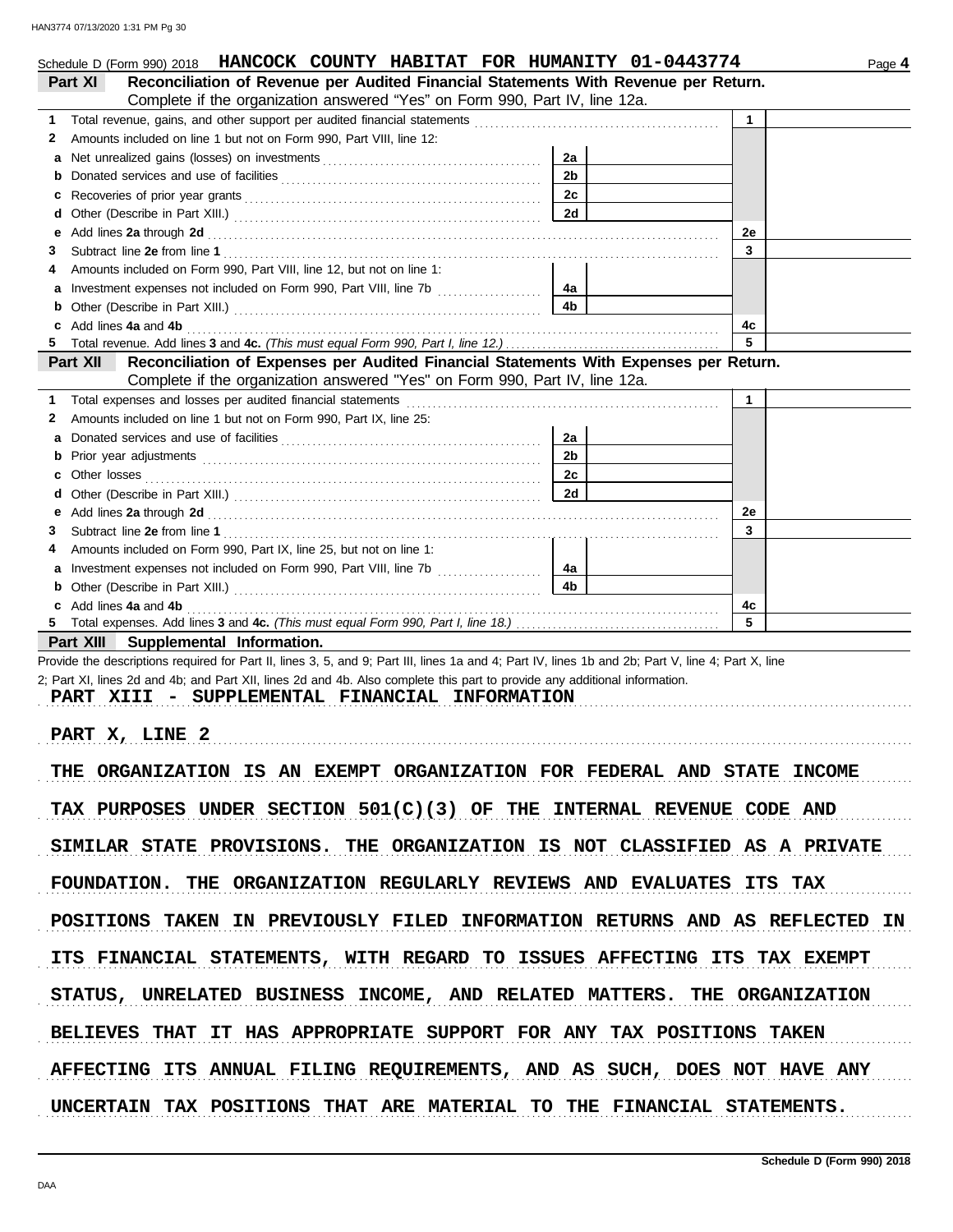|           |                                      |  |  |  | Schedule D (Form 990) 2018 HANCOCK COUNTY HABITAT FOR HUMANITY 01-0443774 | Page 5 |
|-----------|--------------------------------------|--|--|--|---------------------------------------------------------------------------|--------|
| Part XIII | Supplemental Information (continued) |  |  |  |                                                                           |        |
|           |                                      |  |  |  |                                                                           |        |
|           |                                      |  |  |  |                                                                           |        |
|           |                                      |  |  |  |                                                                           |        |
|           |                                      |  |  |  |                                                                           |        |
|           |                                      |  |  |  |                                                                           |        |
|           |                                      |  |  |  |                                                                           |        |
|           |                                      |  |  |  |                                                                           |        |
|           |                                      |  |  |  |                                                                           |        |
|           |                                      |  |  |  |                                                                           |        |
|           |                                      |  |  |  |                                                                           |        |
|           |                                      |  |  |  |                                                                           |        |
|           |                                      |  |  |  |                                                                           |        |
|           |                                      |  |  |  |                                                                           |        |
|           |                                      |  |  |  |                                                                           |        |
|           |                                      |  |  |  |                                                                           |        |
|           |                                      |  |  |  |                                                                           |        |
|           |                                      |  |  |  |                                                                           |        |
|           |                                      |  |  |  |                                                                           |        |
|           |                                      |  |  |  |                                                                           |        |
|           |                                      |  |  |  |                                                                           |        |
|           |                                      |  |  |  |                                                                           |        |
|           |                                      |  |  |  |                                                                           |        |
|           |                                      |  |  |  |                                                                           |        |
|           |                                      |  |  |  |                                                                           |        |
|           |                                      |  |  |  |                                                                           |        |
|           |                                      |  |  |  |                                                                           |        |
|           |                                      |  |  |  |                                                                           |        |
|           |                                      |  |  |  |                                                                           |        |
|           |                                      |  |  |  |                                                                           |        |
|           |                                      |  |  |  |                                                                           |        |
|           |                                      |  |  |  |                                                                           |        |
|           |                                      |  |  |  |                                                                           |        |
|           |                                      |  |  |  |                                                                           |        |
|           |                                      |  |  |  |                                                                           |        |
|           |                                      |  |  |  |                                                                           |        |
|           |                                      |  |  |  |                                                                           |        |
|           |                                      |  |  |  |                                                                           |        |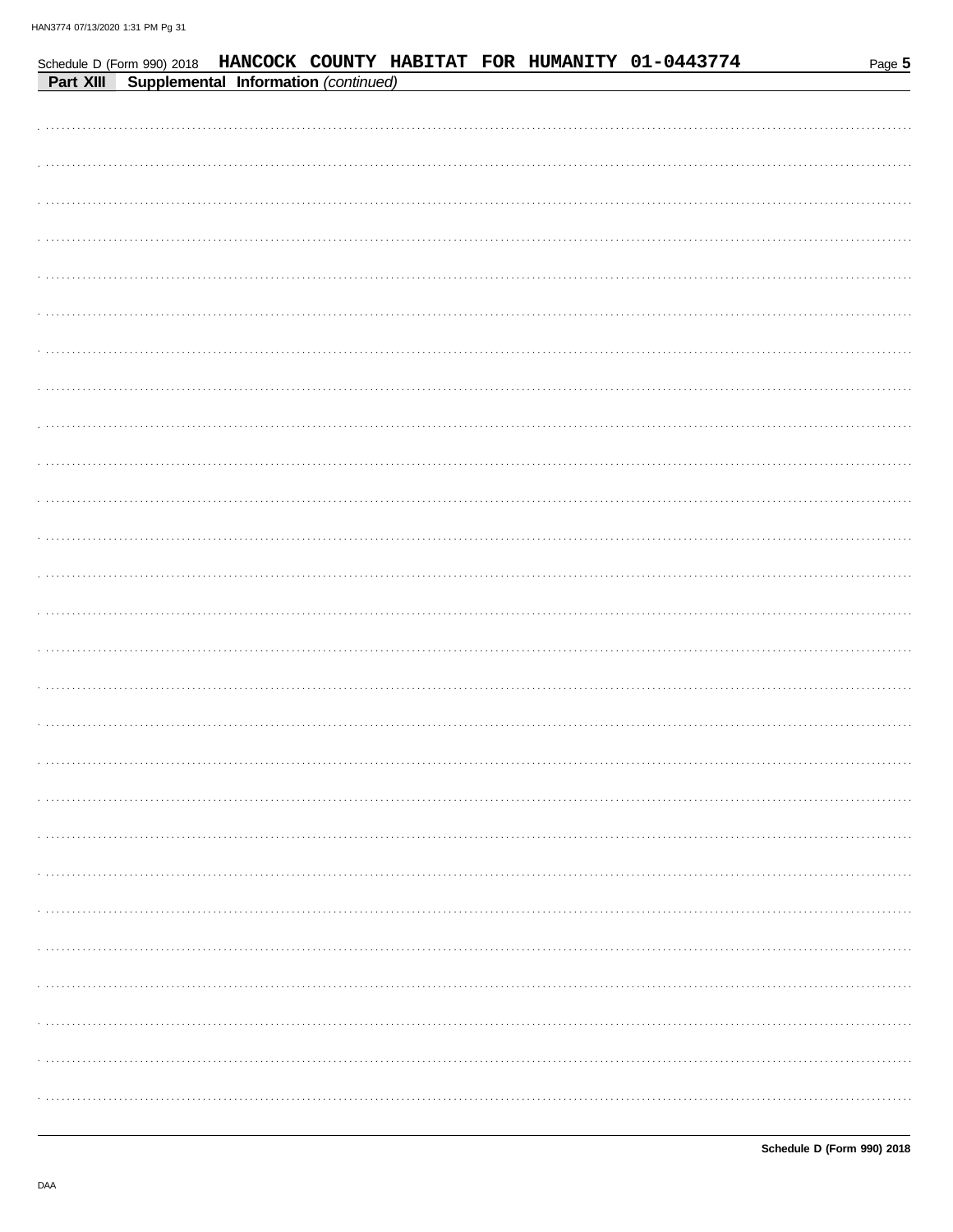HAN3774 07/13/2020 1:31 PM Pg 32

| <b>SCHEDULE G</b>                                                                                                                                                                           | Supplemental Information Regarding Fundraising or Gaming Activities                                                                                                                                                                                                                                          |                                 |       |                              |                                                                                  |                                              | OMB No. 1545-0047                |
|---------------------------------------------------------------------------------------------------------------------------------------------------------------------------------------------|--------------------------------------------------------------------------------------------------------------------------------------------------------------------------------------------------------------------------------------------------------------------------------------------------------------|---------------------------------|-------|------------------------------|----------------------------------------------------------------------------------|----------------------------------------------|----------------------------------|
| Complete if the organization answered "Yes" on Form 990, Part IV, line 17, 18, or 19, or if the<br>(Form 990 or 990-EZ)<br>organization entered more than \$15,000 on Form 990-EZ, line 6a. |                                                                                                                                                                                                                                                                                                              |                                 |       |                              |                                                                                  |                                              |                                  |
| Department of the Treasury                                                                                                                                                                  |                                                                                                                                                                                                                                                                                                              | Open to Public                  |       |                              |                                                                                  |                                              |                                  |
| Internal Revenue Service<br>Name of the organization                                                                                                                                        | HANCOCK COUNTY HABITAT FOR HUMANITY                                                                                                                                                                                                                                                                          |                                 |       |                              | <b>U.</b> Go to www.irs.gov/Form990 for instructions and the latest information. | Employer identification number<br>01-0443774 | Inspection                       |
| Part I                                                                                                                                                                                      | Fundraising Activities. Complete if the organization answered "Yes" on Form 990, Part IV, line 17.                                                                                                                                                                                                           |                                 |       |                              |                                                                                  |                                              |                                  |
|                                                                                                                                                                                             | Form 990-EZ filers are not required to complete this part.                                                                                                                                                                                                                                                   |                                 |       |                              |                                                                                  |                                              |                                  |
| 1                                                                                                                                                                                           | Indicate whether the organization raised funds through any of the following activities. Check all that apply.                                                                                                                                                                                                |                                 |       |                              |                                                                                  |                                              |                                  |
| Mail solicitations<br>a                                                                                                                                                                     |                                                                                                                                                                                                                                                                                                              | e                               |       |                              | Solicitation of non-government grants                                            |                                              |                                  |
| Internet and email solicitations<br>b                                                                                                                                                       |                                                                                                                                                                                                                                                                                                              |                                 |       |                              | Solicitation of government grants                                                |                                              |                                  |
| Phone solicitations<br>c                                                                                                                                                                    |                                                                                                                                                                                                                                                                                                              | Special fundraising events<br>g |       |                              |                                                                                  |                                              |                                  |
| In-person solicitations<br>d                                                                                                                                                                |                                                                                                                                                                                                                                                                                                              |                                 |       |                              |                                                                                  |                                              |                                  |
|                                                                                                                                                                                             | 2a Did the organization have a written or oral agreement with any individual (including officers, directors, trustees,                                                                                                                                                                                       |                                 |       |                              |                                                                                  |                                              |                                  |
|                                                                                                                                                                                             | or key employees listed in Form 990, Part VII) or entity in connection with professional fundraising services?<br>b If "Yes," list the 10 highest paid individuals or entities (fundraisers) pursuant to agreements under which the fundraiser is to be<br>compensated at least \$5,000 by the organization. |                                 |       |                              |                                                                                  |                                              | Yes<br>No                        |
|                                                                                                                                                                                             |                                                                                                                                                                                                                                                                                                              |                                 |       | (iii) Did fund-              |                                                                                  | (v) Amount paid to                           | (vi) Amount paid to              |
|                                                                                                                                                                                             | (i) Name and address of individual<br>or entity (fundraiser)                                                                                                                                                                                                                                                 | (ii) Activity                   |       | raiser have<br>custody or    | (iv) Gross receipts<br>from activity                                             | (or retained by)<br>fundraiser listed in     | (or retained by)<br>organization |
|                                                                                                                                                                                             |                                                                                                                                                                                                                                                                                                              |                                 |       | control of<br>contributions? |                                                                                  | col. (i)                                     |                                  |
|                                                                                                                                                                                             |                                                                                                                                                                                                                                                                                                              |                                 | Yes I | No                           |                                                                                  |                                              |                                  |
| 1                                                                                                                                                                                           |                                                                                                                                                                                                                                                                                                              |                                 |       |                              |                                                                                  |                                              |                                  |
| $\mathbf{2}$                                                                                                                                                                                |                                                                                                                                                                                                                                                                                                              |                                 |       |                              |                                                                                  |                                              |                                  |
|                                                                                                                                                                                             |                                                                                                                                                                                                                                                                                                              |                                 |       |                              |                                                                                  |                                              |                                  |
|                                                                                                                                                                                             |                                                                                                                                                                                                                                                                                                              |                                 |       |                              |                                                                                  |                                              |                                  |
| 3                                                                                                                                                                                           |                                                                                                                                                                                                                                                                                                              |                                 |       |                              |                                                                                  |                                              |                                  |
|                                                                                                                                                                                             |                                                                                                                                                                                                                                                                                                              |                                 |       |                              |                                                                                  |                                              |                                  |
| 4                                                                                                                                                                                           |                                                                                                                                                                                                                                                                                                              |                                 |       |                              |                                                                                  |                                              |                                  |
|                                                                                                                                                                                             |                                                                                                                                                                                                                                                                                                              |                                 |       |                              |                                                                                  |                                              |                                  |
|                                                                                                                                                                                             |                                                                                                                                                                                                                                                                                                              |                                 |       |                              |                                                                                  |                                              |                                  |
| 5                                                                                                                                                                                           |                                                                                                                                                                                                                                                                                                              |                                 |       |                              |                                                                                  |                                              |                                  |
|                                                                                                                                                                                             |                                                                                                                                                                                                                                                                                                              |                                 |       |                              |                                                                                  |                                              |                                  |
| 6                                                                                                                                                                                           |                                                                                                                                                                                                                                                                                                              |                                 |       |                              |                                                                                  |                                              |                                  |
|                                                                                                                                                                                             |                                                                                                                                                                                                                                                                                                              |                                 |       |                              |                                                                                  |                                              |                                  |
|                                                                                                                                                                                             |                                                                                                                                                                                                                                                                                                              |                                 |       |                              |                                                                                  |                                              |                                  |
| 7                                                                                                                                                                                           |                                                                                                                                                                                                                                                                                                              |                                 |       |                              |                                                                                  |                                              |                                  |
|                                                                                                                                                                                             |                                                                                                                                                                                                                                                                                                              |                                 |       |                              |                                                                                  |                                              |                                  |
| 8                                                                                                                                                                                           |                                                                                                                                                                                                                                                                                                              |                                 |       |                              |                                                                                  |                                              |                                  |
|                                                                                                                                                                                             |                                                                                                                                                                                                                                                                                                              |                                 |       |                              |                                                                                  |                                              |                                  |
|                                                                                                                                                                                             |                                                                                                                                                                                                                                                                                                              |                                 |       |                              |                                                                                  |                                              |                                  |
| 9                                                                                                                                                                                           |                                                                                                                                                                                                                                                                                                              |                                 |       |                              |                                                                                  |                                              |                                  |
|                                                                                                                                                                                             |                                                                                                                                                                                                                                                                                                              |                                 |       |                              |                                                                                  |                                              |                                  |
| 10                                                                                                                                                                                          |                                                                                                                                                                                                                                                                                                              |                                 |       |                              |                                                                                  |                                              |                                  |
|                                                                                                                                                                                             |                                                                                                                                                                                                                                                                                                              |                                 |       |                              |                                                                                  |                                              |                                  |
|                                                                                                                                                                                             |                                                                                                                                                                                                                                                                                                              |                                 |       |                              |                                                                                  |                                              |                                  |
| Total<br>3                                                                                                                                                                                  | List all states in which the organization is registered or licensed to solicit contributions or has been notified it is exempt from                                                                                                                                                                          |                                 |       |                              |                                                                                  |                                              |                                  |
| registration or licensing.                                                                                                                                                                  |                                                                                                                                                                                                                                                                                                              |                                 |       |                              |                                                                                  |                                              |                                  |
|                                                                                                                                                                                             |                                                                                                                                                                                                                                                                                                              |                                 |       |                              |                                                                                  |                                              |                                  |
|                                                                                                                                                                                             |                                                                                                                                                                                                                                                                                                              |                                 |       |                              |                                                                                  |                                              |                                  |
|                                                                                                                                                                                             |                                                                                                                                                                                                                                                                                                              |                                 |       |                              |                                                                                  |                                              |                                  |
|                                                                                                                                                                                             |                                                                                                                                                                                                                                                                                                              |                                 |       |                              |                                                                                  |                                              |                                  |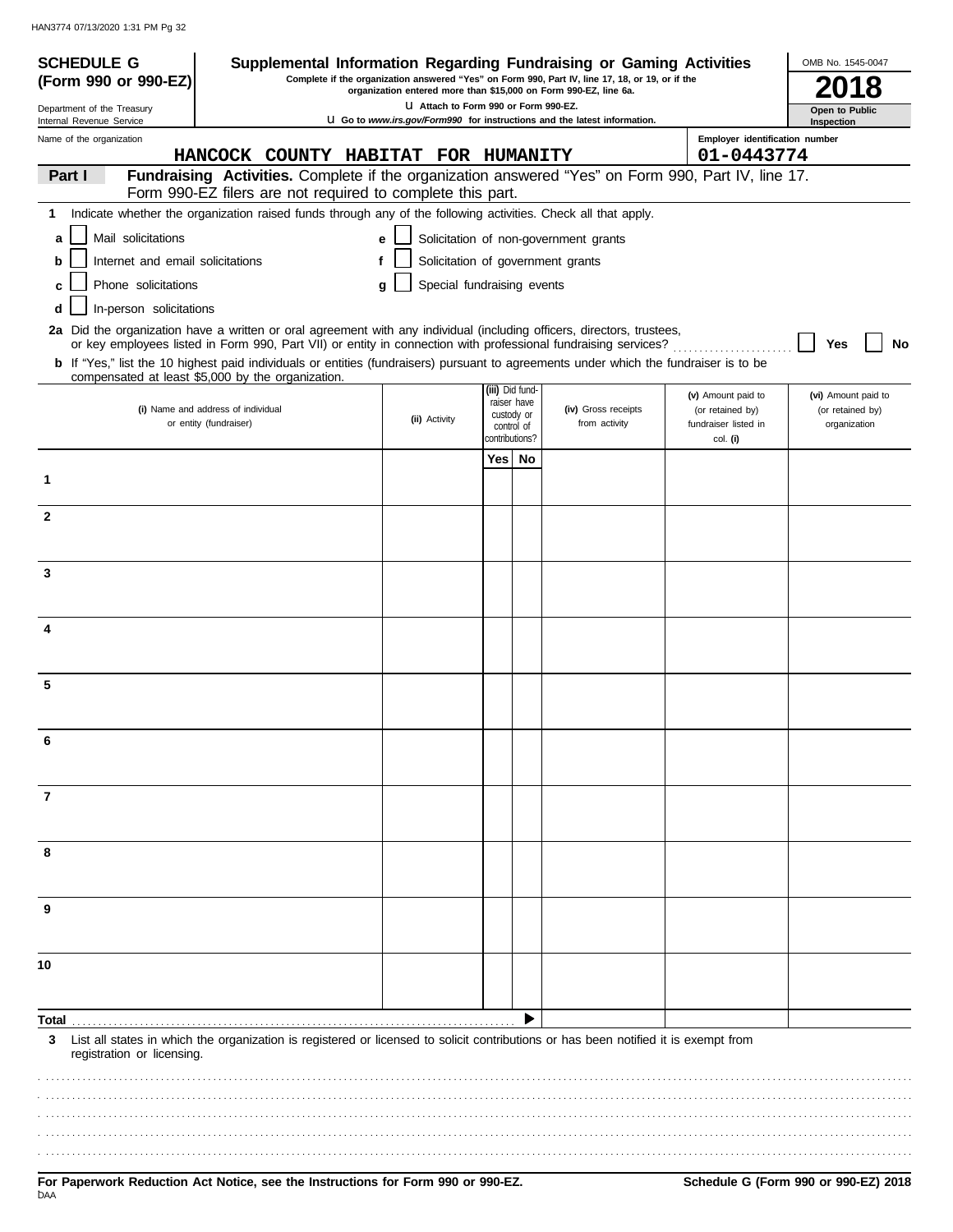| Schedule G (Form 990 or 990-EZ) 2018                                                                                                |  |  | HANCOCK COUNTY HABITAT FOR HUMANITY 01-0443774 | Page 2 |
|-------------------------------------------------------------------------------------------------------------------------------------|--|--|------------------------------------------------|--------|
| $\sum_{i=1}^{n}$<br>. Elle les les la comparación de la comparación de la comparación de la comparación de la comparación de la com |  |  |                                                |        |

**Part II Fundraising Events.** Complete if the organization answered "Yes" on Form 990, Part IV, line 18, or reported more gross receipts greater than \$5,000. than \$15,000 of fundraising event contributions and gross income on Form 990-EZ, lines 1 and 6b. List events with

|                 |          |                                                       | (a) Event $#1$<br><b>GOLF</b><br><b>TOURNAMENT</b><br>(event type)                                        | (b) Event $#2$<br>(event type)                   | (c) Other events<br><b>NONE</b><br>(total number) | (d) Total events<br>(add col. (a) through<br>col. (c) |  |
|-----------------|----------|-------------------------------------------------------|-----------------------------------------------------------------------------------------------------------|--------------------------------------------------|---------------------------------------------------|-------------------------------------------------------|--|
| Revenue         |          | 1 Gross receipts                                      | 18,566                                                                                                    |                                                  |                                                   | 18,566                                                |  |
|                 |          | 2 Less: Contributions<br>3 Gross income (line 1 minus | 18,566                                                                                                    |                                                  |                                                   | 18,566                                                |  |
|                 |          | 4 Cash prizes                                         |                                                                                                           |                                                  |                                                   |                                                       |  |
|                 |          | 5 Noncash prizes                                      | 2,300                                                                                                     |                                                  |                                                   | 2,300                                                 |  |
|                 |          | 6 Rent/facility costs                                 | 4,152                                                                                                     |                                                  |                                                   | 4,152                                                 |  |
| Direct Expenses |          | 7 Food and beverages                                  | 305                                                                                                       |                                                  |                                                   | 305                                                   |  |
|                 |          | 8 Entertainment                                       |                                                                                                           |                                                  |                                                   |                                                       |  |
|                 |          | 9 Other direct expenses                               | 1,832                                                                                                     |                                                  |                                                   | 1,832                                                 |  |
|                 |          |                                                       |                                                                                                           |                                                  |                                                   |                                                       |  |
|                 |          |                                                       |                                                                                                           |                                                  |                                                   | $\frac{8,589}{9,977}$                                 |  |
|                 | Part III |                                                       | Gaming. Complete if the organization answered "Yes" on Form 990, Part IV, line 19, or reported more       |                                                  |                                                   |                                                       |  |
|                 |          |                                                       | than \$15,000 on Form 990-EZ, line 6a.                                                                    |                                                  |                                                   |                                                       |  |
|                 |          |                                                       | (a) Bingo                                                                                                 | (b) Pull tabs/instant<br>bingo/progressive bingo | (c) Other gaming                                  | (d) Total gaming (add<br>col. (a) through col. (c))   |  |
| Revenue         |          |                                                       |                                                                                                           |                                                  |                                                   |                                                       |  |
|                 |          | 1 Gross revenue                                       |                                                                                                           |                                                  |                                                   |                                                       |  |
|                 |          |                                                       |                                                                                                           |                                                  |                                                   |                                                       |  |
|                 |          | 2 Cash prizes                                         |                                                                                                           |                                                  |                                                   |                                                       |  |
| Direct Expenses |          | 3 Noncash prizes                                      |                                                                                                           |                                                  |                                                   |                                                       |  |
|                 |          | 4 Rent/facility costs                                 |                                                                                                           |                                                  |                                                   |                                                       |  |
|                 |          | 5 Other direct expenses                               |                                                                                                           |                                                  |                                                   |                                                       |  |
|                 |          | 6 Volunteer labor                                     | No                                                                                                        | Yes <u></u> %<br>No                              | %<br>Yes <u></u><br>No                            |                                                       |  |
|                 |          |                                                       | 7 Direct expense summary. Add lines 2 through 5 in column (d)                                             |                                                  |                                                   |                                                       |  |
|                 |          |                                                       |                                                                                                           |                                                  |                                                   |                                                       |  |
|                 |          |                                                       |                                                                                                           |                                                  |                                                   |                                                       |  |
| 9               |          |                                                       |                                                                                                           |                                                  |                                                   |                                                       |  |
|                 |          | <b>b</b> If "No," explain:                            |                                                                                                           |                                                  |                                                   | Yes<br>No                                             |  |
|                 |          |                                                       |                                                                                                           |                                                  |                                                   |                                                       |  |
|                 |          |                                                       | 10a Were any of the organization's gaming licenses revoked, suspended, or terminated during the tax year? |                                                  |                                                   | Yes<br>No                                             |  |
|                 |          | <b>b</b> If "Yes," explain:                           |                                                                                                           |                                                  |                                                   |                                                       |  |
|                 |          |                                                       |                                                                                                           |                                                  |                                                   |                                                       |  |
|                 |          |                                                       |                                                                                                           |                                                  |                                                   |                                                       |  |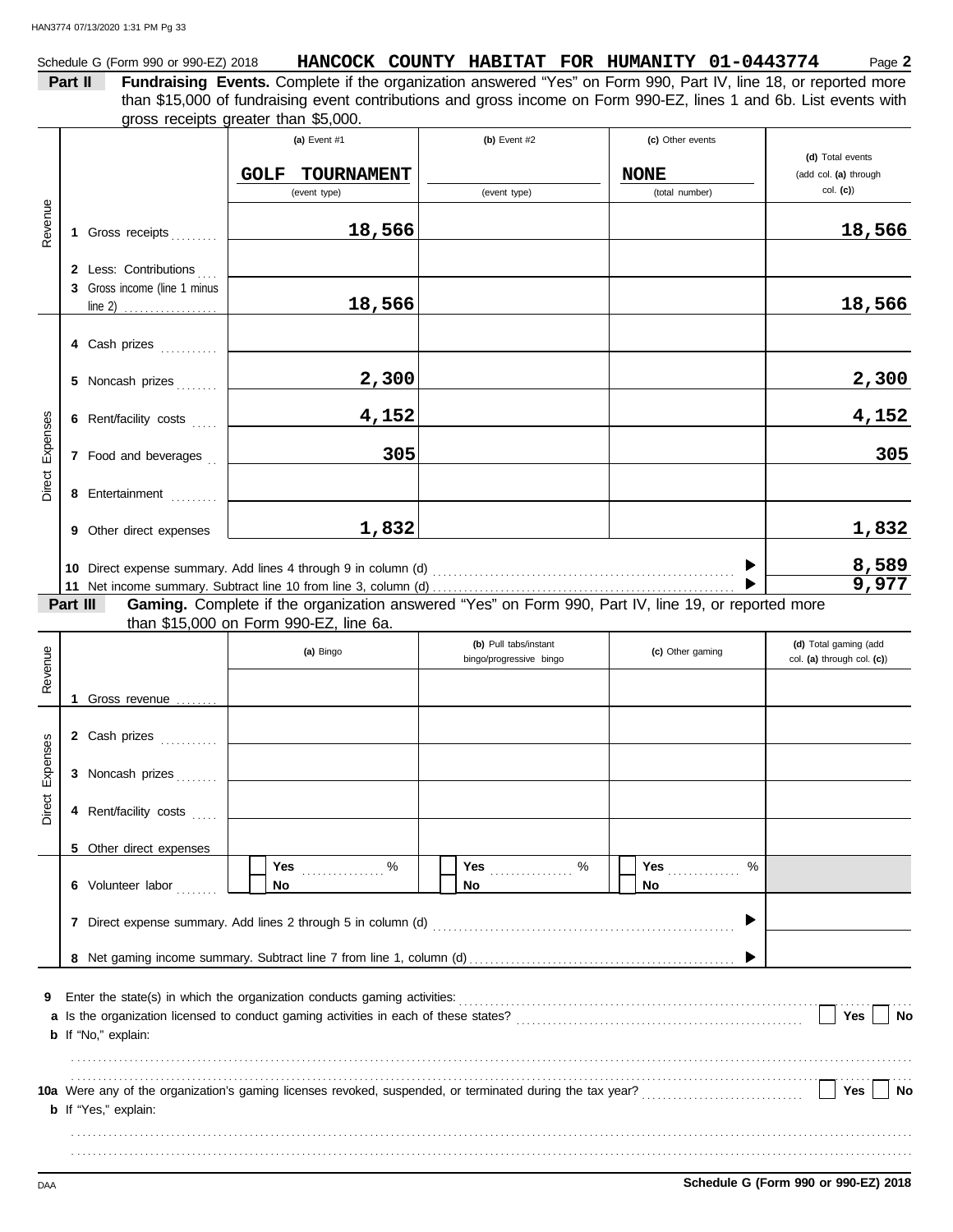HAN3774 07/13/2020 1:31 PM Pg 34

|         |          | Schedule G (Form 990 or 990-EZ) 2018                     |          |                                                                                                                |                        | HANCOCK COUNTY HABITAT FOR HUMANITY 01-0443774                                                                                                                                                                                      |     |     | Page 3    |
|---------|----------|----------------------------------------------------------|----------|----------------------------------------------------------------------------------------------------------------|------------------------|-------------------------------------------------------------------------------------------------------------------------------------------------------------------------------------------------------------------------------------|-----|-----|-----------|
| 11      |          |                                                          |          |                                                                                                                |                        |                                                                                                                                                                                                                                     |     | Yes | <b>No</b> |
| 12      |          |                                                          |          | Is the organization a grantor, beneficiary or trustee of a trust, or a member of a partnership or other entity |                        |                                                                                                                                                                                                                                     |     | Yes | No        |
| 13      |          | Indicate the percentage of gaming activity conducted in: |          |                                                                                                                |                        |                                                                                                                                                                                                                                     |     |     |           |
| a       |          |                                                          |          |                                                                                                                |                        |                                                                                                                                                                                                                                     | 13а |     | %         |
| b       |          |                                                          |          |                                                                                                                |                        |                                                                                                                                                                                                                                     | 13b |     | %         |
| 14      | records: |                                                          |          | Enter the name and address of the person who prepares the organization's gaming/special events books and       |                        |                                                                                                                                                                                                                                     |     |     |           |
|         |          |                                                          |          |                                                                                                                |                        |                                                                                                                                                                                                                                     |     |     |           |
|         |          |                                                          |          |                                                                                                                |                        | Address <b>u</b>                                                                                                                                                                                                                    |     |     |           |
| 15a     |          |                                                          |          | Does the organization have a contract with a third party from whom the organization receives gaming            |                        |                                                                                                                                                                                                                                     |     | Yes | No        |
| b       |          |                                                          |          |                                                                                                                |                        |                                                                                                                                                                                                                                     |     |     |           |
|         |          |                                                          |          |                                                                                                                |                        |                                                                                                                                                                                                                                     |     |     |           |
|         |          | If "Yes," enter name and address of the third party:     |          |                                                                                                                |                        |                                                                                                                                                                                                                                     |     |     |           |
|         |          |                                                          |          |                                                                                                                |                        |                                                                                                                                                                                                                                     |     |     |           |
|         |          |                                                          |          |                                                                                                                |                        | Address <b>u</b>                                                                                                                                                                                                                    |     |     |           |
| 16      |          | Gaming manager information:                              |          |                                                                                                                |                        |                                                                                                                                                                                                                                     |     |     |           |
|         |          |                                                          |          |                                                                                                                |                        |                                                                                                                                                                                                                                     |     |     |           |
|         |          |                                                          |          |                                                                                                                |                        |                                                                                                                                                                                                                                     |     |     |           |
|         |          |                                                          |          |                                                                                                                |                        | Description of services provided <b>u</b> electron contract the contract of the contract of the contract of the contract of the contract of the contract of the contract of the contract of the contract of the contract of the con |     |     |           |
|         |          | Director/officer                                         | Employee |                                                                                                                | Independent contractor |                                                                                                                                                                                                                                     |     |     |           |
|         |          |                                                          |          |                                                                                                                |                        |                                                                                                                                                                                                                                     |     |     |           |
| 17<br>a |          | Mandatory distributions:                                 |          | Is the organization required under state law to make charitable distributions from the gaming proceeds to      |                        |                                                                                                                                                                                                                                     |     |     |           |
|         |          |                                                          |          |                                                                                                                |                        |                                                                                                                                                                                                                                     |     | Yes | No        |
|         |          |                                                          |          | Enter the amount of distributions required under state law to be distributed to other exempt organizations or  |                        |                                                                                                                                                                                                                                     |     |     |           |
|         |          |                                                          |          | spent in the organization's own exempt activities during the tax year $\mathbf{u}$ \$                          |                        |                                                                                                                                                                                                                                     |     |     |           |
|         | Part IV  | See instructions.                                        |          |                                                                                                                |                        | Supplemental Information. Provide the explanations required by Part I, line 2b, columns (iii) and (v); and<br>Part III, lines 9, 9b, 10b, 15b, 15c, 16, and 17b, as applicable. Also provide any additional information.            |     |     |           |
|         |          |                                                          |          |                                                                                                                |                        |                                                                                                                                                                                                                                     |     |     |           |
|         |          |                                                          |          |                                                                                                                |                        |                                                                                                                                                                                                                                     |     |     |           |
|         |          |                                                          |          |                                                                                                                |                        |                                                                                                                                                                                                                                     |     |     |           |
|         |          |                                                          |          |                                                                                                                |                        |                                                                                                                                                                                                                                     |     |     |           |
|         |          |                                                          |          |                                                                                                                |                        |                                                                                                                                                                                                                                     |     |     |           |
|         |          |                                                          |          |                                                                                                                |                        |                                                                                                                                                                                                                                     |     |     |           |
|         |          |                                                          |          |                                                                                                                |                        |                                                                                                                                                                                                                                     |     |     |           |
|         |          |                                                          |          |                                                                                                                |                        |                                                                                                                                                                                                                                     |     |     |           |
|         |          |                                                          |          |                                                                                                                |                        |                                                                                                                                                                                                                                     |     |     |           |
|         |          |                                                          |          |                                                                                                                |                        |                                                                                                                                                                                                                                     |     |     |           |
|         |          |                                                          |          |                                                                                                                |                        |                                                                                                                                                                                                                                     |     |     |           |
|         |          |                                                          |          |                                                                                                                |                        |                                                                                                                                                                                                                                     |     |     |           |

Schedule G (Form 990 or 990-EZ) 2018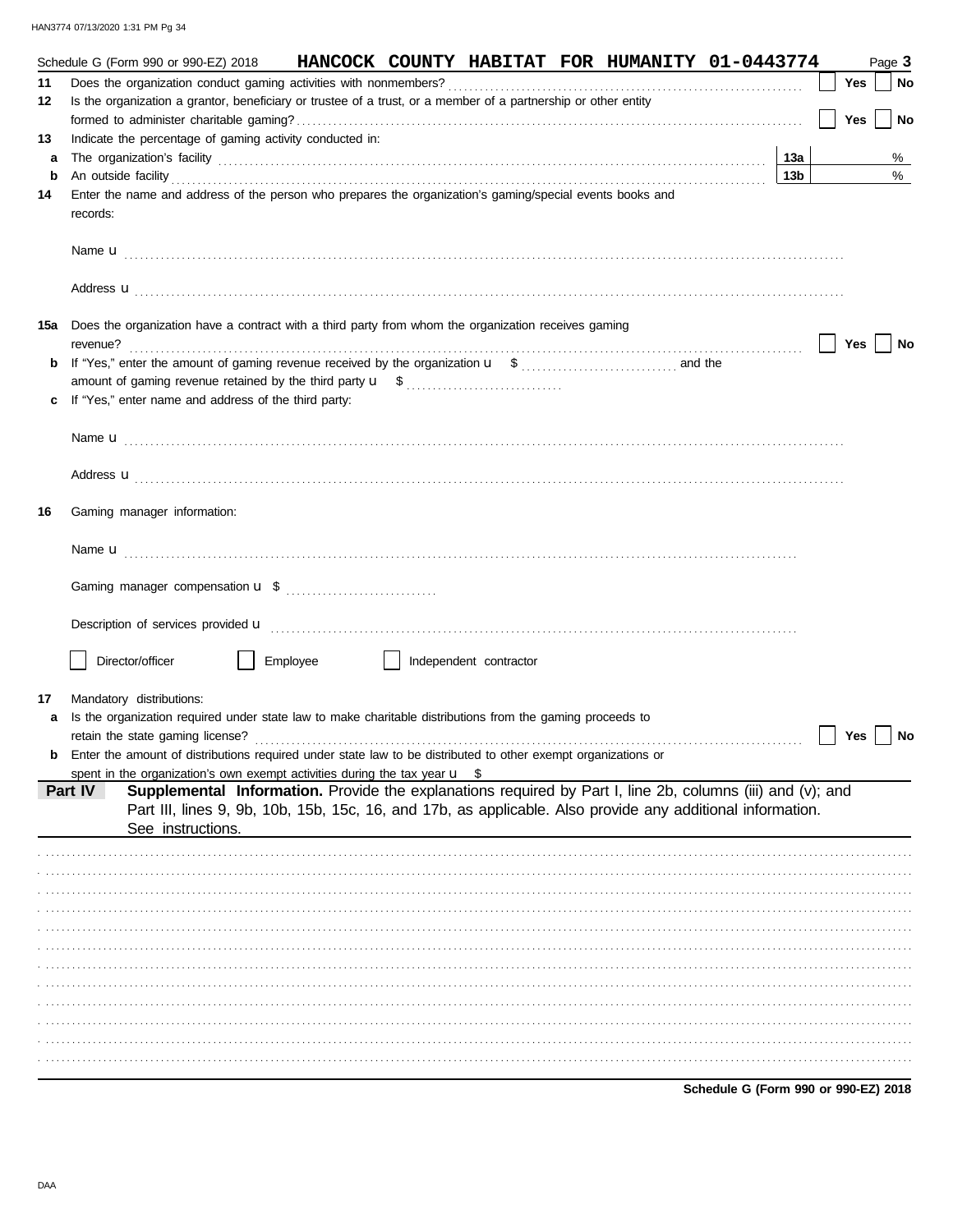# **SCHEDULE M Noncash Contributions**

OMB No. 1545-0047 **2018**

**Inspection Open To Public**

| U Complete if the organizations answered "Yes" on Form 990, Part IV, lines 29 or 30. |  |  |  |  |
|--------------------------------------------------------------------------------------|--|--|--|--|
| <b>u</b> Attach to Form 990.                                                         |  |  |  |  |

u **Go to** *www.irs.gov/Form990* **for instructions and the latest information.**

Name of the organization **Employer is a structure in the organization Employer is a structure in the organization** Internal Revenue Service Department of the Treasury

**(Form 990)**

| yer identification number |  |
|---------------------------|--|
|                           |  |

|              |                                                                                                                    |                               | HANCOCK COUNTY HABITAT FOR HUMANITY                    |                                                                                    | 01-0443774                                                   |     |     |    |
|--------------|--------------------------------------------------------------------------------------------------------------------|-------------------------------|--------------------------------------------------------|------------------------------------------------------------------------------------|--------------------------------------------------------------|-----|-----|----|
|              | Part I<br><b>Types of Property</b>                                                                                 |                               |                                                        |                                                                                    |                                                              |     |     |    |
|              |                                                                                                                    | (a)<br>Check if<br>applicable | (b)<br>Number of contributions or<br>items contributed | (c)<br>Noncash contribution<br>amounts reported on<br>Form 990, Part VIII, line 1g | (d)<br>Method of determining<br>noncash contribution amounts |     |     |    |
| 1            | Art — Works of art                                                                                                 |                               |                                                        |                                                                                    |                                                              |     |     |    |
| $\mathbf{2}$ | Art - Historical treasures                                                                                         |                               |                                                        |                                                                                    |                                                              |     |     |    |
| 3            | Art - Fractional interests                                                                                         |                               |                                                        |                                                                                    |                                                              |     |     |    |
| 4            | Books and publications                                                                                             |                               |                                                        |                                                                                    |                                                              |     |     |    |
| 5            | Clothing and household                                                                                             |                               |                                                        |                                                                                    |                                                              |     |     |    |
|              |                                                                                                                    |                               |                                                        |                                                                                    |                                                              |     |     |    |
| 6            | Cars and other vehicles                                                                                            |                               |                                                        |                                                                                    |                                                              |     |     |    |
| 7            | Boats and planes                                                                                                   |                               |                                                        |                                                                                    |                                                              |     |     |    |
| 8            | Intellectual property                                                                                              |                               |                                                        |                                                                                    |                                                              |     |     |    |
| 9            | Securities - Publicly traded                                                                                       |                               |                                                        |                                                                                    |                                                              |     |     |    |
| 10           | Securities - Closely held stock                                                                                    |                               |                                                        |                                                                                    |                                                              |     |     |    |
| 11           | Securities - Partnership, LLC,                                                                                     |                               |                                                        |                                                                                    |                                                              |     |     |    |
|              | or trust interests                                                                                                 |                               |                                                        |                                                                                    |                                                              |     |     |    |
| 12           | Securities - Miscellaneous [11111]                                                                                 |                               |                                                        |                                                                                    |                                                              |     |     |    |
| 13           | Qualified conservation                                                                                             |                               |                                                        |                                                                                    |                                                              |     |     |    |
|              | contribution - Historic                                                                                            |                               |                                                        |                                                                                    |                                                              |     |     |    |
|              | structures                                                                                                         |                               |                                                        |                                                                                    |                                                              |     |     |    |
| 14           | Qualified conservation                                                                                             |                               |                                                        |                                                                                    |                                                              |     |     |    |
|              | contribution - Other                                                                                               |                               |                                                        |                                                                                    |                                                              |     |     |    |
| 15           | Real estate - Residential                                                                                          | $\mathbf x$                   | $\mathbf{1}$                                           | 62,000                                                                             |                                                              |     |     |    |
| 16           | Real estate - Commercial                                                                                           |                               |                                                        |                                                                                    |                                                              |     |     |    |
| 17           | Real estate - Other                                                                                                |                               |                                                        |                                                                                    |                                                              |     |     |    |
| 18           |                                                                                                                    |                               |                                                        |                                                                                    |                                                              |     |     |    |
| 19           | Food inventory                                                                                                     |                               |                                                        |                                                                                    |                                                              |     |     |    |
| 20           | Drugs and medical supplies                                                                                         |                               |                                                        |                                                                                    |                                                              |     |     |    |
| 21           | Taxidermy                                                                                                          |                               |                                                        |                                                                                    |                                                              |     |     |    |
| 22           | Historical artifacts                                                                                               |                               |                                                        |                                                                                    |                                                              |     |     |    |
| 23<br>24     | Scientific specimens                                                                                               |                               |                                                        |                                                                                    |                                                              |     |     |    |
| 25           | Archeological artifacts                                                                                            | $\mathbf x$                   | 1                                                      | $\overline{1}$ ,120                                                                |                                                              |     |     |    |
| 26           |                                                                                                                    |                               |                                                        |                                                                                    |                                                              |     |     |    |
| 27           |                                                                                                                    |                               |                                                        |                                                                                    |                                                              |     |     |    |
| 28           | Other $\mathbf{u}$ ( )                                                                                             |                               |                                                        |                                                                                    |                                                              |     |     |    |
| 29           | Number of Forms 8283 received by the organization during the tax year for contributions for                        |                               |                                                        |                                                                                    |                                                              |     |     |    |
|              | which the organization completed Form 8283, Part IV, Donee Acknowledgement                                         |                               |                                                        |                                                                                    | 29                                                           |     |     |    |
|              |                                                                                                                    |                               |                                                        |                                                                                    |                                                              |     | Yes | No |
| 30a          | During the year, did the organization receive by contribution any property reported in Part I, lines 1 through     |                               |                                                        |                                                                                    |                                                              |     |     |    |
|              | 28, that it must hold for at least three years from the date of the initial contribution, and which isn't required |                               |                                                        |                                                                                    |                                                              |     |     |    |
|              |                                                                                                                    |                               |                                                        |                                                                                    |                                                              | 30a |     | X  |
| b            | If "Yes," describe the arrangement in Part II.                                                                     |                               |                                                        |                                                                                    |                                                              |     |     |    |
| 31           | Does the organization have a gift acceptance policy that requires the review of any nonstandard                    |                               |                                                        |                                                                                    |                                                              |     |     |    |
|              | contributions?                                                                                                     |                               |                                                        |                                                                                    |                                                              | 31  |     | х  |
| 32a          | Does the organization hire or use third parties or related organizations to solicit, process, or sell noncash      |                               |                                                        |                                                                                    |                                                              |     |     |    |
|              | contributions?                                                                                                     |                               |                                                        |                                                                                    |                                                              | 32a |     | х  |
| b            | If "Yes," describe in Part II.                                                                                     |                               |                                                        |                                                                                    |                                                              |     |     |    |
| 33           | If the organization didn't report an amount in column (c) for a type of property for which column (a) is checked,  |                               |                                                        |                                                                                    |                                                              |     |     |    |
|              | describe in Part II.                                                                                               |                               |                                                        |                                                                                    |                                                              |     |     |    |

**For Paperwork Reduction Act Notice, see the Instructions for Form 990. Schedule M (Form 990) 2018**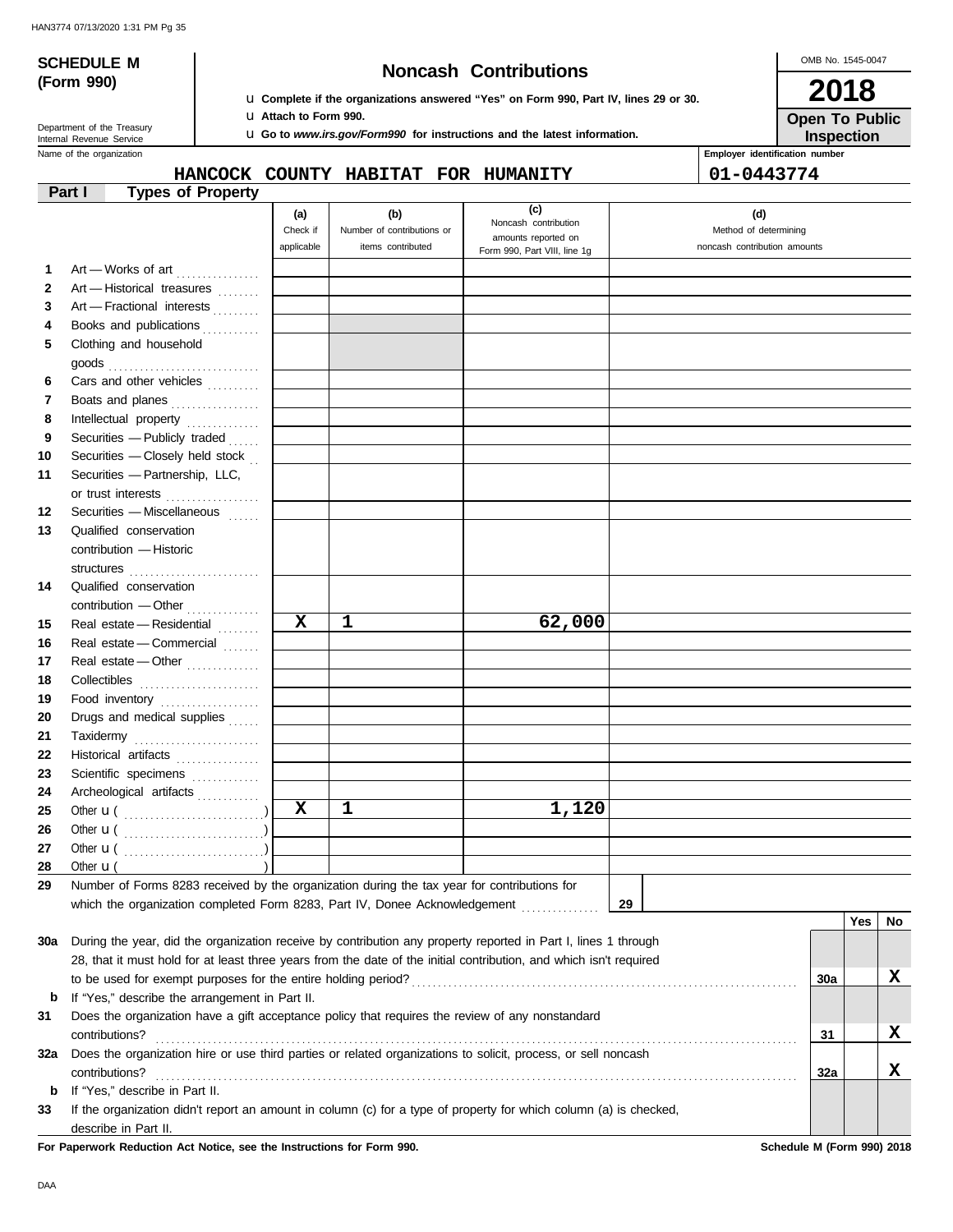|         |  |  |                                                                                   | Schedule M (Form 990) 2018 HANCOCK COUNTY HABITAT FOR HUMANITY 01-0443774                                                                                                                                                    | Page 2 |
|---------|--|--|-----------------------------------------------------------------------------------|------------------------------------------------------------------------------------------------------------------------------------------------------------------------------------------------------------------------------|--------|
| Part II |  |  |                                                                                   | Supplemental Information. Provide the information required by Part I, lines 30b, 32b, and 33, and whether<br>the organization is reporting in Part I, column (b), the number of contributions, the number of items received, |        |
|         |  |  | or a combination of both. Also complete this part for any additional information. |                                                                                                                                                                                                                              |        |
|         |  |  |                                                                                   |                                                                                                                                                                                                                              |        |
|         |  |  |                                                                                   |                                                                                                                                                                                                                              |        |
|         |  |  |                                                                                   |                                                                                                                                                                                                                              |        |
|         |  |  |                                                                                   |                                                                                                                                                                                                                              |        |
|         |  |  |                                                                                   |                                                                                                                                                                                                                              |        |
|         |  |  |                                                                                   |                                                                                                                                                                                                                              |        |
|         |  |  |                                                                                   |                                                                                                                                                                                                                              |        |
|         |  |  |                                                                                   |                                                                                                                                                                                                                              |        |
|         |  |  |                                                                                   |                                                                                                                                                                                                                              |        |
|         |  |  |                                                                                   |                                                                                                                                                                                                                              |        |
|         |  |  |                                                                                   |                                                                                                                                                                                                                              |        |
|         |  |  |                                                                                   |                                                                                                                                                                                                                              |        |
|         |  |  |                                                                                   |                                                                                                                                                                                                                              |        |
|         |  |  |                                                                                   |                                                                                                                                                                                                                              |        |
|         |  |  |                                                                                   |                                                                                                                                                                                                                              |        |
|         |  |  |                                                                                   |                                                                                                                                                                                                                              |        |
|         |  |  |                                                                                   |                                                                                                                                                                                                                              |        |
|         |  |  |                                                                                   |                                                                                                                                                                                                                              |        |
|         |  |  |                                                                                   |                                                                                                                                                                                                                              |        |
|         |  |  |                                                                                   |                                                                                                                                                                                                                              |        |
|         |  |  |                                                                                   |                                                                                                                                                                                                                              |        |
|         |  |  |                                                                                   |                                                                                                                                                                                                                              |        |
|         |  |  |                                                                                   |                                                                                                                                                                                                                              |        |
|         |  |  |                                                                                   |                                                                                                                                                                                                                              |        |
|         |  |  |                                                                                   |                                                                                                                                                                                                                              |        |
|         |  |  |                                                                                   |                                                                                                                                                                                                                              |        |
|         |  |  |                                                                                   |                                                                                                                                                                                                                              |        |
|         |  |  |                                                                                   |                                                                                                                                                                                                                              |        |
|         |  |  |                                                                                   |                                                                                                                                                                                                                              |        |
|         |  |  |                                                                                   |                                                                                                                                                                                                                              |        |
|         |  |  |                                                                                   |                                                                                                                                                                                                                              |        |
|         |  |  |                                                                                   |                                                                                                                                                                                                                              |        |
|         |  |  |                                                                                   |                                                                                                                                                                                                                              |        |
|         |  |  |                                                                                   |                                                                                                                                                                                                                              |        |
|         |  |  |                                                                                   |                                                                                                                                                                                                                              |        |
|         |  |  |                                                                                   |                                                                                                                                                                                                                              |        |
|         |  |  |                                                                                   |                                                                                                                                                                                                                              |        |
|         |  |  |                                                                                   |                                                                                                                                                                                                                              |        |
|         |  |  |                                                                                   |                                                                                                                                                                                                                              |        |
|         |  |  |                                                                                   |                                                                                                                                                                                                                              |        |
|         |  |  |                                                                                   |                                                                                                                                                                                                                              |        |
|         |  |  |                                                                                   |                                                                                                                                                                                                                              |        |
|         |  |  |                                                                                   |                                                                                                                                                                                                                              |        |
|         |  |  |                                                                                   |                                                                                                                                                                                                                              |        |
|         |  |  |                                                                                   |                                                                                                                                                                                                                              |        |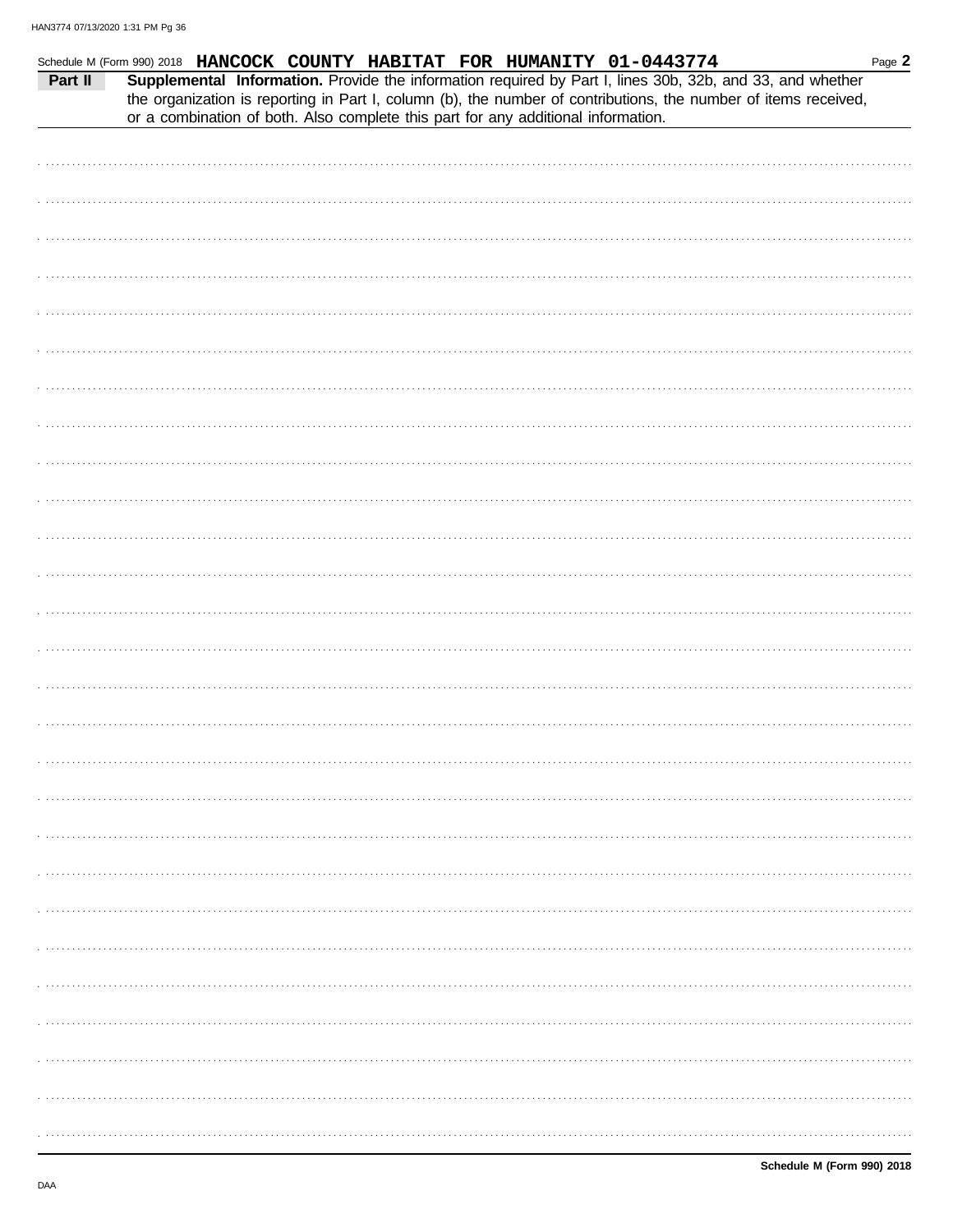Supplemental Information to Form 990 or 990-EZ

Complete to provide information for responses to specific questions on Form 990 or 990-EZ or to provide any additional information.

> u Attach to Form 990 or 990-EZ. u Go to www.irs.gov/Form990 for the latest information.

**Open to Public Inspection** 

OMB No. 1545-0047

2018

Department of the Treasury Internal Revenue Service Name of the organization

**SCHEDULE O** (Form 990 or 990-EZ)

> Employer identification number 01-0443774

HANCOCK COUNTY HABITAT FOR HUMANITY

FORM 990, PART III, LINE 4A - FIRST ACCOMPLISHMENT CONSTRUCTION AND SALE OF HOUSES TO ECONOMICALLY DISADVANTAGED INDIVIDUALS AND FAMILIES WHO QUALIFY FOR THE PROGRAM BASED ON THE CRITERIA OF NEED (INCLUDING FALLING BETWEEN 30-80% OF THE AMI), WILLINGNESS TO PARTNER, AND THE ABILITY TO PAY A MONTHLY MORTGAGE (INCLUDING ESCROW FOR TAXES AND INSURANCE). THROUGH MONETARY AND IN-KIND DONATIONS, VOLUNTEER LABOR, AND EACH HOMEOWNER'S "SWEAT EQUITY," WE CONSTRUCT MARKET-QUALITY HOMES WHICH ARE THEN FINANCED THROUGH AFFORDABLE MORTGAGE LOAN(S). SINCE OUR FOUNDING IN 1989, WE HAVE COMPLETED THE CONSTRUCTION OF 18 NEW HOMES, 3 HOUSE REHABS/RENOS, THE DEMPLITION OF 2 BLIGHTED PROPERTIES, AND HAVE NEARLY COMPLETED CONSTRUCTION OF A 19TH NEW HOME PROJECT. HANCOCK CO. HABITAT HAS AN OPEN DOOR POLICY AND IS PLEDGED TO THE LETTER AND SPIRIT OF U.S. POLICY FOR THE ACHIEVEMENT OF EQUAL HOUSING OPPORTUNITY THROUGHOUT THE NATION. WE ENCOURAGE AND SUPPORT AN AFFIRMATIVE ADVERTISING AND MARKETING PROGRAM IN WHICH THERE ARE NO BARRIERS TO OBTAINING HOUSING BECAUSE OF RACE, COLOR, RELIGION, SEX, HANDICAP, FAMILIAL STATUS, NATION ORIGIN, AGE, MARITAL STATUS, SEXUAL ORIENTATION, GENDER IDENTITY, OR SOURCES OF INCOME. WE ARE IN COMPLIANCE WITH THE FAIR HOUSING ACT AND THE EQUAL CREDIT OPPORTUNITY ACT.

FORM 990, PART III, LINE 4D - ALL OTHER ACCOMPLISHMENTS **OTHER EXPENSES** 

FORM 990, PART VI, LINE 11B - ORGANIZATION'S PROCESS TO REVIEW FORM 990 FORM 990 IS REVIEWED BY THE BOARD OF DIRECTORS AS A WHOLE PRIOR TO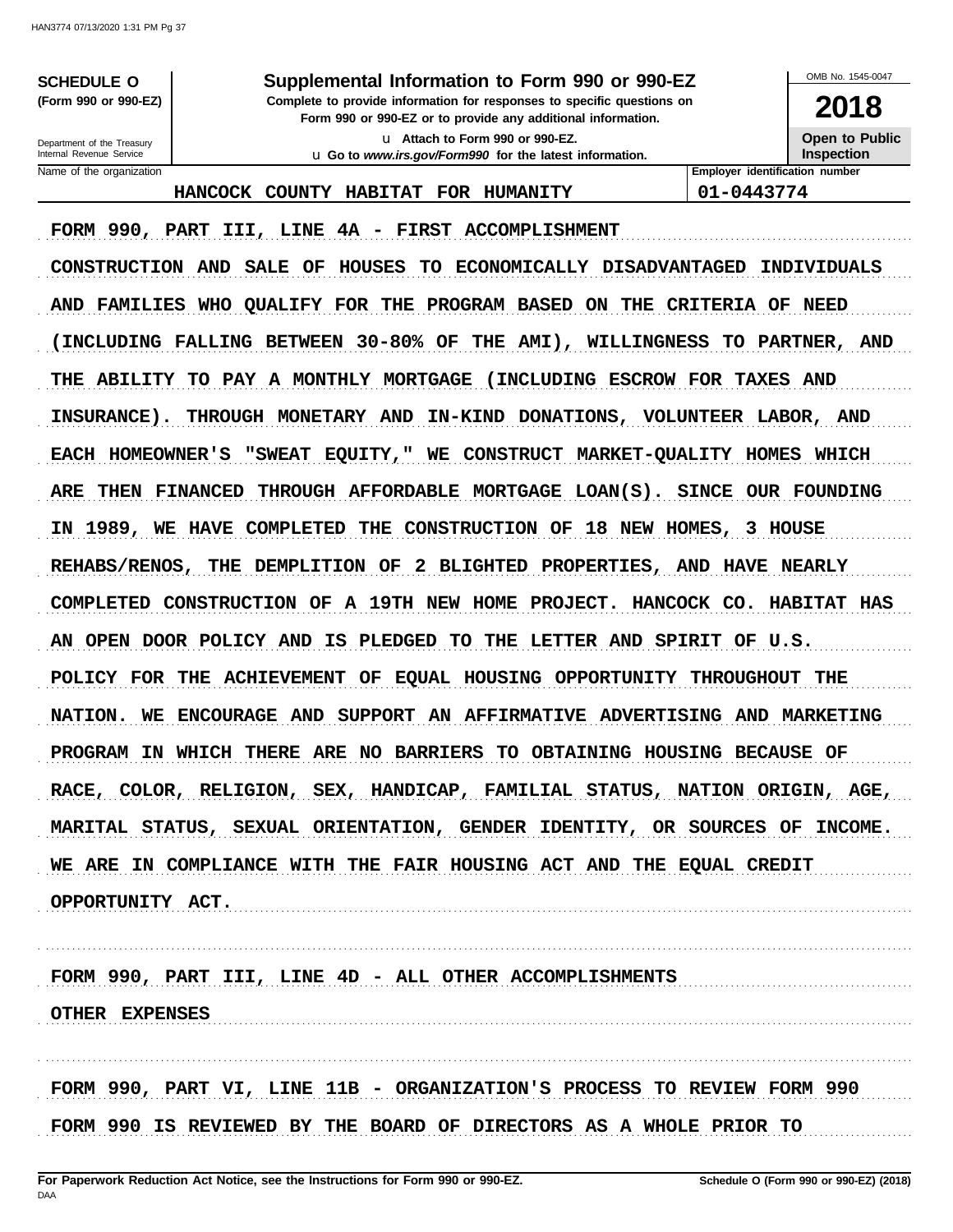HAN3774 07/13/2020 1:31 PM Pg 38 Schedule O (Form 990 or 990-EZ) (2018) Page 2 Name of the organization Employer identification number HANCOCK COUNTY HABITAT FOR HUMANITY 01-0443774 SUBMISSION AND IS SUBJECT TO THEIR APPROVAL. FORM 990, PART VI, LINE 12C - ENFORCEMENT OF CONFLICTS POLICY BOARD MEMBERS, COMMITTEE MEMBERS AND EMPLOYEES ARE REQUIRED TO COMPLETE A CONFLICT OF INTEREST FORM AND TO REVIEW ORGANIZATIONAL POLICY ANNUALLY. IMMEDIATE DISCLOSURE OF ACTUAL OR POTENTIAL CONFLICTS OF INTEREST IS AN ESSENTIAL OBLIGATION AS OUTLINED IN THE POLICY. BOARD MEMBERS AND OFFICERS MUST REVIEW AND SIGN AN ANNUAL CONFLICT OF INTEREST DISCLOSURE QUESTIONNAIRE, AND NEW EMPLOYEES MUST DO SO UPON HIRE. FORM 990, PART VI, LINE 15A - COMPENSATION PROCESS FOR TOP OFFICIAL COMPENSATION FOR TOP MANAGEMENT OFFICAL(S) IS BASED ON COMPARABLE DATA PULLED FROM THE MOST RECENT MAINE ASSOCIATION OF NONPROFITS (MANP) SALARY SURVEY, OTHER INFORMATION FROM THE GEOGRAPHICAL AREA, AS WELL AS FROM THE MOST RECENT SALARY SURVEY PROVIDED BY HABITAT FOR HUMANITY INTERNATIONAL. THE EXECUTIVE DIRECTOR UTILIZES THESE SAME SOURCES TO DETERMINE COMPENSATION FOR RESTORE AND CONSTRUCTION STAFF MEMBERS. THE BOARD OF DIRECTORS APPROVES ALL EMPLYEES' COMPENSATION FIGURES DURING THE ORGANIZATION'S ANNUAL BUDGETING PROCESS. FORM 990, PART VI, LINE 19 - GOVERNING DOCUMENTS DISCLOSURE EXPLANATION GOVERNING DOCUMENTS AND CONFLICT OF INTEREST POLICY ARE AVAILABLE UPON WRITTEN REQUEST OR IN PERSON AT THE OFFICE. HANCOCK COUNTY HABITAT FOR

HUMANITY'S MOST RECENT FINANCIAL STATEMENTS ARE AVAILABLE ON THE

ORGANIZATION'S WEBSITE, ON GUIDESTAR, OR UPON REQUEST.

PAGE 1 OF 1 Schedule O (Form 990 or 990-EZ) (2018)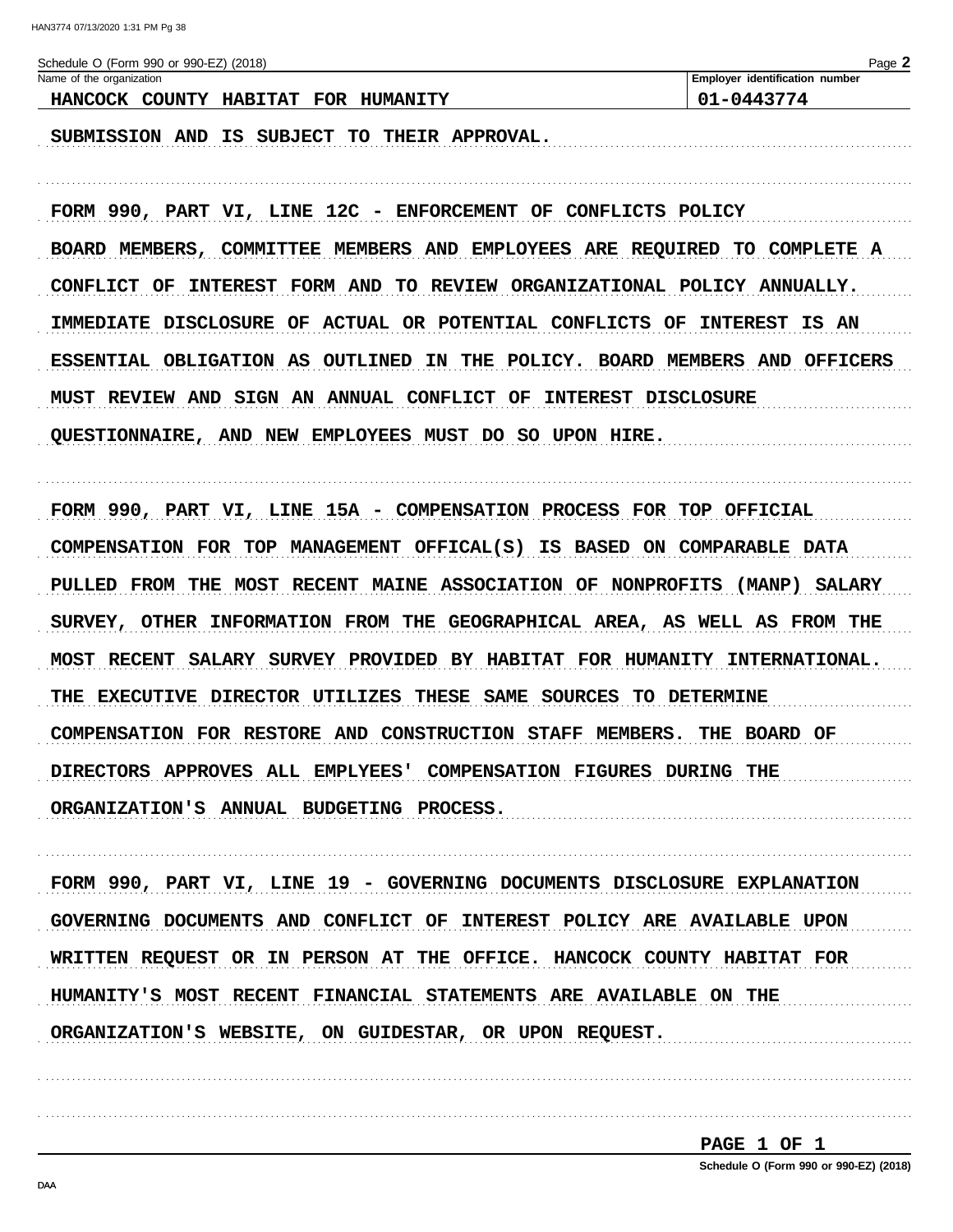HAN3774 07/13/2020 1:31 PM Pg 39

|                | Form 4562                                                                           |                             |                                                                                                                                  | <b>Depreciation and Amortization</b>                                                                                                                                |                              |                |                  |                    | OMB No. 1545-0172                 |
|----------------|-------------------------------------------------------------------------------------|-----------------------------|----------------------------------------------------------------------------------------------------------------------------------|---------------------------------------------------------------------------------------------------------------------------------------------------------------------|------------------------------|----------------|------------------|--------------------|-----------------------------------|
|                |                                                                                     |                             |                                                                                                                                  | (Including Information on Listed Property)                                                                                                                          |                              |                |                  |                    |                                   |
|                | Department of the Treasury<br>(99)<br>Internal Revenue Service                      |                             |                                                                                                                                  | u Attach to your tax return.<br>u Go to www.irs.gov/Form4562 for instructions and the latest information.                                                           |                              |                |                  |                    | Attachment<br>179<br>Sequence No. |
|                | Name(s) shown on return                                                             |                             |                                                                                                                                  |                                                                                                                                                                     |                              |                |                  | Identifying number |                                   |
|                |                                                                                     |                             |                                                                                                                                  | HANCOCK COUNTY HABITAT FOR HUMANITY                                                                                                                                 |                              |                | 01-0443774       |                    |                                   |
|                | Business or activity to which this form relates                                     |                             |                                                                                                                                  |                                                                                                                                                                     |                              |                |                  |                    |                                   |
|                | INDIRECT DEPRECIATION                                                               |                             |                                                                                                                                  |                                                                                                                                                                     |                              |                |                  |                    |                                   |
|                | Part I                                                                              |                             |                                                                                                                                  | Election To Expense Certain Property Under Section 179<br>Note: If you have any listed property, complete Part V before you complete Part I.                        |                              |                |                  |                    |                                   |
| 1              | Maximum amount (see instructions)                                                   |                             |                                                                                                                                  |                                                                                                                                                                     |                              |                |                  | $\mathbf 1$        | 1,000,000                         |
| 2              |                                                                                     |                             |                                                                                                                                  |                                                                                                                                                                     |                              |                |                  | $\mathbf{2}$       |                                   |
| 3              |                                                                                     |                             |                                                                                                                                  |                                                                                                                                                                     |                              |                |                  | 3                  | 2,500,000                         |
| 4              |                                                                                     |                             |                                                                                                                                  |                                                                                                                                                                     |                              |                |                  | 4                  |                                   |
| 5              |                                                                                     |                             |                                                                                                                                  | Dollar limitation for tax year. Subtract line 4 from line 1. If zero or less, enter -0-. If married filing separately, see instructions                             |                              |                |                  | 5                  |                                   |
| 6              |                                                                                     | (a) Description of property |                                                                                                                                  |                                                                                                                                                                     | (b) Cost (business use only) |                | (c) Elected cost |                    |                                   |
|                |                                                                                     |                             |                                                                                                                                  |                                                                                                                                                                     |                              |                |                  |                    |                                   |
| 7              | Listed property. Enter the amount from line 29                                      |                             |                                                                                                                                  |                                                                                                                                                                     |                              | $\overline{7}$ |                  |                    |                                   |
| 8              |                                                                                     |                             |                                                                                                                                  |                                                                                                                                                                     |                              |                |                  | 8                  |                                   |
| 9              |                                                                                     |                             |                                                                                                                                  |                                                                                                                                                                     |                              |                |                  | 9                  |                                   |
| 10             |                                                                                     |                             |                                                                                                                                  |                                                                                                                                                                     |                              |                |                  | 10                 |                                   |
| 11             |                                                                                     |                             |                                                                                                                                  | Business income limitation. Enter the smaller of business income (not less than zero) or line 5. See instructions                                                   |                              |                |                  | 11                 |                                   |
| 12             |                                                                                     |                             |                                                                                                                                  | Section 179 expense deduction. Add lines 9 and 10, but don't enter more than line 11  [11] expense deduction. Add lines 9 and 10, but don't enter more than line 11 |                              |                |                  | 12                 |                                   |
| 13             |                                                                                     |                             |                                                                                                                                  | Carryover of disallowed deduction to 2019. Add lines 9 and 10, less line 12                                                                                         |                              | 13             |                  |                    |                                   |
|                | Note: Don't use Part II or Part III below for listed property. Instead, use Part V. |                             |                                                                                                                                  |                                                                                                                                                                     |                              |                |                  |                    |                                   |
| 14             | Part II                                                                             |                             |                                                                                                                                  | Special Depreciation Allowance and Other Depreciation (Don't include listed property. See instructions.)                                                            |                              |                |                  |                    |                                   |
|                | during the tax year. See instructions                                               |                             |                                                                                                                                  | Special depreciation allowance for qualified property (other than listed property) placed in service                                                                |                              |                |                  | 14                 |                                   |
| 15             |                                                                                     |                             |                                                                                                                                  |                                                                                                                                                                     |                              |                |                  | 15                 |                                   |
| 16             |                                                                                     |                             |                                                                                                                                  |                                                                                                                                                                     |                              |                |                  | 16                 | 327                               |
|                | Part III                                                                            |                             |                                                                                                                                  | <b>MACRS Depreciation (Don't include listed property. See instructions.)</b>                                                                                        |                              |                |                  |                    |                                   |
|                |                                                                                     |                             |                                                                                                                                  | <b>Section A</b>                                                                                                                                                    |                              |                |                  |                    |                                   |
| 17             |                                                                                     |                             |                                                                                                                                  |                                                                                                                                                                     |                              |                |                  | 17                 | 0                                 |
| 18             |                                                                                     |                             |                                                                                                                                  | If you are electing to group any assets placed in service during the tax year into one or more general asset accounts, check here                                   |                              |                | $\mathbf{u}$     |                    |                                   |
|                |                                                                                     |                             |                                                                                                                                  |                                                                                                                                                                     |                              |                |                  |                    |                                   |
|                | (a) Classification of property                                                      |                             | Section B-Assets Placed in Service During 2018 Tax Year Using the General Depreciation System<br>(b) Month and year<br>placed in | (c) Basis for depreciation<br>(business/investment use                                                                                                              | (d) Recovery<br>period       | (e) Convention | (f) Method       |                    | (g) Depreciation deduction        |
|                |                                                                                     |                             | service                                                                                                                          | only-see instructions)                                                                                                                                              |                              |                |                  |                    |                                   |
| b              | 3-year property<br>5-year property                                                  |                             |                                                                                                                                  |                                                                                                                                                                     |                              |                |                  |                    |                                   |
| c              | 7-year property                                                                     |                             |                                                                                                                                  |                                                                                                                                                                     |                              |                |                  |                    |                                   |
| d              | 10-year property                                                                    |                             |                                                                                                                                  |                                                                                                                                                                     |                              |                |                  |                    |                                   |
| е              | 15-year property                                                                    |                             |                                                                                                                                  |                                                                                                                                                                     |                              |                |                  |                    |                                   |
| f              | 20-year property                                                                    |                             |                                                                                                                                  |                                                                                                                                                                     |                              |                |                  |                    |                                   |
| g              | 25-year property                                                                    |                             |                                                                                                                                  |                                                                                                                                                                     | 25 yrs.                      |                | S/L              |                    |                                   |
| 19a            | h Residential rental                                                                |                             |                                                                                                                                  |                                                                                                                                                                     | 27.5 yrs.                    | МM             | S/L              |                    |                                   |
|                | property                                                                            |                             |                                                                                                                                  |                                                                                                                                                                     | 27.5 yrs.                    | МM             | S/L              |                    |                                   |
| i.             | Nonresidential real<br>property                                                     |                             |                                                                                                                                  |                                                                                                                                                                     | 39 yrs.                      | МM             | S/L              |                    |                                   |
|                |                                                                                     |                             |                                                                                                                                  | Section C-Assets Placed in Service During 2018 Tax Year Using the Alternative Depreciation System                                                                   |                              | <b>MM</b>      | S/L              |                    |                                   |
| 20a            | Class life                                                                          |                             |                                                                                                                                  |                                                                                                                                                                     |                              |                | S/L              |                    |                                   |
| b              | 12-year                                                                             |                             |                                                                                                                                  |                                                                                                                                                                     | 12 yrs.                      |                | S/L              |                    |                                   |
| c              | 30-year                                                                             |                             |                                                                                                                                  |                                                                                                                                                                     | 30 yrs.                      | MМ             | S/L              |                    |                                   |
| d              | 40-year                                                                             |                             |                                                                                                                                  |                                                                                                                                                                     | 40 yrs.                      | MМ             | S/L              |                    |                                   |
|                | Part IV<br><b>Summary</b> (See instructions.)                                       |                             |                                                                                                                                  |                                                                                                                                                                     |                              |                |                  |                    |                                   |
|                | Listed property. Enter amount from line 28                                          |                             |                                                                                                                                  |                                                                                                                                                                     |                              |                |                  | 21                 |                                   |
|                |                                                                                     |                             |                                                                                                                                  | Total. Add amounts from line 12, lines 14 through 17, lines 19 and 20 in column (g), and line 21. Enter                                                             |                              |                |                  | 22                 |                                   |
| 21<br>22<br>23 |                                                                                     |                             |                                                                                                                                  | For assets shown above and placed in service during the current year, enter the                                                                                     |                              |                |                  |                    | 327                               |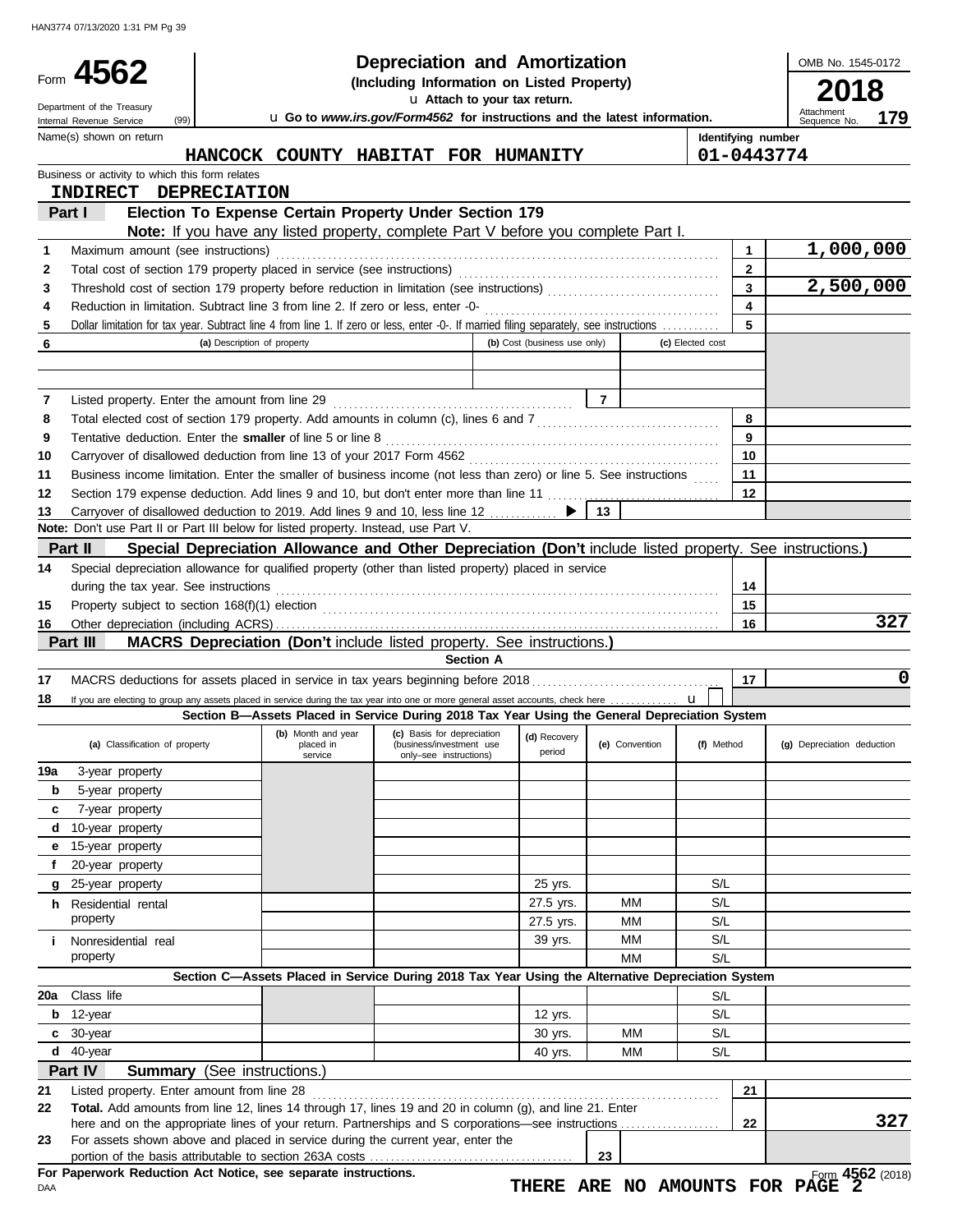# Form **8868 Application for Automatic Extension of Time To File an** Rev. January 2019)<br> **Exempt Organization Return**<br>
Rev. January 2019)

Department of the Treasury Internal Revenue Service

**File a separate application for each return.**

**Go to** *www.irs.gov/Form8868* **for the latest information.**

**Electronic filing (e-file**). You can electronically file Form 8868 to request a 6-month automatic extension of time to file any of the forms listed below with the exception of Form 8870, Information Return for Transfers Associated With Certain Personal Benefit Contracts, for which an extension request must be sent to the IRS in paper format (see instructions). For more details on the electronic filing of this form, visit *www.irs.gov/e-file-providers/e-file-for-charities-and-non-profits.*

**Automatic 6-Month Extension of Time.** Only submit original (no copies needed).

All corporations required to file an income tax return other than Form 990-T (including 1120-C filers), partnerships, REMICs, and trusts **Enter filer's identifying number, see instructions**

| Type or                    | Name of exempt organization or other filer, see instructions.                            | Employer identification number (EIN) or |  |  |  |  |
|----------------------------|------------------------------------------------------------------------------------------|-----------------------------------------|--|--|--|--|
| print                      | Hancock County Habitat for Humanity                                                      | 01-0443774                              |  |  |  |  |
| File by the                | Number, street, and room or suite no. If a P.O. box, see instructions.                   | Social security number (SSN)            |  |  |  |  |
| due date for               | PO BOX 343                                                                               |                                         |  |  |  |  |
| filing your<br>return. See | City, town or post office, state, and ZIP code. For a foreign address, see instructions. |                                         |  |  |  |  |
| instructions.              | Ellsworth, ME 04605                                                                      |                                         |  |  |  |  |

| Enter the Return Code for the return that this application is for (file a separate application for each return)<br>0 <sup> 1</sup><br>and the state of the state of the |                |                                   |                |  |  |  |  |
|-------------------------------------------------------------------------------------------------------------------------------------------------------------------------|----------------|-----------------------------------|----------------|--|--|--|--|
| Application<br><b>Is For</b>                                                                                                                                            | Return<br>Code | Application<br><b>Is For</b>      | Return<br>Code |  |  |  |  |
| Form 990 or Form 990-EZ                                                                                                                                                 | 01             | Form 990-T (corporation)          | 07             |  |  |  |  |
| Form 990-BL                                                                                                                                                             | 02             | Form 1041-A                       | 08             |  |  |  |  |
| Form 4720 (individual)                                                                                                                                                  | 03             | Form 4720 (other than individual) | 09             |  |  |  |  |
| Form 990-PF                                                                                                                                                             | 04             | Form 5227                         | 10             |  |  |  |  |
| Form 990-T (sec. 401(a) or 408(a) trust)                                                                                                                                | 05             | Form 6069                         |                |  |  |  |  |
| Form 990-T (trust other than above)                                                                                                                                     | 06             | Form 8870                         |                |  |  |  |  |

### The books are in the care of **Hancock County Habitat for Humanity**

Telephone No. ▶ (207)702-9457 Fax No.▶

If the organization does not have an office or place of business in the United States, check this box . . . . . . . . . . . . . .  $\blacktriangleright \Box$ 

If this is for a Group Return, enter the organization's four digit Group Exemption Number (GEN) . If this is for the whole group, check this box  $\blacksquare$   $\blacksquare$  If it is for part of the group, check this box  $\blacksquare$   $\blacksquare$  and attach a list with the names and EINs of all members the extension is for.

1 I request an automatic 6-month extension of time until **May 15, 2020**, to file the exempt organization return

|                                                                                                                                                  | for the organization named above. The extension is for the organization's return for: |                              |  |  |
|--------------------------------------------------------------------------------------------------------------------------------------------------|---------------------------------------------------------------------------------------|------------------------------|--|--|
| $\blacktriangleright$ $\Box$ calendar year $\_\_\_\_$ or<br>$\triangleright$ $\boxed{\text{X}}$ tax year beginning $\boxed{\text{July 1, 2018}}$ |                                                                                       | , and ending $June 30, 2019$ |  |  |

**2** If the tax year entered in line 1 is for less than 12 months, check reason: Initial return Final return  $\Box$  Change in accounting period

| 3a If this application is for Forms 990-BL, 990-PF, 990-T, 4720, or 6069, enter the tentative tax, less<br>any nonrefundable credits. See instructions.                                          | За              | -15 |
|--------------------------------------------------------------------------------------------------------------------------------------------------------------------------------------------------|-----------------|-----|
| <b>b</b> If this application is for Forms 990-PF, 990-T, 4720, or 6069, enter any refundable credits and<br>estimated tax payments made. Include any prior year overpayment allowed as a credit. | $3b$ $\vert$ \$ |     |
| c Balance due. Subtract line 3b from line 3a. Include your payment with this form, if required, by<br>using EFTPS (Electronic Federal Tax Payment System). See instructions.                     | $3c$ $ 5$       |     |

Caution: If you are going to make an electronic funds withdrawal (direct debit) with this Form 8868, see Form 8453-EO and Form 8879-EO for payment instructions.

**For Privacy Act and Paperwork Reduction Act Notice, see instructions.** 

(Rev. 1-2019) Form **8868**

UYA